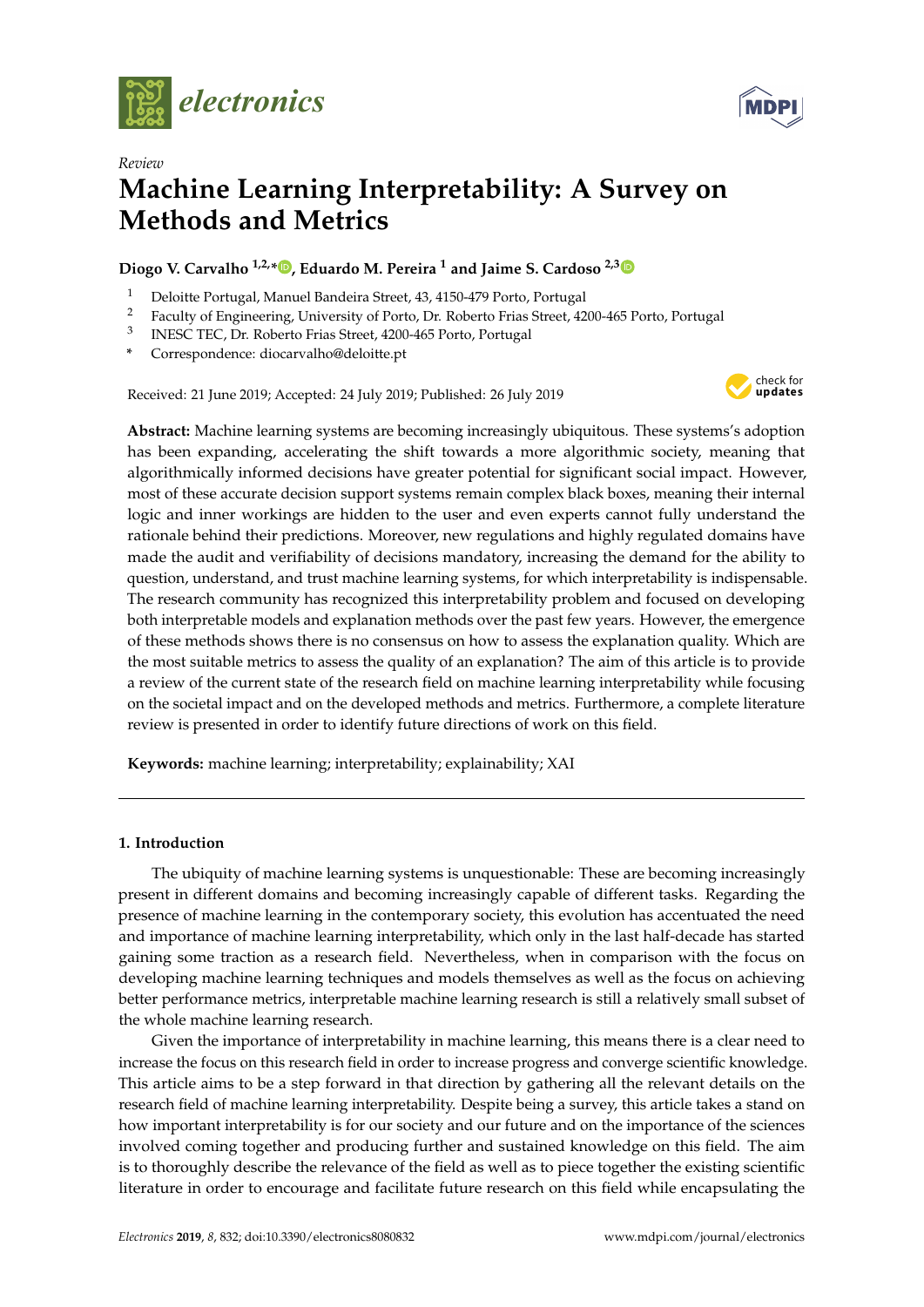pertinent concepts that belong to interpretable machine learning. This review differs from others in that it focuses on the societal impact that interpretable machine learning can have as well as on the methods and metrics that were developed within this research field.

The article is structured as follows. In Section [2,](#page-1-0) it is given the full context of interpretability in machine learning, going through its emergence while stating its current awareness in today's society. Afterwards, Section [3](#page-6-0) details and explains the motivation and challenges of the field, including high-stakes decisions, societal concerns, and regulation. Following that, Section [4](#page-9-0) consists of a thorough literature review where the relevant concepts are explained, as well as how they connect with each other, functioning as a basis for new knowledge. Section [5](#page-22-0) describes existing approaches on interpretability assessment. Lastly, conclusions are drawn in Section [6.](#page-26-0)

# <span id="page-1-0"></span>**2. Context**

This section gives a full picture of the context of interpretable machine learning. From the field emergence to its current awareness, this section shows the evolution of the field in the last years and its relevance in our society.

# *2.1. Relevance*

Due to the exponential increase of heterogeneous data collection and massive amount of computational power, machine learning (ML) systems have been reaching greater predictive performance and, for most of them, greater complexity. For example, introduced in 2016, deep residual networks (ResNets) [\[1\]](#page-26-1) are over 200-layers deep and have been shown to beat human-level performance on object recognition tasks.

Along with the performance improvements, ML systems are increasingly present in diverse domains, products, and services. Whether the presence is in our daily life, with examples ranging from movie recommendation systems to personal voice assistants, or in highly regulated domains involving decisions of great impact, such as mortgage approval models or healthcare decision support systems, the democratization of Artificial Intelligence (AI) in our society is undeniable [\[2\]](#page-26-2).

To translate this situation into numbers, International Data Corporation (IDC) estimates that worldwide investment on AI will grow from 24 billion U.S. dollars in 2018 to 77.7 billion U.S. dollars in 2022, being the compound annual growth rate (CAGR) for the 2017–2022 forecast period of 37.3% [\[3\]](#page-26-3). Moreover, the market intelligence firm Tractica forecasts that global revenue from AI software implementations will increase from \$8.1 billion U.S. dollars in 2018 to \$105.8 billion U.S. dollars by 2025 [\[4\]](#page-26-4). Additionally, according to Gartner, a renowned research and advisory company, AI is the essential foundation for the top 3 strategic technology trends for 2019: autonomous things, augmented analytics, and AI-driven development [\[5\]](#page-26-5). Consequently, the widespread use of AI implies an increasingly significant impact on society [\[2\]](#page-26-2).

# <span id="page-1-1"></span>*2.2. Field Emergence*

Though ML algorithms appear powerful in terms of results and predictions, they have their own limitations and pitfalls. The most significant one is the opaqueness or the lack of transparency [\[6\]](#page-26-6), which inherently characterizes black box ML models. This means that these models' internal logic and inner workings are hidden to the user, which is a serious disadvantage as it prevents a human, expert, or nonexpert from being able to verify, interpret, and understand the reasoning of the system and how particular decisions are made [\[7\]](#page-27-0). In other words, any sufficiently complex system acts as a black box when it becomes easier to experiment with than to understand [\[8\]](#page-27-1). Many ML models, including top performing models in various domains, belong to this group of black box models [\[9\]](#page-27-2), such as ensembles or Deep Neural Networks (DNN).

There has been an increasing trend in healthcare, criminal justice, and other regulated domains to leverage ML for high-stakes prediction applications, which deeply impact human lives [\[9\]](#page-27-2). Regarding high-stakes decisions, the stated problem is further compounded because entrusting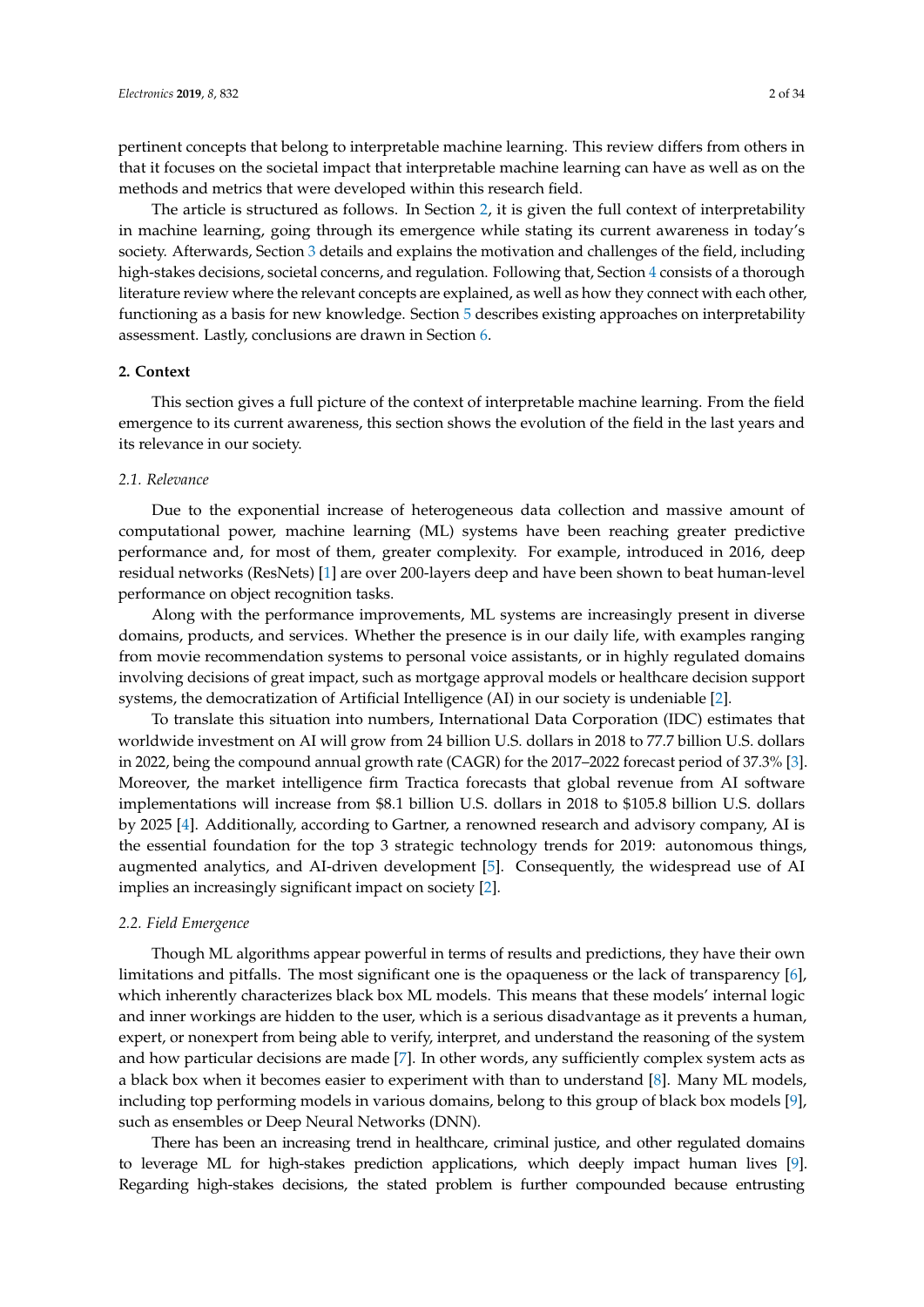important decisions to a system that cannot explain itself and cannot be explained by humans presents evident dangers [\[2\]](#page-26-2).

In an attempt to address this issue (which is of great relevance for our society, the industry, and especially the ML community), Explainable Artificial Intelligence (XAI) emerged as a field of study which focuses research on machine learning interpretability and aims to make a shift towards a more transparent AI. The main goal is to create a suite of interpretable models and methods that produce more explainable models whilst preserving high predictive performance levels [\[2\]](#page-26-2).

## *2.3. Historical Context*

The term XAI was coined by Lent et al. in order to describe the ability of their system to explain the behavior of AI-controlled entities in simulation game applications [\[10\]](#page-27-3). With respect to interpretability itself, historically speaking, there has been sporadic interest in explanations of intelligent systems since the 1970s, beginning with attention on expert systems  $[11-13]$  $[11-13]$ ; to, a decade after, neural networks  $[14]$ ; and then to recommendation systems in the 2000s [\[15](#page-27-7)[,16\]](#page-27-8). Notwithstanding, the pace of progress towards resolving such problems has slowed down around a decade ago, since the priority of AI research has shifted towards implementing algorithms and models that are focused on predictive power, while the ability to explain decision processes has taken a back seat. Recently, the achievements of ML systems for many domains of high interest, as well as the use of increasingly complex and nontransparent algorithms, such as deep learning, calls for another wave of interest in the need to have a greater understanding of the aforementioned systems' outputs [\[17\]](#page-27-9).

# *2.4. Awareness*

#### 2.4.1. Public Awareness

One of the most notable entities in this research field is the Defense Advanced Research Projects Agency (DARPA), which, while funded by the U.S. Department of Defense, created the XAI program for funding academic and military research and resulted in funding for 11 U.S. research laboratories [\[18\]](#page-27-10). Regarding the program information, David Gunning, program manager in the Information Innovation Office (I2O) at the time of writing, states that the program aims to produce more explainable models while maintaining high predictive performance levels, enabling appropriate human trust and understanding for better management of the emerging generation of artificially intelligent partners [\[19\]](#page-27-11).

Nevertheless, this is not the only example of public focus on AI interpretability. With regard to the United States, in 2016, the White House Office of Science and Technology Policy (OSTP) released the U.S. report on AI titled "Preparing for the Future of Artificial Intelligence", in which it is stated that it should be ensured that AI systems are open, transparent, and understandable so that people can interrogate the assumptions and decisions behind the models' decisions [\[20\]](#page-27-12).

Also, the Association for Computing Machinery US Public Policy Council (USACM) released a "Statement on algorithmic transparency and accountability" in 2017, in which it is stated that explainability is one of the seven principles for algorithmic transparency and accountability and the it is particularly important in public policy contexts [\[21\]](#page-27-13).

Other countries have also made public the demand for AI interpretability. One example is the draft version of the Dutch AI Manifesto (created by IPN SIG AI in 2018), which is utterly focused on explainable AI, stating the the utmost importance of AI systems is being not only accurate but also able to explain how the system came to its decision [\[22\]](#page-27-14).

Another example is the French Strategy for Artificial Intelligence, presented in 2018 by the President of the French Republic, containing a set of proposals in which the first one is to develop algorithm transparency and audits, which entails producing more explainable models and interpretable user interfaces and understanding the mechanisms in order to produce satisfactory explanations [\[23\]](#page-27-15).

The Royal Society, which is the United Kingdom's (UK) Academy of Sciences, published in April 2017 a report on their machine learning project [\[24\]](#page-27-16). The report recognizes the importance of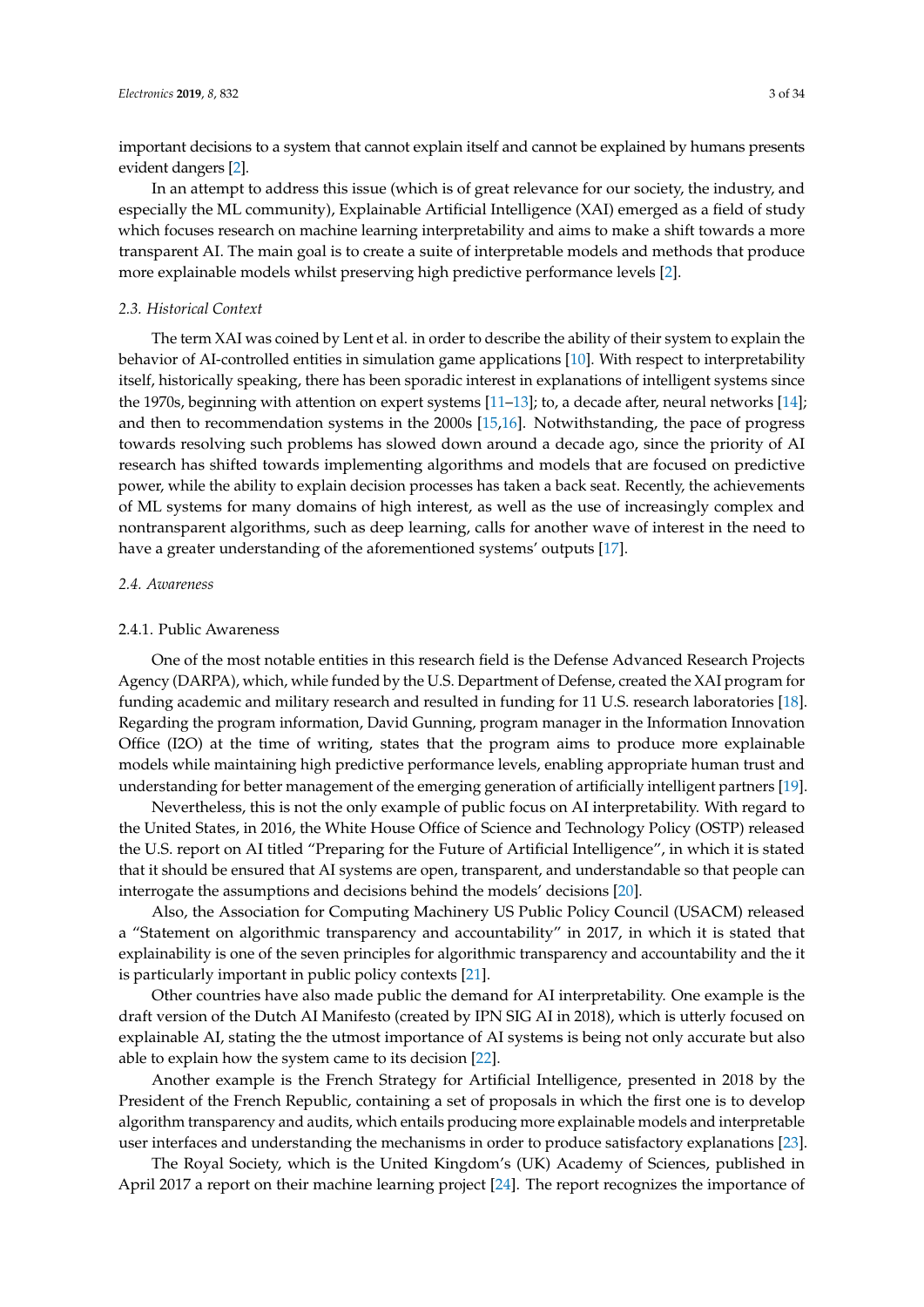interpretability and transparency as well as responsibility and accountability as social issues associated with machine learning applications. Further, interpretability and transparency are considered one of the key areas belonging to the new wave of ML research, noting that support for research in these areas can help ensure continued public confidence in the deployment of ML systems.

Portugal, through its National Initiative on Digital Skills, has published a draft version of the document *AI Portugal 2030*, outlining an innovation and growth strategy to foster Artificial Intelligence in Portugal in the European context [\[25\]](#page-27-17). The document, which represents the current version of the Portuguese national AI strategy, presents transparent AI as one of the fundamental research lines in the future of AI. Additionally, it states that AI will bring ethics and safety as societal challenges, meaning that society will demand transparency and accountability, for which AI-made decision explainability is needed.

Regarding Europe, in April 2018, the European Commission published a communication to many official European bodies, such as the European Parliament and the European Council, on Artificial Intelligence for Europe. In the communication, it is stressed the importance of research into the explainability of AI systems (and of supporting it) to further strengthen people's trust in AI. Moreover, it is stated that "AI systems should be developed in a manner which allows humans to understand (the basis of) their actions" in order to increase transparency and to minimize the risk of bias error [\[26\]](#page-27-18). Within the context of supporting research in the development of explainable AI, the European Commission implemented in March 2018 a 16-month pilot project, proposed by the European Parliament, called Algorithmic Awareness Building [\[27\]](#page-27-19). The project, of which the topic is algorithm transparency, consists of an in-depth analysis of the challenges and opportunities emerging in algorithmic decision-making.

The European Union Commission, in a report from July 2018 on Responsible AI and National AI Strategies, also identifies the risk of opaqueness (or black box risk) and the risk of explainability as two performance risks for AI [\[28\]](#page-27-20).

In April 2019, the High-Level Expert Group on Artificial Intelligence (AI HLEG), which is an independent expert group set up by the European Commission in June 2018 as part of its AI strategy, published the document *Ethics Guidelines for Trustworthy AI* [\[29\]](#page-28-0). This document lists seven key requirements that AI systems should meet in order to be trustworthy, transparency and accountability being two of those key requirements, and presents an assessment list that offers guidance on each requirement's practical implementation. In this document, the principle of explicability is listed as one of the ethical principles in the context of AI systems. Also, when transparency is presented as one of the seven key requirements for trustworthy AI, the document shows how traceability, explainability, and communication are all important and required to reach AI transparency. Regarding explanation methods, which are stated as one of the technical methods for trustworthy AI, the document notes that "For a system to be trustworthy, we must be able to understand why it behaved a certain way and why it provided a given interpretation.", while stressing the importance of the XAI research field.

#### 2.4.2. Industry Awareness

Concerning AI-driven companies, Google has made public their recommended and responsible practices in different AI-related areas, one of which is entirely focused on interpretability. Some of the advocated interpretability practices include planning for interpretability, treating interpretability as a core part of the user experience, designing the model to be interpretable, understanding the trained model, and communicating explanations to model users [\[30\]](#page-28-1).

Apart from strategies and recommended practices, interpretability is also one of the main focuses in currently commercialized ML solutions and products. *H2O Driverless AI*, an automated machine learning platform offered by H2O.ai, provides interpretability as one of its distinguished features [\[31\]](#page-28-2). *DataRobot* (by DataRobot), which is another commercialized ML solution, "includes several components that result in highly human-interpretable models" [\[32\]](#page-28-3). IBM also provides a business AI platform product called *IBM Watson AI OpenScale*, for which one of the highlighted features is "Trust,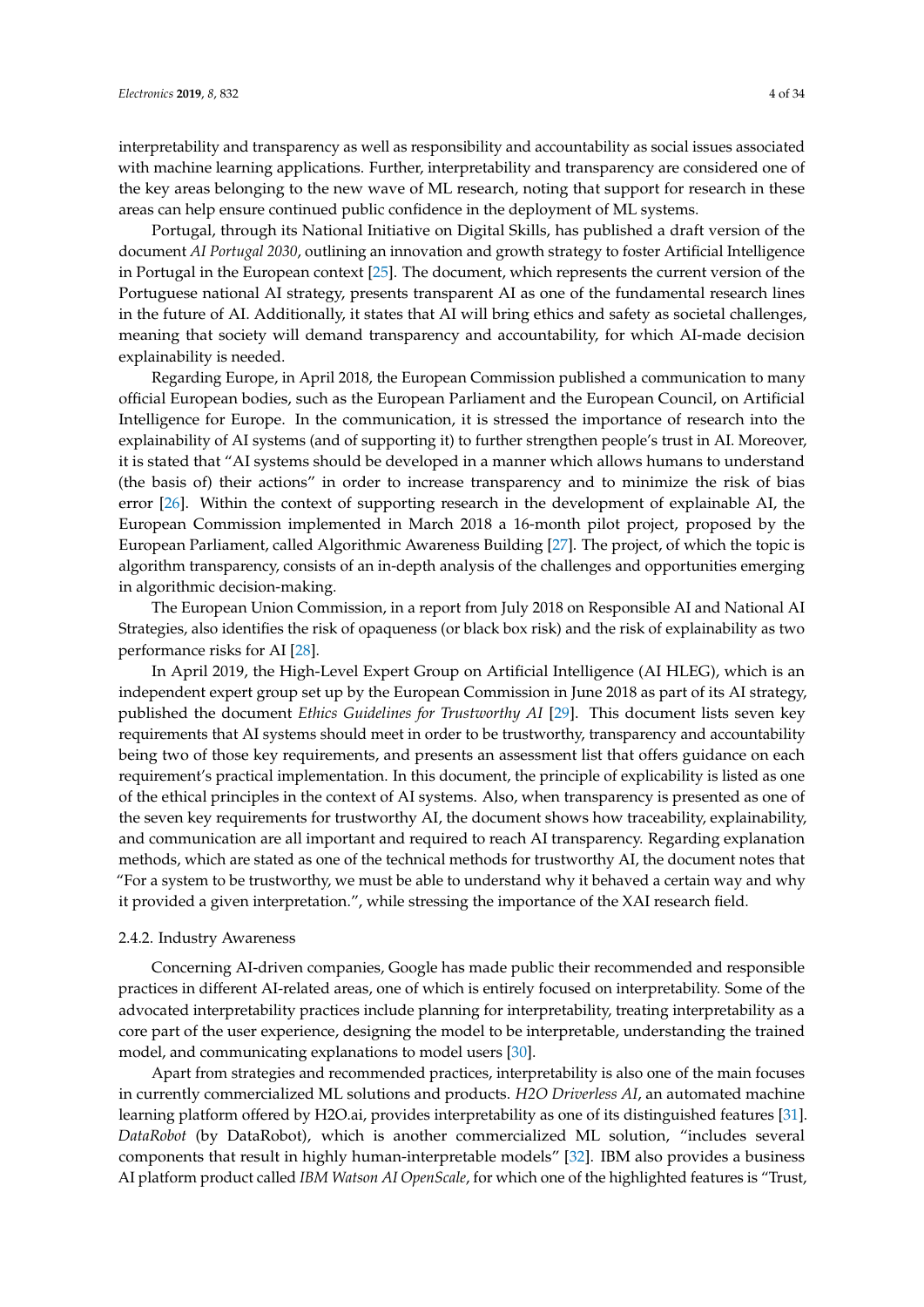transparency, and explainability" [\[33\]](#page-28-4). Furthermore, Kyndi provides an XAI platform for government, financial services, and healthcare. Since this product is targeted at regulated business domains, the main feature of this product is, in fact, explainability [\[34\]](#page-28-5).

In addition to focusing on interpretability for commercialized AI products, there are also companies that invest in research on ML interpretability. One such example is FICO, an analytics software company famous for using AI for credit scores, that has published a white paper "xAI Toolkit: Practical, Explainable Machine Learning" [\[35\]](#page-28-6), which resulted in including the xAI Toolkit in their Analytics Workbench product [\[36\]](#page-28-7). More recently, FICO's research team explored this topic in the paper "Developing Transparent Credit Risk Scorecards More Effectively: An Explainable Artificial Intelligence Approach" [\[37\]](#page-28-8), which won the Best Paper Award at the Data Analytics 2018 event organized by IARIA/Think Mind [\[38\]](#page-28-9).

There are other examples of companies of great dimension that actively invest in this research field. For instance, Google has long recognized the need for interpretability, as previously mentioned, and has developed important research that results in new tools, such as Google Vizier, a service for optimizing black box models [\[8\]](#page-27-1). Facebook, in collaboration with Georgia Tech, published a paper where it shows a visual exploration tool of industry-scale DNN models [\[39\]](#page-28-10). Uber recently announced *Manifold*, a model-agnostic visual debugging tool for ML. The tool is not production ready at the time of writing, but a prototype has been developed in one of the most recently published papers by their research team [\[40\]](#page-28-11).

#### *2.5. Science and Research Emergence*

By contemplating ML interpretability as a two-way communication between two entities, the human as the user and the computer as the performer of ML models, one can consider that this research field belongs to three general research areas of science:

- **Data Science**—ML algorithms are data hungry, as their predictive performance is directly proportional to the quality and quantity of data they train on. More accurate predictions can lead to more accurate explanations. Moreover, one can argue the backward path that starts in the prediction results and that aims to produce better explanations is data dependent. Therefore, Dat Science, which encompasses Machine Learning, is a key component in the interpretability process.
- **Human Science**—In order to reach human interpretability, one should first study and model how humans produce and understand explanations between each other and which properties make explanations perceivable to humans.
- **Human Computer Interaction (HCI)**—the user comprehension and trust in the system is dependent on the process of interaction between the aforementioned entities. Taking into account that HCI's fundamental interest is to empower the user and to prioritize the user's perception [\[17\]](#page-27-9), knowledge from this field can help in developing interpretable systems, especially in aiming for more interpretable visualizations. With the help of cognitive science and psychology, it would be even better.

This means that ML interpretability can have contributions from different areas: Advances from one of the areas can improve the research of the other areas. Hence, research communities of these areas should coordinate with each other in order to push ML interpretability further and to provide new findings together. Moreover, it is argued that impactful, widely adopted solutions to the ML interpretability problem will only be possible by truly interdisciplinary research, bridging data science with human sciences, including philosophy and cognitive psychology.

Besides the rapid growth of the volume of research on interpretability [\[41\]](#page-28-12), the growing interest in ML interpretability has also been reflected in numerous scientific events. Some examples of sessions and workshops on the topic in major conferences are presented in Table [1.](#page-5-0)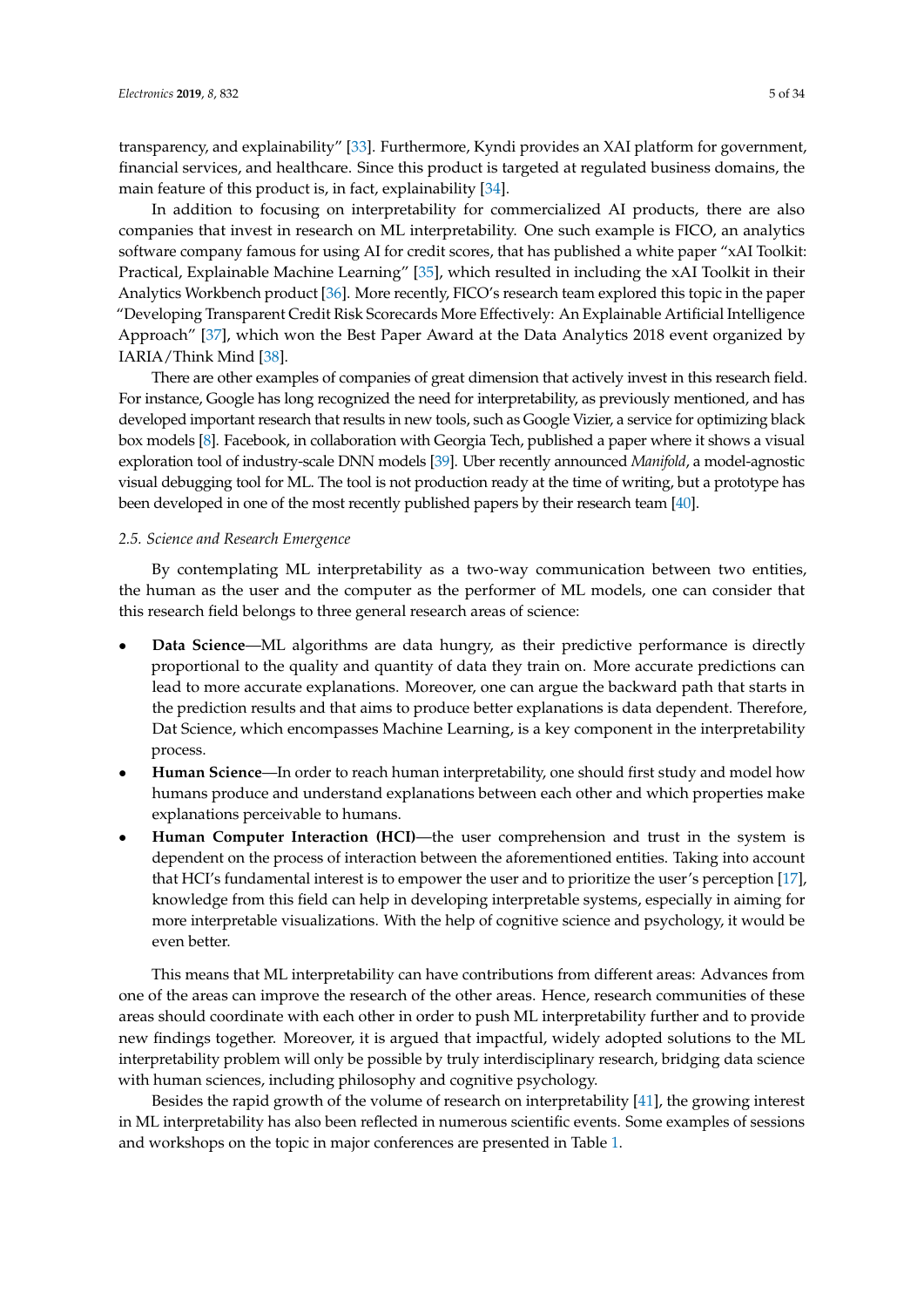<span id="page-5-0"></span>

| Name                                                                                                                                | Year      |
|-------------------------------------------------------------------------------------------------------------------------------------|-----------|
| Fairness, Accountability, and Transparency in Machine Learning (FAT/ML)<br>(NIPS, ICML, DTL, KDD) [42]                              | 2014-2018 |
| ICML Workshop on Human Interpretability in Machine Learning (WHI) [43-45]                                                           | 2016–2018 |
| NIPS Workshop on Interpretable Machine Learning for Complex Systems [46]                                                            | 2016      |
| NIPS Symposium on Interpretable Machine Learning [47]                                                                               | 2017      |
| XCI: Explainable Computational Intelligence Workshop [48]                                                                           | 2017      |
| IJCNN Explainability of Learning Machines [49]                                                                                      | 2017      |
| IJCAI Workshop on Explainable Artificial Intelligence (XAI) [50,51]                                                                 | 2017-2018 |
| "Understanding and Interpreting Machine Learning in Medical Image Computing<br>Applications" (MLCN, DLF, and iMIMIC) workshops [52] | 2018      |
| IPMU 2018-Advances on Explainable Artificial Intelligence [53]                                                                      | 2018      |
| CD-MAKE Workshop on explainable Artificial Intelligence [54,55]                                                                     | 2018-2019 |
| Workshop on Explainable Smart Systems (ExSS) [56,57]                                                                                | 2018-2019 |
| ICAPS-Workshop on Explainable AI Planning (XAIP) [58,59]                                                                            | 2018-2019 |
| AAAI-19 Workshop on Network Interpretability for Deep Learning [60]                                                                 | 2019      |
| CVPR-Workshop on Explainable AI [61]                                                                                                | 2019      |

It is clear that interpretability is increasingly concerning to the research community. Scientific events definitely play an important role in promoting and encouraging interpretability research.

Furthermore, interpretability competitions have also started to show up. For example, in a collaboration between Google; FICO; and academics at renowned universities, such as Oxford and MIT, the first edition of the Explainable Machine Learning Challenge appeared at NIPS 2018, where teams were challenged to create ML models with both high accuracy and explainability [\[62\]](#page-29-10). The goal is to generate new research in the area of algorithmic explainability.

As such, such events and competitions are shown to be a key piece in boosting the growth of the ML interpretability field.

Additionally, there are research centers that focus in ethical AI. As expected, one of the focuses of ethical AI is ML transparency. A key example is the Institute for Ethical AI & Machine Learning, which is a UK-based research centre that carries out highly technical research into responsible machine learning systems; one of their eight principles for responsible development of ML systems is "explainability by justification" [\[63\]](#page-29-11).

#### *2.6. Terminology*

Regarding terminology, there is some ambiguity in this field. Lipton gives a good outline of how some expressions are used in an unclear way when he notes that "the term *interpretability* holds no agreed upon meaning, and yet machine learning conferences frequently publish papers which wield the term in a quasi-mathematical way" [\[64\]](#page-29-12).

Practically speaking, interpretability and explainability are tied concepts, often used interchangeably [\[65\]](#page-29-13). As stated by Adadi and Berrada, explainability is closely related to the concept of interpretability: Interpretable systems are explainable if their operations can be understood by humans. Nevertheless, they also note that, in the ML community, the term *interpretable* is more used than *explainable* [\[2\]](#page-26-2), which is confirmed by the Google Trends comparison between both terms in Figure [1.](#page-6-1)

Despite the interchangeability concerning the use of both terms by many authors, there are others that develop some distinguishability between them [\[9](#page-27-2)[,66,](#page-29-14)[67\]](#page-29-15).

In 2017, a UK Government House of Lords review of AI received substantial expert evidence and noted, "the terminology used by our witnesses varied widely. Many used the term transparency, while others used interpretability or 'explainability', sometimes interchangeably". *Intelligibility* ended up being their choice [\[68\]](#page-29-16). Others have also used the term *legibility* [\[69\]](#page-29-17). In this work, both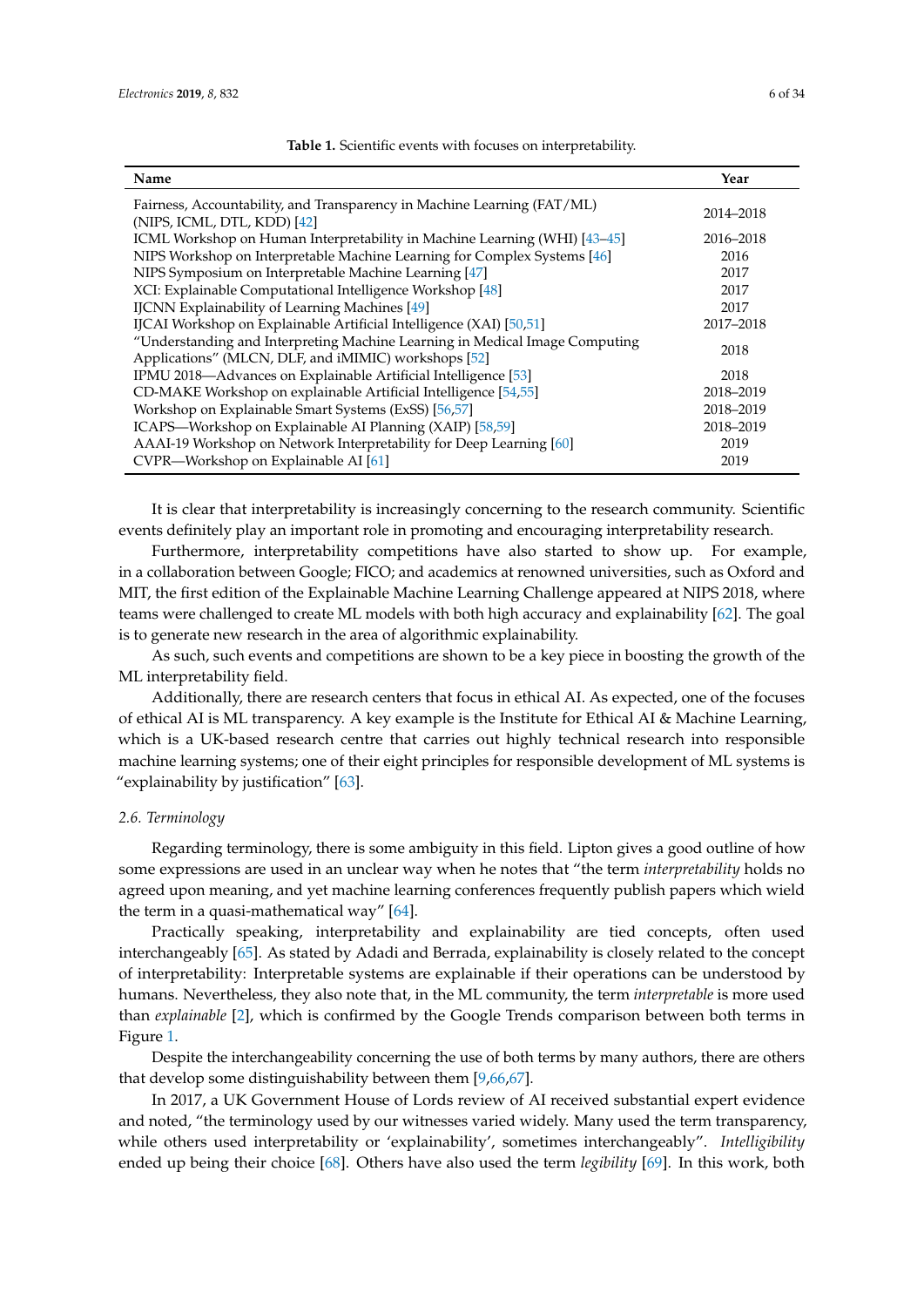interpretability and explainability terms will be used interchangeably in the broad general sense of understandability in human terms.

<span id="page-6-1"></span>

**Figure 1.** Google Trends comparison between the terms "machine learning interpretability" and "machine learning explainability" from January 2004 until May 2019. The vertical axis refers to the relative popularity, where 100 is the popularity peak for the term.

## <span id="page-6-0"></span>**3. Motivation and Challenges**

This section explains the reasons why interpretability is of high need to our society. Furthermore, this section also details the challenges this research field is facing.

# <span id="page-6-3"></span>*3.1. Interpretability Requirement*

If a machine learning model performs well enough and has an acceptable predictive performance, why do we not just trust the model and disregard why it made a certain decision? Doshi-Velez and Kim answer this question by stating that "the problem is that a single metric, such as classification accuracy, is an incomplete description of most real-world tasks" [\[41\]](#page-28-12).

Nevertheless, it is worth taking into account that, although the relevance and importance of interpretability has clearly been explained, not all ML systems require interpretability, as there are situations where being able to provide high predictive performance is enough [\[41\]](#page-28-12), with no need for explaining decisions.

For that reason, according to Doshi-Velez and Kim, there are two kinds of situations where interpretability and, thus, explanations are not necessary [\[41\]](#page-28-12): (1) when there is no significant impact or severe consequences for incorrect results and (2) when the problem is well-studied enough and validated in real applications that we trust the system's decisions, even if the system is not perfect.

The former situation refers to low-risk systems, such as product recommenders and advertisement systems, where a mistake has no severe or even fatal consequences [\[70\]](#page-29-18). The latter refers to well-studied systems that have been used for a while, including postal code sorting and aircraft collision systems [\[71\]](#page-29-19), which compute their output without human intervention.

# <span id="page-6-2"></span>*3.2. High-Stakes Decisions Impact*

In the abovementioned circumstances, it is only required to know *what* was predicted. However, in the majority of cases, it is also very important to know *why* a certain prediction was made because a correct prediction only partially solves the original problem (this idea is better developed in Section [3.5\)](#page-8-0). As stated in Section [2.2,](#page-1-1) there has been an increasing trend in healthcare and financial services as well as in other strictly regulated domains to leverage ML systems for high-stakes decisions that deeply impact human lives and society [\[9\]](#page-27-2), which pushes the demand for interpretability even further.

Nonetheless, the fact that ML is already supporting high-stakes decisions does not mean that it is not prone to errors as various situations where the lack of transparency and accountability of predictive models had severe consequences in different domains has already occurred. These include cases of people incorrectly denied parole [\[72\]](#page-29-20), incorrect bail decisions leading to the release of potentially dangerous criminals, pollution models stating that dangerous situations are safe [\[73\]](#page-30-0), and more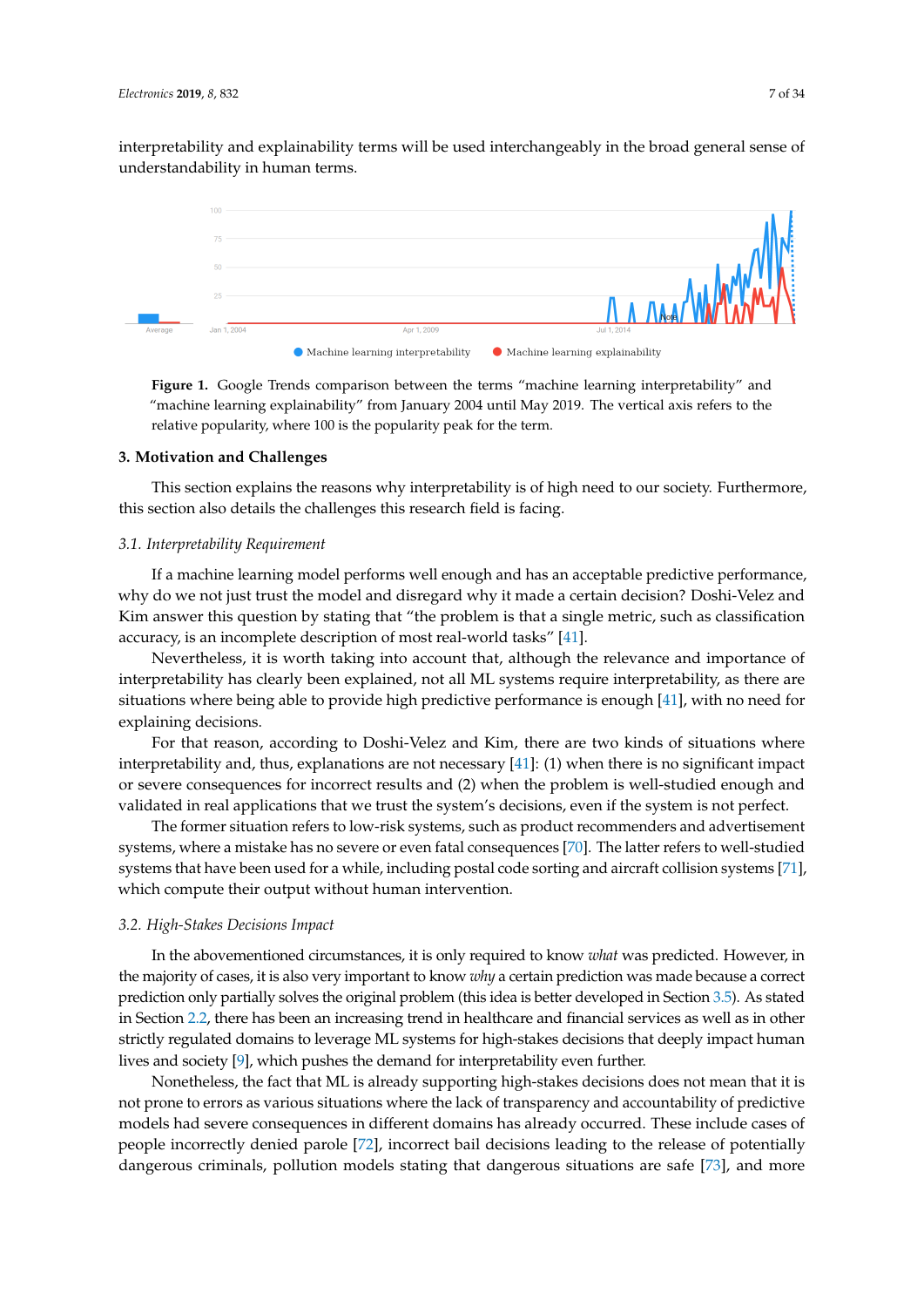incidents in other domains, such as healthcare and finance [\[74\]](#page-30-1). On top of that, there is evidence that incorrect modeling assumptions were, at least, partially responsible for the recent mortgage crisis [\[75\]](#page-30-2).

The worst part of such situations is that wronged people remain with little recourse to argue, and on top of that, most of the entities behind these decision support systems cannot explicitly determine how these decisions were made due to the lack of transparency of the same systems.

#### <span id="page-7-0"></span>*3.3. Societal Concerns and Machine Learning Desiderata*

Going more into detail on wrong algorithmic decisions in sensitive contexts, there is already clear evidence on biased decisions being made with significant impact. One such example is the Correctional Offender Management Profiling for Alternative Sanctions (COMPAS), a widely used criminal risk assessment algorithmic tool which was shown to perform unreliable and biased decisions, harming minority groups [\[76,](#page-30-3)[77\]](#page-30-4).

When it comes to proprietary, closed source software, such as COMPAS, it is expected that companies try their best to avoid auditing and revealing intellectual propriety. Indeed, the biased decisions made by COMPAS were more difficult to audit because of this [\[76\]](#page-30-3). However, it is important to mitigate concerns around trade secrets: Interpretability is a reasonable solution for this problem because explanations can be provided without revealing the internal logic of the system [\[78\]](#page-30-5).

The importance of handling and understanding wrong decisions comes from the reality that wrong decisions will not cease to exist: Decision systems are not 100% perfect, and it is expected that real-world issues will also exist in ML systems. This does not mean that an ML model is inherently bad. Nevertheless, it is only as good as the information that it is trained with. This means that when real-world data (which potentially contains biased distributions) is fed to a model, then it learns these patterns and returns predictions that are oriented towards such behaviour. Consequently, through biased decisions with significant impact, this can lead to the discrimination of several minority groups [\[79\]](#page-30-6).

Moreover, as argued by O'Neil [\[80\]](#page-30-7), compared to human decision making, which can adapt and thus evolve, machines stay the same until engineers intervene to change them. For example, complementing the argument of the previous paragraph, a hypothetical ML model for processing college applications that was trained with data from the 1960s would be expect to be largely inclined towards men in comparison to women due to the data that it was trained with. In other words, ML systems codify the past while not having the capability to evolve or invent the future [\[80\]](#page-30-7). That is why it is so critical to conduct algorithmic audits to detect discrimination and bias as well as to embed ethical values into these systems in order to prevent this type of issue.

Therefore, explanations are of uttermost importance to ensure algorithmic fairness, to identify potential bias/problems in the training data, and to ensure that algorithms are performing as expected [\[66\]](#page-29-14). Using knowledge from the psychology literature, Keil et al. [\[81\]](#page-30-8) state that "explanations may highlight an incompleteness". As the example from this subsection confirms, it is thus very relevant to state that interpretability can and should be used to confirm important desiderata of ML systems, and these desiderata can be some auxiliary criteria that one may wish to optimize. Doshi-Velez and Kim [\[41\]](#page-28-12) specified the desiderata that can be optimized through interpretability:

- Fairness—Ensure that predictions are unbiased and do not implicitly or explicitly discriminate against protected groups. Explanations help humans to judge whether the decision is based on a learned demographic (e.g., racial) bias.
- Privacy—Ensure that sensitive information in the data is protected.
- Reliability/Robustness—Ensure that small changes in the input do not cause large changes in the prediction.
- Causality—Ensure that only causal relationships are picked up. Deeming causality as the measurement of mapping technical explainability with human understanding, it plays an utterly important role to ensure effective interactions between humans and ML systems. Furthermore, Holzinger et al. [\[82\]](#page-30-9) propose the notion of causability as the degree to which an explanation to a human expert achieves a specified level of causal understanding with effectiveness,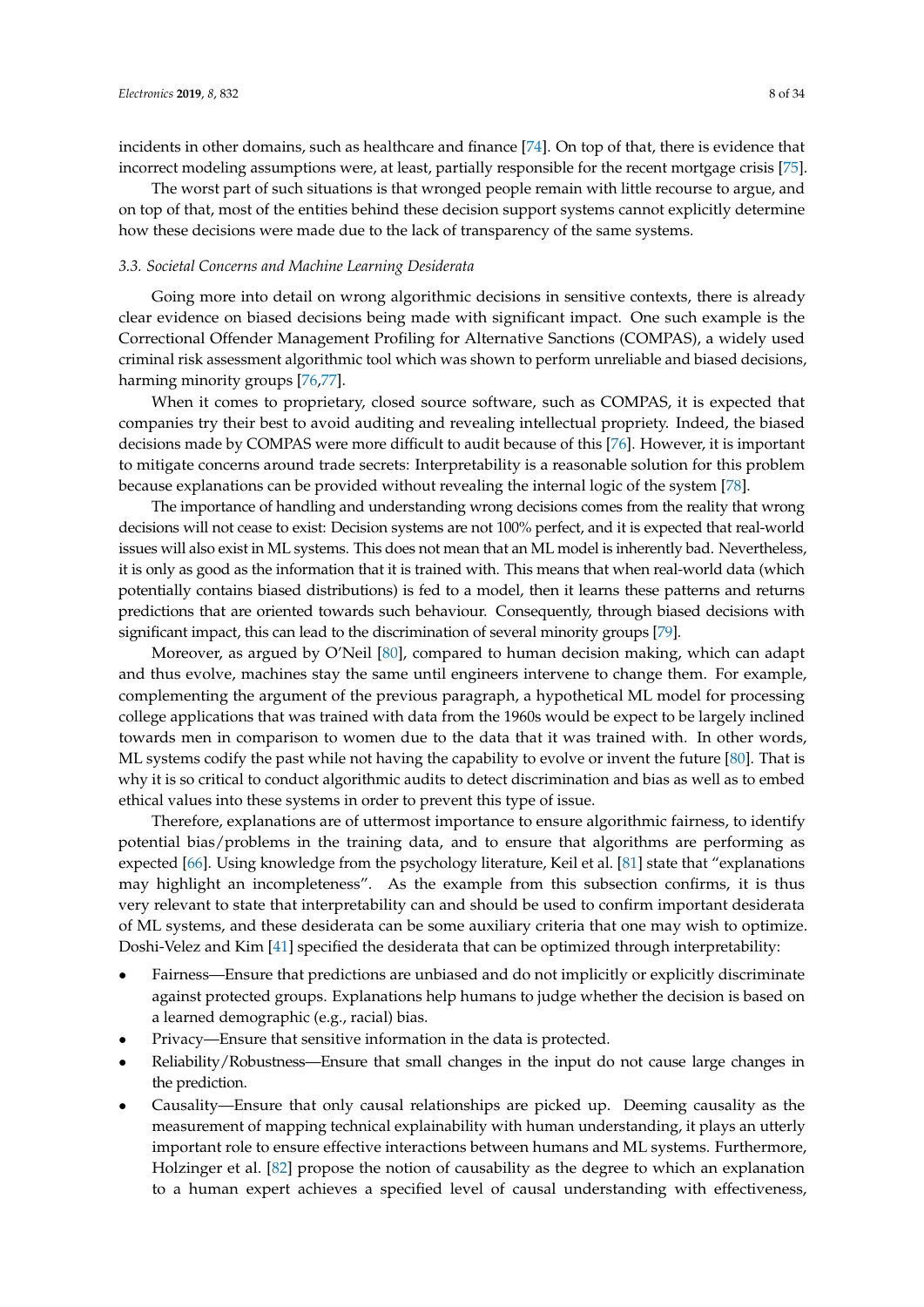efficiency, and satisfaction in a specified context of use. In other words, causability is the property of the human to understand the system explanations [\[83\]](#page-30-10). Consequently, the key to effective human–AI interaction is an efficient mapping of explainability (in the sense of a technical explanation that explain the results of a system) with causability, this being one of the most important end goals of (explainable) ML systems.

• Trust—It is easier for humans to trust a system that explains its decisions rather than a black box that just outputs the decision itself.

Obviously, ML systems may have different end goals: for example, in healthcare the end goal could be to save more patient lives, while in banking, the end goal could be to minimize the number of credit defaults. Notwithstanding, the aforementioned desiderata represent important downstream tasks that one might wish to optimize while still aiming for the end goal of the system. These downstream tasks may also be part of the problem specification, e.g., a bank wants to minimize the number of credit defaults while providing unbiased opportunities to people (fairness) and, thus, should be taken into account when refining the system, which would not be possible without interpretability.

## <span id="page-8-1"></span>*3.4. Regulation*

As a consequence of the path towards which our society is progressing, as well as the situations mentioned in the previous Sections [3.2](#page-6-2) and [3.3,](#page-7-0) new regulations have recently been imposed in order to require verifiability, accountability, and, more importantly, full transparency of algorithmic decisions. A key example is the new European General Data Protection Regulation (GDPR and ISO/IEC 27001) [\[84\]](#page-30-11), which became enforceable since May 2018, and provides data subjects with the right to an explanation of algorithmic decisions [\[85\]](#page-30-12). This does not imply outlawing automatic prediction systems or an obligation to explain everything all the time, but there must be a possibility to make the results re-traceable on demand [\[86\]](#page-30-13), which may represent a challenging technical task [\[87\]](#page-30-14). Additionally, it is necessary to better define when and what kind of explanation might be required [\[88,](#page-30-15)[89\]](#page-30-16)—what is the most appropriate explanation for each case?

## <span id="page-8-0"></span>*3.5. The Interpretability Problem*

As stated in the beginning of Section [3,](#page-6-0) the need for interpretability arises from an incompleteness in problem formalization [\[41\]](#page-28-12), which means that, for certain problems or prediction tasks, it is not enough to get the prediction (the *what*). The model must also explain how it came to the prediction (the *why*) because a correct prediction only partially solves the original problem.

Moreover, this incompleteness in problem specification can be shown in different scenarios, some of which include the following [\[41\]](#page-28-12):

- Safety—because the system is never completely testable, as one cannot create a complete list of scenarios in which the system may fail.
- Ethics—because the human notion of, e.g., fairness can be too abstract to be entirely encoded into the system.
- Mismatched objectives—because the algorithm may be optimizing an incomplete objective, i.e., a proxy definition of the real ultimate goal.
- Multi-objective trade-offs—Two well-defined desiderata in ML systems may compete with each other, such as privacy and prediction quality [\[90\]](#page-30-17).

One of the reasons behind this unsolved interpretability problem is that interpretability is a very subjective concept and, therefore, hard to formalize [\[91\]](#page-30-18). Furthermore, interpretability is a domain-specific notion [\[91](#page-30-18)[,92\]](#page-30-19), so there cannot be an all-purpose definition [\[9\]](#page-27-2). Depending on the context, different types of explanations might be useful. For example, one might want to personally know the main two reasons why a mortgage was declined by the bank, but in a legal scenario, a full explanation with a list of all factors might be required.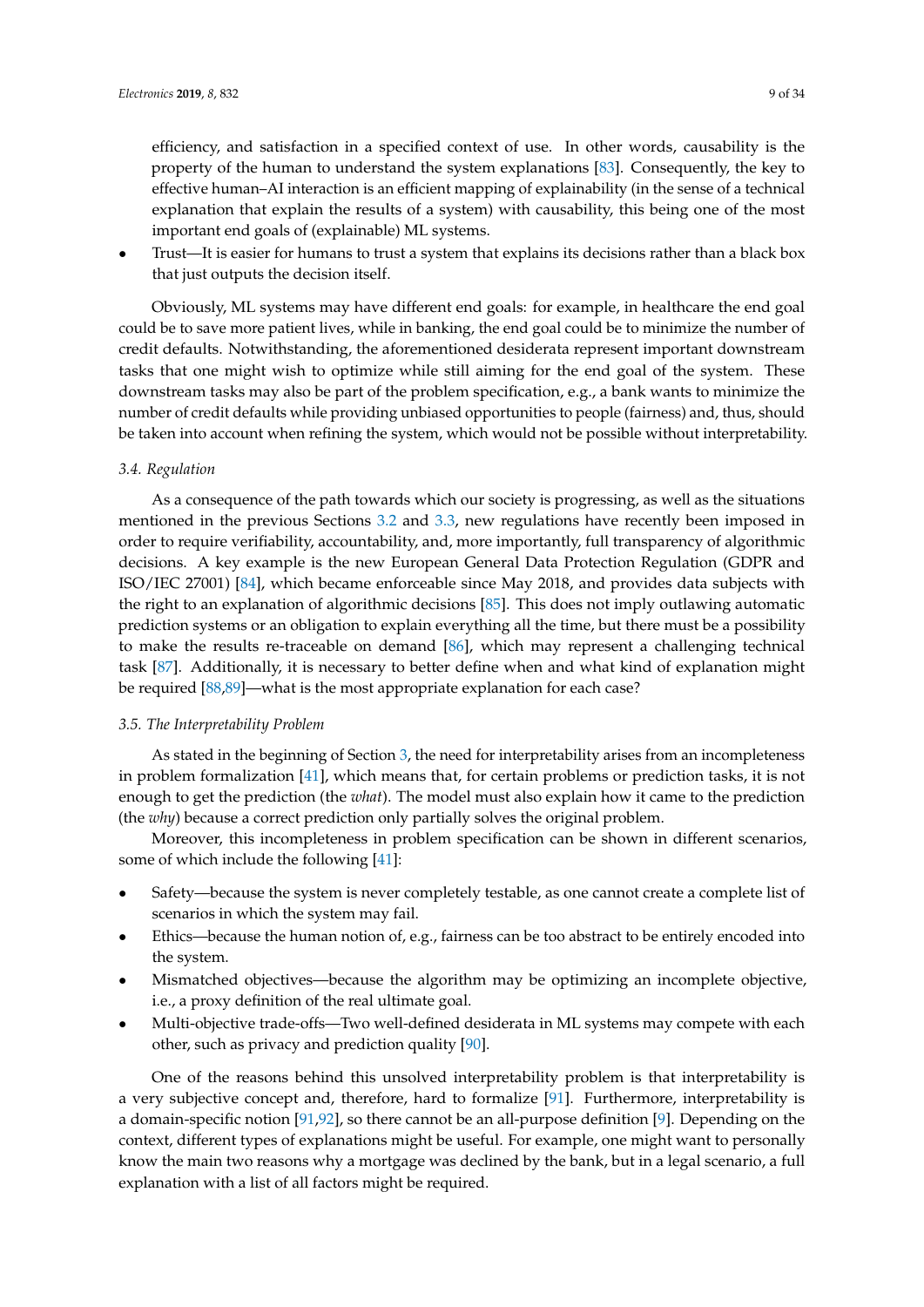Following this example, it is important to take into consideration that, given the number of existing interpretability methods, the need for comparing, validating, quantifying, and thus evaluating these methods arises [\[2\]](#page-26-2). Therefore, taking into account the properties of this interpretability problem, it is evident that it is necessary to know what are the methods and explanations which, for a certain problem, including the domain and the use case, provide the greatest satisfaction to a certain audience.

#### *3.6. Towards the Success of AI*

A strength of humans is intuition and reasoning [\[93\]](#page-30-20). Thus, for the success of AI as an indispensable tool for decision support, it must not only bring forth relevant information for the decision making task but also communicate at an appropriate rate and in a way that allows a human recipient of the information to tap into the strengths of intuition and reasoning [\[94\]](#page-30-21). Interpretability is, thus, a necessary milestone for the success of ML and AI themselves. As stated by O'Neil [\[80\]](#page-30-7), "in the end, mathematical models should be our tools, not our masters"—which is only possible with interpretability.

#### <span id="page-9-0"></span>**4. Literature Review**

This section results from a detailed literature review, gathering the concepts connected with interpretable machine learning and explaining their details and how they connect with each other.

#### <span id="page-9-2"></span>*4.1. Interpretability*

There is no mathematical definition of interpretability. A (nonmathematical) definition given by Miller is "Interpretability is the degree to which a human can understand the cause of a decision" [\[95\]](#page-30-22). In the context of machine learning (ML) systems, Kim et al. describe interpretability as "the degree to which a human can consistently predict the model's result" [\[96\]](#page-30-23). This means that the interpretability of a model is higher if it is easier for a person to reason and trace back why a prediction was made by the model. Comparatively, a model is more interpretable than another model if the prior's decisions are easier to understand than the decisions of the latter [\[95\]](#page-30-22).

More recently, Doshi-Velez and Kim define interpretability as the "ability to explain or to present in understandable terms to a human" [\[41\]](#page-28-12). Molnar notes that "interpretable machine learning refers to methods and models that make the behavior and predictions of machine learning systems understandable to humans" [\[70\]](#page-29-18). Consequently, interpretability is evidently related to the ability of how well humans grasp some information by looking and reasoning about it.

Roughly speaking, one could argue that there are two different broad paths towards interpretability: creating accurate interpretable-by-nature models, either by imposing constraints or not, and creating explanation methods which are applicable to existing (and future) black box, opaque models.

### <span id="page-9-1"></span>*4.2. Importance of Interpretability in Machine Learning*

Many reasons make interpretability a valuable and, sometimes, even indispensable property. Notwithstanding, it is worth to note that, as seen in Section [3.1,](#page-6-3) not all ML systems need interpretability, since, in some cases, it is sufficient to have an acceptable predictive performance. Otherwise, interpretability can provide added value in different ways.

Firstly, interpretability is a means to satisfy human curiosity and learning [\[95\]](#page-30-22). Obviously, humans do not need an explanation for everything they see, e.g., most people do not want or need to know how their computer works. However, the situation is quite different when humans are dealing with unexpected events, as they make humans curious, urging the need to know the reasons *why* they happened.

Humans have a mental model of their environment that is updated when an unexpected event happens, and this update is performed by finding an explanation for such event. In the same way, explanations and, thus, interpretability are crucial to facilitate learning and to satisfy curiosity as to why certain predictions are performed by algorithms. On top of that, it is important to take into consideration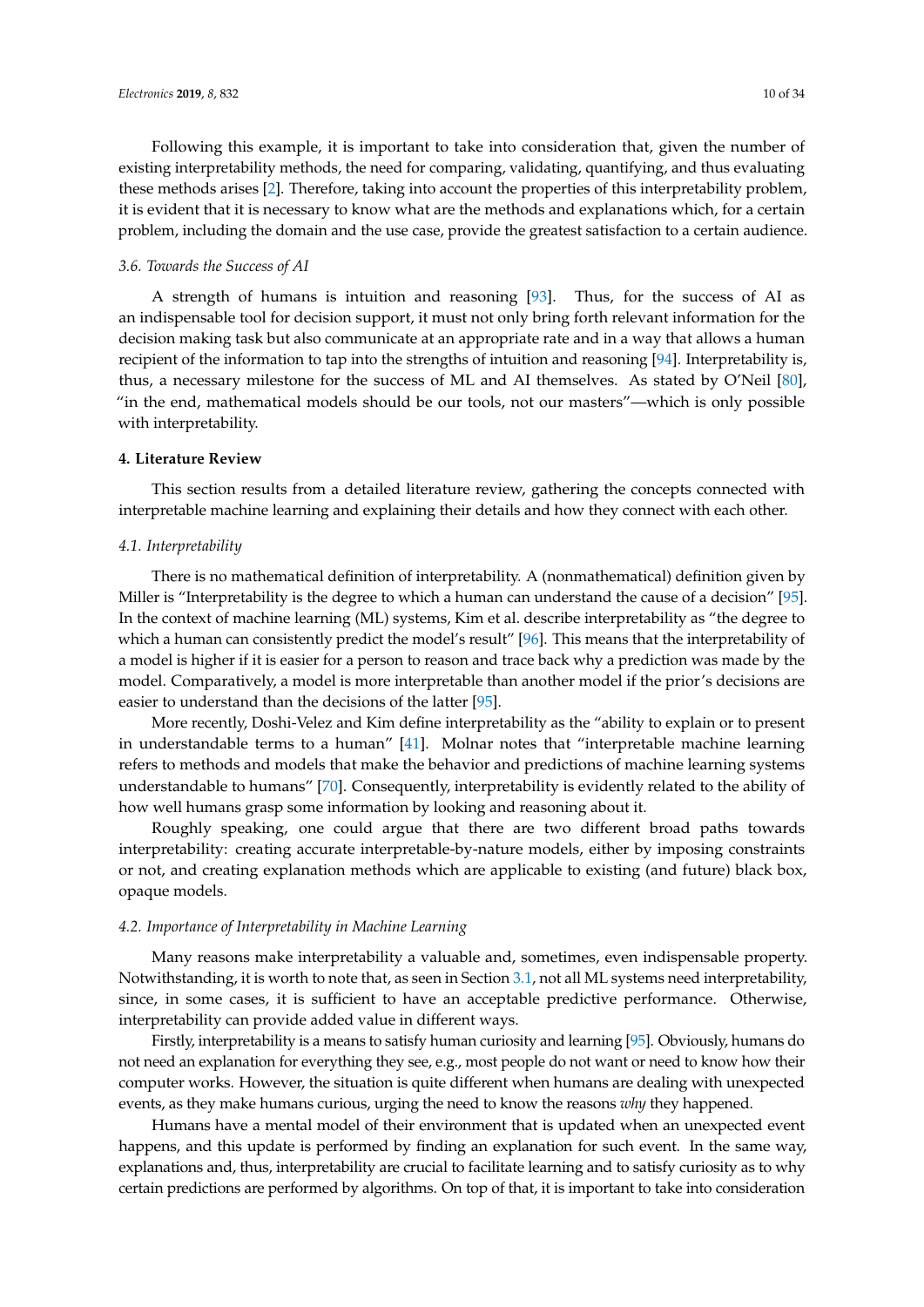that when opaque machine learning models are used in research, scientific findings remain completely hidden if the model is a black box that only gives predictions without explanations [\[70\]](#page-29-18).

Another advantage of interpretability is that it helps to find meaning in the world [\[95\]](#page-30-22). Decisions based on ML models have increasing impact in peoples' lives, which means it is of increasing importance for the machine to explain its behavior. If an unexpected event happens, people can only reconcile this inconsistency between expectation and reality with some kind of explanation. for example, if a bank's ML model rejects a loan application, the applicant will probably want to know, at least, the main causes for such a decision (or what needs to be changed).

However, as seen in Section [3.4,](#page-8-1) under the new European General Data Protection Regulation (GDPR), the applicant effectively has the so-called *right to be informed* [\[89\]](#page-30-16) and a list of all the decision factors might be required. Another example where explanations provide meaningful information is in products or movie recommendations, which usually are accompanied by the motive of recommendation, i.e., a certain movie was recommended because other users who liked the same movies also appreciated the recommended movie [\[70\]](#page-29-18).

The above example leads towards another benefit of interpretability: social acceptance, which is required for the process of integrating machines and algorithms into our daily lives. A few decades ago, Heider and Simmel [\[97\]](#page-30-24) have shown that people attribute beliefs and intentions to abstract objects. Therefore, it is intuitive that people will more likely accept ML models if their decisions are interpretable. This is also argued by Ribeiro et al. [\[98\]](#page-30-25), who state that "if the users do not trust a model or a prediction, they will not use it". Interpretability is, thus, essential to increase human trust and acceptance on machine learning.

It is also worth noting that explanations are used to manage social interactions. By creating a shared meaning of something, the explainer influences the actions, emotions, and beliefs of the recipient of the explanation. More specifically, for a machine to successfully interact with people, it may need to shape people's emotions and beliefs through persuasion, so that they can achieve their intended goal [\[70\]](#page-29-18).

Another crucial value empowered by interpretability is safety [\[95\]](#page-30-22). Interpretability enables MLs models to be tested, audited, and debugged, which is a path towards increasing their safety, especially for domains where errors can have severe consequences. For example, in order to avoid self-driving cars running over cyclists, an explanation might show that the most important learned feature to identify bicycles is the two wheels, and this explanation helps to think about edge cases, such as when wheels are covered by side bags [\[70\]](#page-29-18).

Interpretability also enables detection of faulty model behavior, through debugging and auditing. An interpretation for an erroneous prediction helps to understand the cause of the error. It delivers a direction for how to fix the system and, thereby, increase its safety. For example, in a husky vs. wolf image classifier, interpretability would allow to find out that misclassification occurred because the model learned to use snow as a feature for detecting wolves [\[70\]](#page-29-18).

According to Doshi-Velez et al. [\[41\]](#page-28-12), explaining a ML model's decisions provides a way to check the desiderata of ML systems, as noted in Section [3.3,](#page-7-0) including fairness, privacy, and trust. In other words, interpretability enables, for example, the detection of bias that ML models learned either from the data or due to wrong parameterization, which arised from the incompleteness of the problem definition. For example, a bank's ML model main goal is to grant loans only to people who will eventually repay them; however, the bank not only wants to minimize loan defaults but also is obliged not to discriminate on the basis of certain demographics [\[70\]](#page-29-18).

Finally, it is also noteworthily the goal of science, which is to acquire new knowledge. In spite of that, many problems are solved with big datasets and black box ML models. The model itself becomes the source of knowledge instead of the data. Interpretability makes it possible to extract this additional knowledge captured by the model [\[70\]](#page-29-18).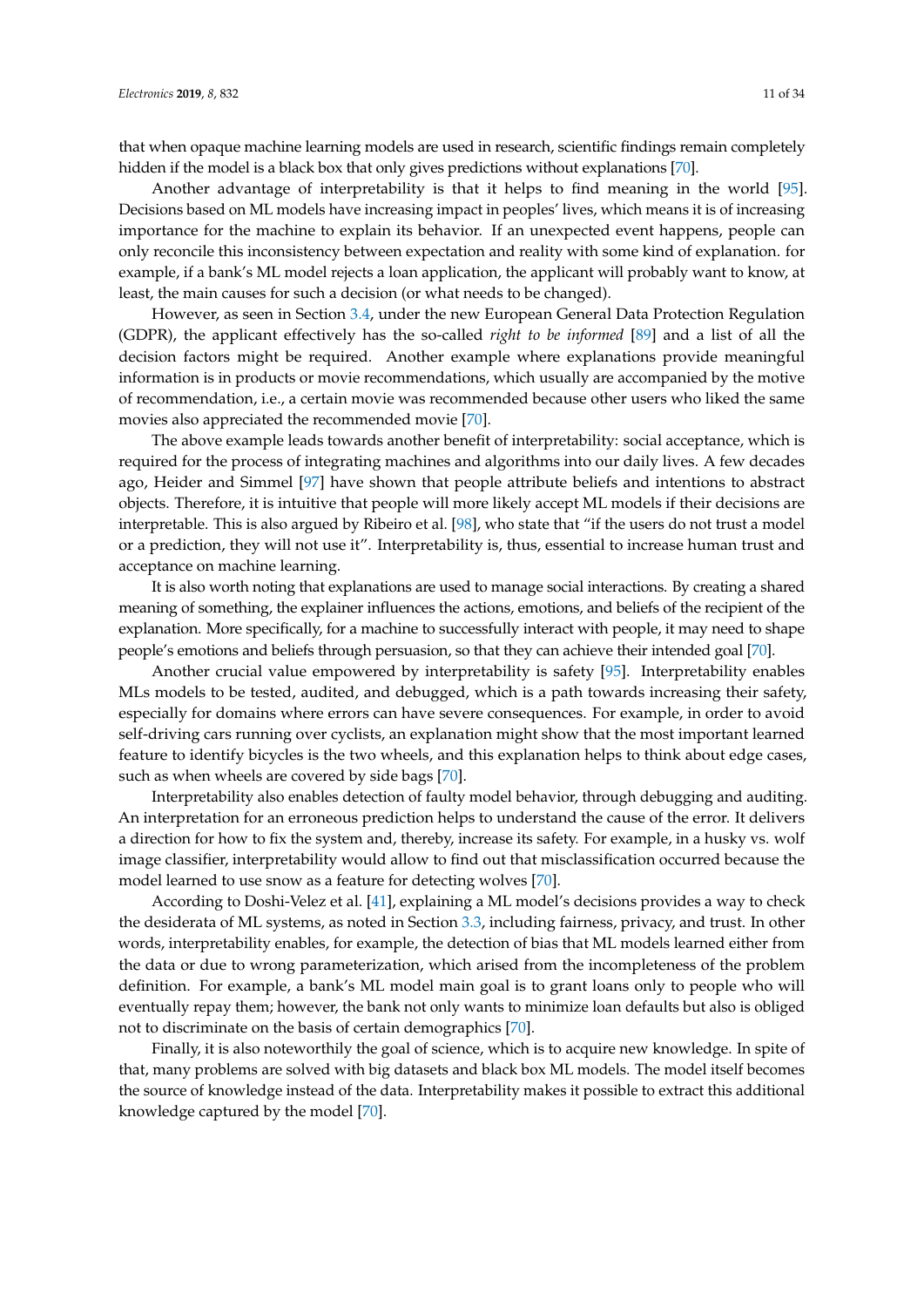# <span id="page-11-3"></span>*4.3. Taxonomy of Interpretability*

Explanation methods and techniques for ML interpretability can be classified according to different criteria.

#### <span id="page-11-2"></span>4.3.1. Pre-Model vs. In-Model vs. Post-Model

Interpretability methods can be grouped regarding when these methods are applicable: before (pre-model), during (in-model), or after (post-model) building the ML model [\[99\]](#page-31-0).

Pre-model interpretability techniques are independent of the model, as they are only applicable to the data itself. Pre-model interpretability usually happens before model selection, as it is also important to explore and have a good understanding of the data before thinking of the model. Meaningful intuitive features and sparsity (low number of features) are some properties that help to achieve data interpretability.

Pre-model interpretability is, thus, closely related to data interpretability, consisting of exploratory data analysis [\[100\]](#page-31-1) techniques. These techniques range from classic descriptive statistics to data visualization methods, including Principal Component Analysis (PCA) [\[101\]](#page-31-2) and t-SNE [\[102\]](#page-31-3) (t-Distributed Stochastic Neighbor Embedding), and clustering methods, such as k-means [\[103\]](#page-31-4) and MMD-critic [\[96\]](#page-30-23) (Maximum Mean Discrepancy).

Hence, data visualization is critical for pre-model interpretability, consisting of the graphical representation of information and data with the goal of providing a better understanding of the data. The effort in providing increasingly better visualizations can be noticed, e.g., in two recent tools developed by Google's group of People + AI Research (PAIR): Facets Overview and Facets Dive [\[104\]](#page-31-5).

In-model interpretability concerns ML models that have inherent interpretability in it (through constraints or not), being intrinsically interpretable. Post-model interpretability refers to improving interpretability after building a model (post hoc). These two types of interpretability are described more thoroughly in the next section, Sections [4.3.2](#page-11-0) and [4.3.3.](#page-11-1)

#### <span id="page-11-0"></span>4.3.2. Intrinsic vs. Post Hoc

One of the main criteria is *intrinsic vs. post hoc*. This criterion is used for distinguishing whether interpretability is achieved through constraints imposed on the complexity of the ML model (intrinsic) or by applying methods that analyze the model after training (post hoc) [\[70\]](#page-29-18).

Regarding intrinsic interpretability, this refers to models that are interpretable by themselves. This in-model interpretability can be achieved through imposition of constraints on the model, such as sparsity, monotonicity, causality, or physical constraints that come from the domain knowledge [\[9\]](#page-27-2). Intrinsic interpretability is also called *transparency* and answers the question of *how the model works* [\[64\]](#page-29-12).

Post hoc (post-model) interpretability refers to explanation methods that are applied after model training. It is noteworthy that there are post hoc methods that can be applied to intrinsically interpretable models, since post hoc methods are usually decoupled from the main model. Lipton [\[64\]](#page-29-12) argues that post hoc interpretability answers the question *what else can the model tell us*.

## <span id="page-11-1"></span>4.3.3. Model-Specific vs. Model-Agnostic

Another important criterion is *model-specific vs. model-agnostic*. Model-specific interpretation methods are limited to specific model classes because each method is based on some specific model's internals [\[70\]](#page-29-18). For instance, the interpretation of weights in a linear model is a model-specific interpretation, since by definition, the interpretation of intrinsically interpretable models is always model-specific.

On the other hand, model-agnostic methods can be applied to any ML model (black box or not) and are applied after the model has been trained (post hoc; post-model). These methods rely on analyzing pairs of feature input and output. By definition, these methods cannot have access to the model inner workings, such as weights or structural information [\[70\]](#page-29-18), otherwise they would not be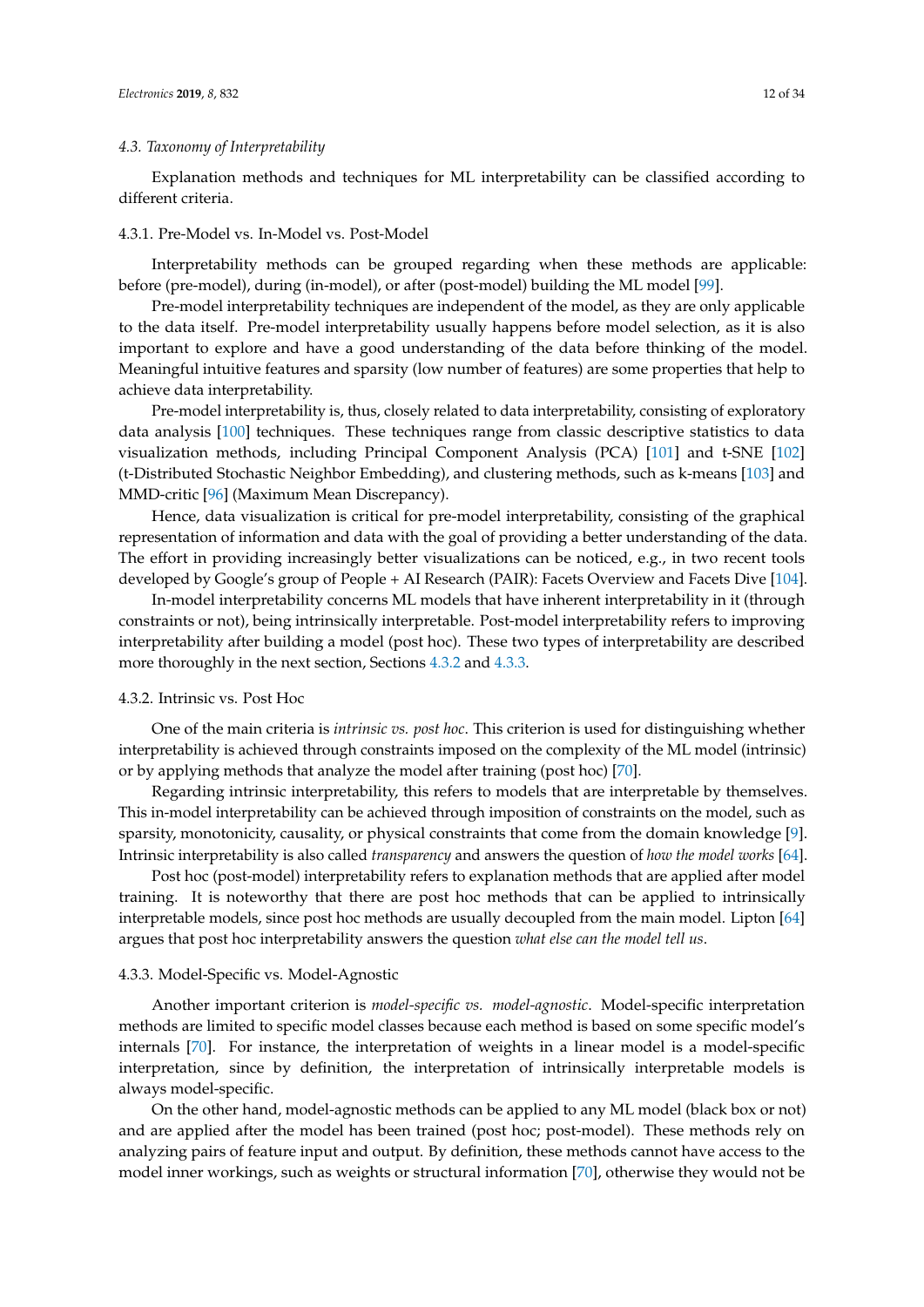decoupled from the black box model. Another property of these methods is that models are interpreted without sacrificing their predictive power, as they are applied after training [\[64\]](#page-29-12).

<span id="page-12-0"></span>The discussed criteria in the last sections, Sections [4.3.1](#page-11-2)[–4.3.3,](#page-11-1) are related to each other in some way. This association is presented in Table [2.](#page-12-0)

| N.A.      | N.A.           |
|-----------|----------------|
| Intrinsic | Model-specific |
| Post hoc  | Model-agnostic |
|           |                |

**Table 2.** Association between interpretability criteria.

In-model interpretability comes from models that are intrinsically interpretable. Although there are some model-specific methods that are post hoc (as seen in Section [4.6.2\)](#page-19-0), most of the model-specific interpretability is achieved through models that are intrinsically interpretable. In an analogous way, post-model interpretability comes from post hoc methods. Since, by definition, post hoc methods are applied after training the model, most of these methods are decoupled from the model and, hence, are model-agnostic.

# <span id="page-12-2"></span>4.3.4. Results of Explanation Methods

Another criterion that allows to differentiate explanation methods is the result that each method produces [\[70\]](#page-29-18) or, in other words, the type of explanation that each method provides:

- **Feature summary**—Some explanation methods provide summary statistics for each feature. This can be, e.g., a single number per feature, such as feature importance. Most of the feature summary statistics can be visualized as well. Some of the feature summaries are only meaningful if they are visualized, making no sense to present them in other ways, e.g., partial dependence plots are not intuitive if presented in tabular format.
- **Model internals**—This is the explanation output of all intrinsically interpretable models. Some methods' outputs are both model internals and summary statistics, such as the weights in linear models. Interpretability methods that output model internals are, by definition, model-specific.
- **Data point**—There are methods that return data points (already existent or not) to make a model interpretable. These are example-based methods. To be useful, explanation methods that output data points require that the data points themselves are meaningful and can be interpreted. This works well for images and texts but is less useful for, e.g., tabular data with hundreds of features.
- **Surrogate intrinsically interpretable model**—Another solution for interpreting black box models is to approximate them (either globally or locally) with an intrinsically interpretable model. Thus, the interpretation of the surrogate model will provide insights of the original model.

One could argue that there are other ways of providing interpretability, such as rule sets, question-answering, or even explanations in natural language. In spite of this, the abovementioned results account for the vast majority of existent interpretability methods.

It is noteworthy that there is also the criterion *global vs. local* interpretability, but this is related to the scope of interpretability, which is better detailed in the next section, Section [4.4.](#page-12-1)

# <span id="page-12-1"></span>*4.4. Scope of Interpretability*

Interpretability tools can be classified regarding their scope, which refers to the portion of the prediction process they aim to explain.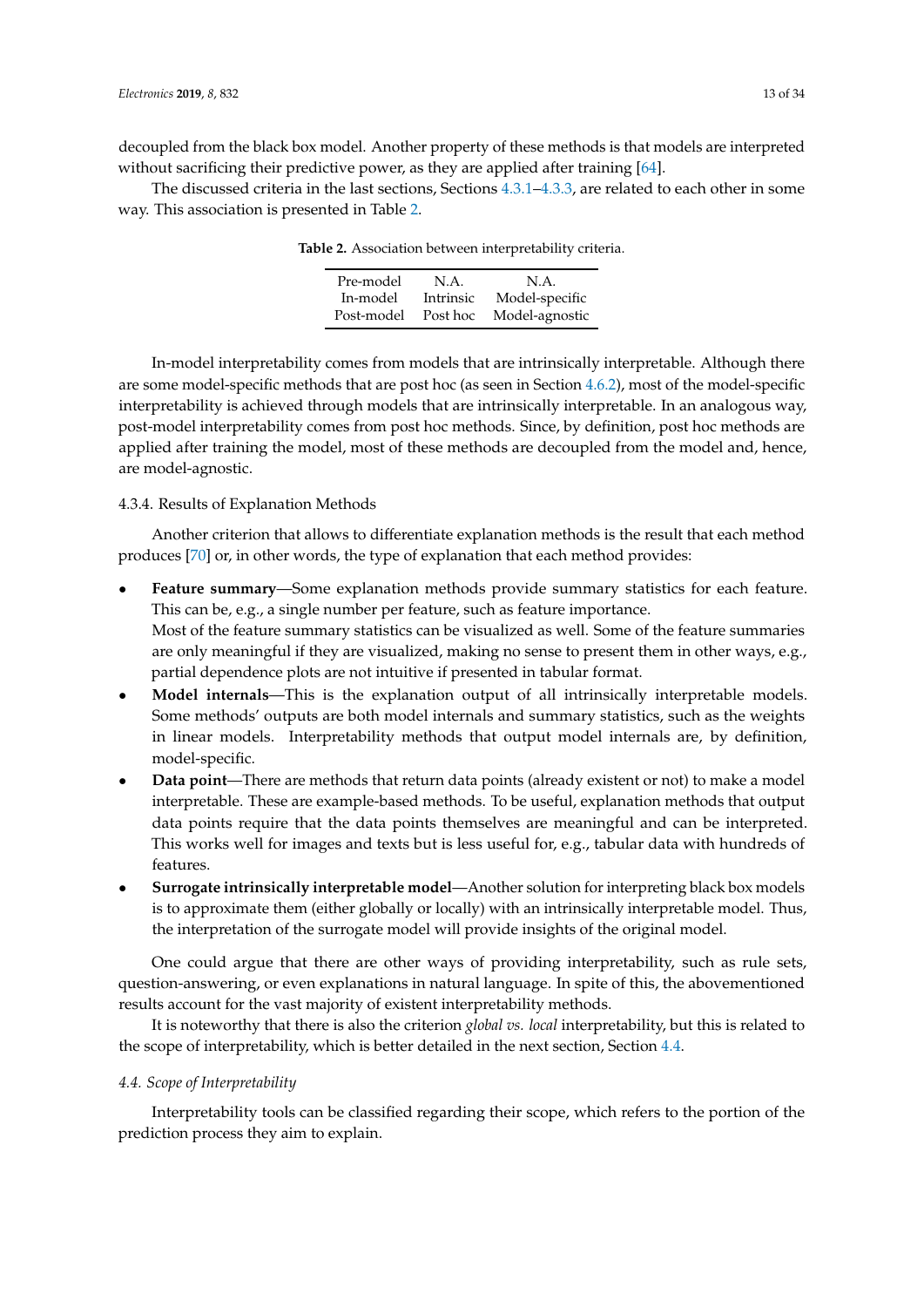# 4.4.1. Algorithm Transparency

Algorithm transparency is about how the algorithm learns a model from the data and what kind of relationships it can learn from it. This refers to how the algorithm (which generates the model itself) works but not to the specific model that is learned in the end and not to how individual predictions are made.

In other words, algorithm transparency only requires knowledge of the algorithm and not of the data or learned model as it answers the question *how does the algorithm create the model* [\[70\]](#page-29-18). One such example is the ordinary least squares method. However, the focus of ML interpretability is on the authors of the predictions: the models themselves and not on the algorithms that produce them.

#### <span id="page-13-0"></span>4.4.2. Global Model Interpretability

#### On a Holistic Level

Lipton [\[64\]](#page-29-12) designates this notion as *simulatability* and defines it by stating that a model can be described as interpretable if you can comprehend the entire model at once. In order to explain the global model output, it needs the trained model, knowledge of the algorithm, and the data.

This level of interpretability refers to comprehending how the model makes decisions, grounded on a holistic view of the data features and each of the learned components, e.g., weights, parameters. In other words, global model interpretability means understanding the distribution of the prediction output based on the features, answering the question *how does the trained model make predictions*. For this reason, it is very difficult to achieve in practice [\[70\]](#page-29-18).

Any model that has more than 5 parameters or weights is unlikely to fit into the short-term memory of the average human, especially taking into account that humans can handle at most around 7 cognitive entities at once [\[105\]](#page-31-6). Moreover, the fact that people can only visualize 3 dimensions at once makes this type of interpretability even more difficult to reach. Honegger [\[79\]](#page-30-6) argues that, for a model to fulfill this condition, it must be simple enough.

# On a Modular Level

While global, holistic model interpretability is usually out of reach, there is room for comprehending at least some models on a modular level. For example, for linear models, the interpretable parts are the weights; for decision trees, the interpretable parts are the splits (features and cut-off values) and leaf node predictions. This answers the question *how do parts of the model affect predictions* [\[70\]](#page-29-18). Therefore, models that use highly engineered, anonymous, or opaque features do not fulfill this condition [\[79\]](#page-30-6). It is also worth noting that, e.g., interpreting a single weight in a linear model is interlocked with all other weights, meaning that this type of interpretability usually does not account for, e.g., feature interaction.

Lipton [\[64\]](#page-29-12) designates this notion as *decomposability*, stating that it implies that the inputs that are used to train a model must be interpretable themselves.

Lou et al. [\[106\]](#page-31-7) describes this as *intelligibility*, arguing that a Generative Additive Model (GAM) fulfills it.

#### 4.4.3. Local Model Interpretability

#### For a Single Prediction

Aiming to explain a single prediction, the general idea is to zoom in on a single instance and to try to understand how the model arrived at its prediction. This can be done by approximating a small region of interest in a black box model using a simpler interpretable model. This surrogate model, while not providing an optimal solution, is a reasonably good approximation while maintaining interpretability [\[91\]](#page-30-18). The reasoning behind this is that locally, the prediction might only depend linearly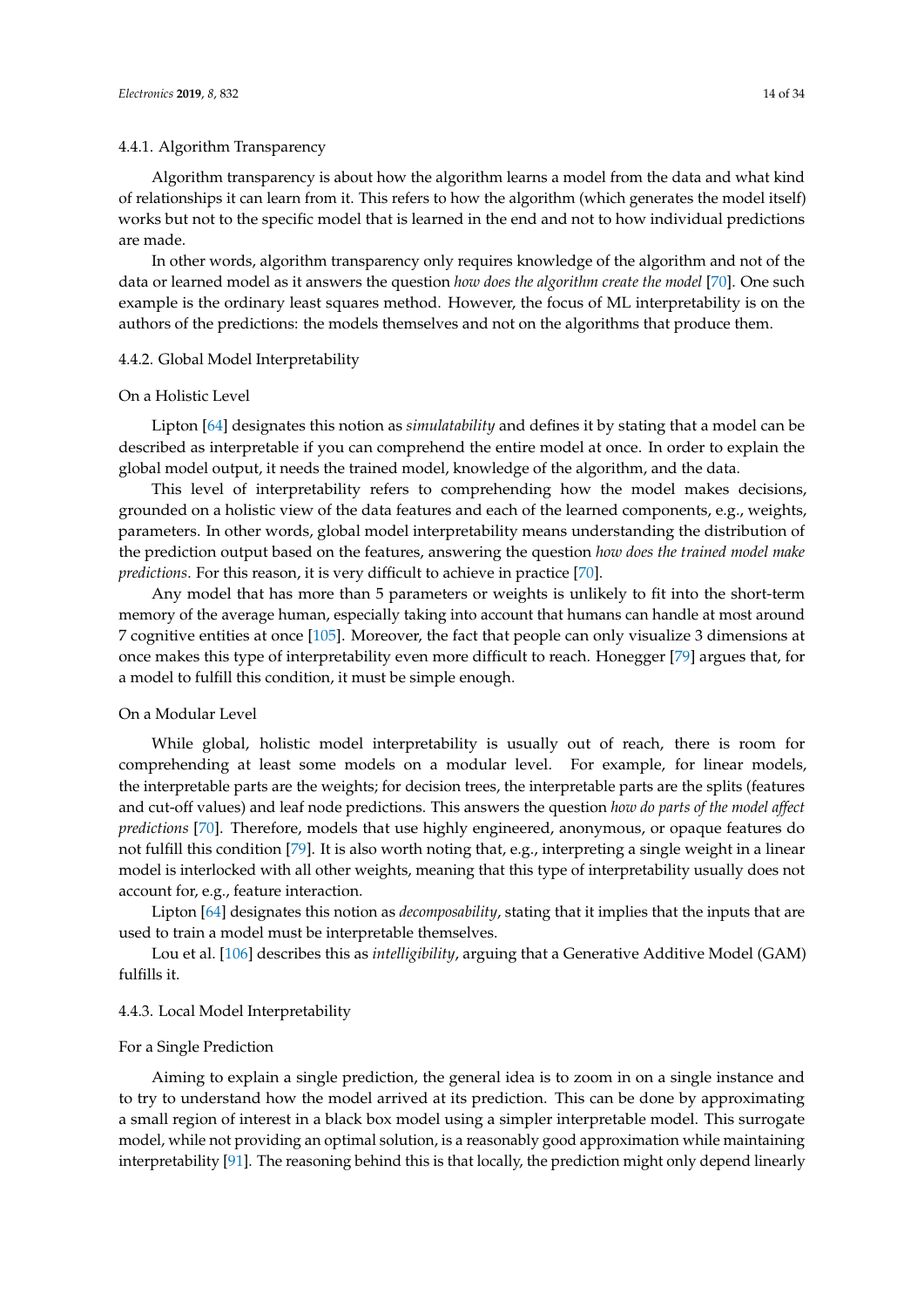or monotonously on some features rather than having a complex dependence on them. This means that local explanations can be more accurate than global explanations [\[70\]](#page-29-18).

#### For a Group of Predictions

In order to explain a group of predictions, there are essentially two possibilities: apply global methods and treat the group of predictions of interest as if it was the whole dataset or apply local methods on each prediction individually, aggregating and joining these explanations afterwards [\[64](#page-29-12)[,70\]](#page-29-18).

## <span id="page-14-1"></span>*4.5. Explanations*

The goal is to make the user understand the predictions of ML models, which is achieved through explanations. For this, we make use of an explanation method, which is nothing more than an algorithm that generates explanations. The role of the explanation methods and generated explanations within the ML pipeline is shown in Figure [2.](#page-14-0)

<span id="page-14-0"></span>

**Figure 2.** Explainable machine learning pipeline.

*What is an explanation?* There have been various attempts to define the concept of an explanation across different disciplines, including philosophy and mathematics. An appropriate definition for the term is, thereby, dependent on the application domain and should be formulated regarding the context of use [\[79\]](#page-30-6). Miller gives a simple, goal-oriented definition [\[95\]](#page-30-22), stating that "an explanation is the answer to a why-question". Indeed, generally speaking, the goal of an explanation is to make something clear, understandable, transparent, and interpretable.

Taking into consideration the abovementioned, explanations can be considered as the means by which ML model decisions are explained. Therefore, interpretability is the end-goal that we want to achieve and explanations are the tools to reach interpretability [\[79\]](#page-30-6). An explanation usually relates the feature values of an instance to its respective prediction in a humanly understandable way [\[70\]](#page-29-18) and, thus, increasing interpretability.

When it comes to explanations, it is important to distinguish whether the aim is the correct explanation or the best explanation, which usually are not the same. Kim states that theories of explanation can be distinguished into two kinds [\[107\]](#page-31-8) and that these can be generically expressed as the following:

- Non-pragmatic theory of explanation: The explanation should be the *correct* answer to the why-question.
- Pragmatic theory of explanation: The explanation should be a *good* answer for an explainer to give when answering the why-question to an audience.

The most significant difference between the two types of theories is that there is no space for the audience in non-pragmatic theories. Non-pragmatic theories typically, but not always, follow a position where it is assumed there is only one true explanation. This means that the correctness of the answer has nothing to do with whether the audience is capable of understanding it or not. Pragmatic theories, in turn, argue that the definition of an explanation should necessarily have a place for the listener.

Since different listeners have different knowledge bases, pragmatic theories are naturally allied with a position where it is assumed that a phenomenon can have multiple explanations—which is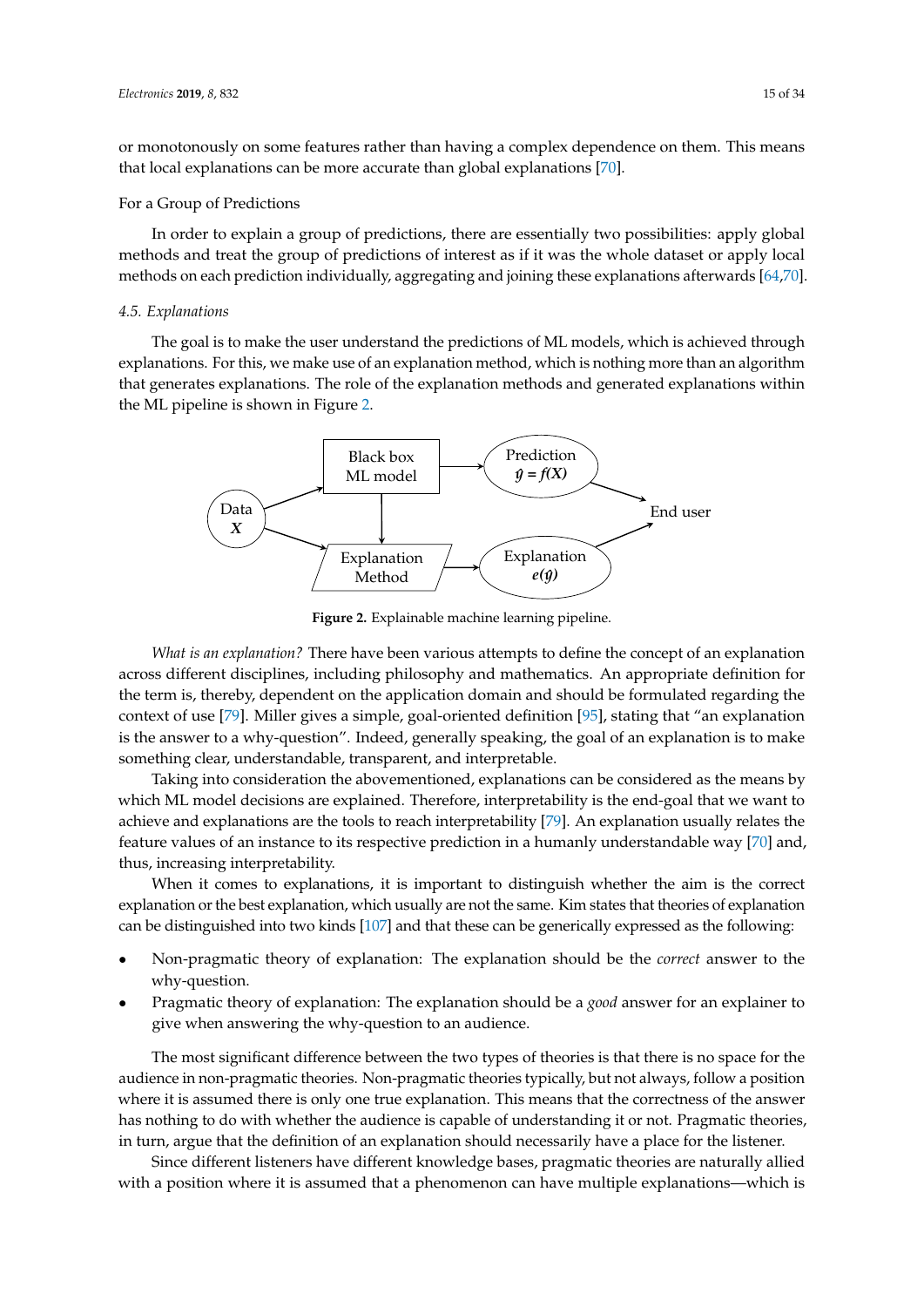a phenomenon called "Rashomon Effect" [\[108\]](#page-31-9). Therefore, it is argued that, when it comes to XAI, pragmatic theories of explanation are more appropriate than non-pragmatic ones [\[107\]](#page-31-8). The practical, legal, and ethical demands for companies and researchers to develop XAI largely come from the expectations that human users legitimately have. This means that the goal is not to achieve the most correct answer—it is to make the audience understand the reasoning behind a decision or prediction that was made by a ML model.

Miller emphasizes that an explanation is not only a product but also a process that involves a cognitive dimension and a social dimension [\[95\]](#page-30-22):

- The cognitive dimension is related to knowledge acquisition and involves deriving the actual explanation by a process of abductive inference, meaning that, first, the causes of an event are identified and, then, a subset of these causes are selected as the explanation.
- The social dimension concerns the social interaction, in which knowledge is transferred from the explainer to the explainee (the person for which the explanation is intended and produced). The primary goal is that the explainee receives enough information from the explainer in order to understand the causes of some event or decision. The explainer can be either a human or a machine.

These dimensions emphasize the subjectivity of explanations, highlighting the need to adapt the explanation to the audience. In other words, there is no such thing as a single explanation that solves all the interpretability problems. For each situation, it needs to take into account the problem domain, the use case, and the audience for which the explanation is aimed to.

# <span id="page-15-0"></span>4.5.1. Properties of Explanation Methods

Robnik-Sikonja et al. [\[109\]](#page-31-10) defined some properties of explanation methods, which are stated below. These properties can be used to assess and make a comparison between different explanation methods.

- **Expressive power—It** is the language or structure of the explanations the method is able to generate. These could be, e.g., rules, decision trees, and natural language.
- **Translucency**—It represents how much the explanation method relies on looking into the inner workings of the ML model, such as the model's parameters. For example, model-specific explanation methods are highly translucent. Accordingly, model-agnostic methods have zero translucency.
- **Portability**—It describes the range of ML models to which the explanation method can be applied. It is inversely proportional to translucency, meaning that highly translucent methods have low portability and vice-versa. Hence, model-agnostic methods are highly portable.
- **Algorithmic complexity**—It is related to computational complexity of the explanation method. This property is very important to consider regarding feasibility, especially when computation time is a bottleneck in generating explanations.

Additionally, there are other properties that might be useful to assess in certain situations. For instance, regarding randomness, some explanation methods have non-deterministic components, resulting in low stability of explanations. For example, LIME (Local Interpretable Model-agnostic Explanations) includes a random data sampling process, meaning that the explanation results will not be stable, i.e., repeating the explanation generation for the same instance and model with the same configuration arguments will result in different explanations. There are other methods in which the explanation results depend on some choices, such as the number of intervals (e.g., accumulated local effects), data sampling (e.g., Shapley values estimation) and shuffling (e.g., feature importance).

# <span id="page-15-1"></span>4.5.2. Properties of Individual Explanations

Robnik-Sikonja et al. [\[109\]](#page-31-10) have also defined some properties for the explanations (i.e., the result generated by the explanation methods). Nevertheless, it is neither clear for all these properties how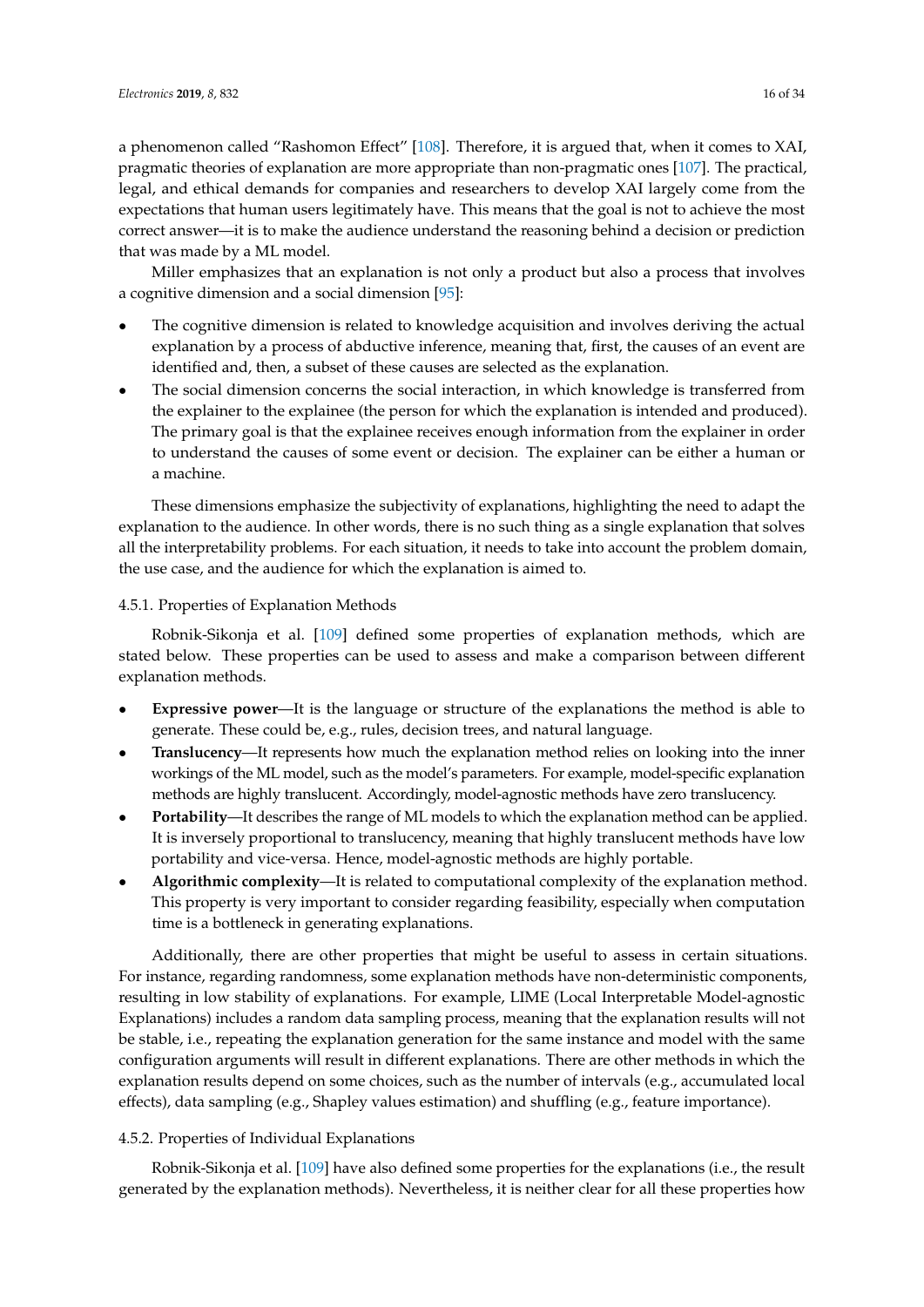to measure them correctly nor how useful they are to specific use cases, so one of the challenges is to formalize how they could be calculated.

- **Accuracy**—It is related to the predictive accuracy of the explanation regarding unseen data. In some cases where the goal is to explain what the black box model does, low accuracy might be fine if the accuracy of the machine learning model is also low.
- **Fidelity**—It is associated with how well the explanation approximates the prediction of the black box model. High fidelity is one of the most important properties of an explanation because an explanation with low fidelity is essentially useless. Accuracy and fidelity are closely related: if the black box model has high accuracy and the explanation has high fidelity, the explanation consequently has high accuracy. Moreover, some explanations only provide local fidelity, meaning that the explanation only approximates well to the model prediction for a group or a single instance.
- **Consistency**—Regarding two different models that have been trained on the same task and that output similar predictions, this property is related to how different are the explanations between them. If the explanations are very similar, the explanations are highly consistent. However, it is noteworthy that this property is somewhat tricky [\[70\]](#page-29-18), since the two models could use different features but could get similar predictions, which is described by the "Rashomon Effect" [\[108\]](#page-31-9). In this specific case, high consistency is not desirable because the explanations should be very different, as the models use different relationships for their predictions. High consistency
	- is desirable only if the models really rely on similar relationships; otherwise, explanations should reflect the different aspects of the data that the models rely on.
- **Stability**—It represents how similar are the explanations for similar instances. While consistency compares explanations between different models, stability compares explanations between similar instances for a fixed model. High stability means that slight variations in the feature values of an instance do not substantially change the explanation, unless these slight variations also strongly change the prediction.

Nonetheless, a lack of stability can also be created by non-deterministic components of the explanation method, such as a data sampling step (as noted in the end of the previous Section [4.5.1\)](#page-15-0). Regardless of that, high stability is always desirable.

- **Comprehensibility**—This property is one of the most important but also one of the most difficult to define and measure. It is related to how well humans understand the explanations. Interpretability being a mainly subjective concept, this property depends on the audience and the context. The comprehensibility of the features used in the explanation should also be considered, since a complex transformation of features might be less comprehensible than the original features [\[70\]](#page-29-18).
- **Certainty**—It reflects the certainty of the ML model. Many ML models only provide prediction values, not including statement about the model's confidence on the correctness of the prediction.
- **Importance**—It is associated with how well the explanation reflects the importance of features or of parts of the explanation. For example, if a decision rule is generated as an explanation, is it clear which of the conditions of the rule was the most important?
- **Novelty**—It describes if the explanation reflects whether an instance, of which the prediction is to be explained, comes from a region in the feature space that is far away from the distribution of the training data. In such cases, the model may be inaccurate and the explanation may be useless. One way of providing this information is to locate the data instance to be explained in the distribution of the training data.

Furthermore, the concept of novelty is related to the concept of certainty: the higher the novelty, the more likely it is that the model will have low certainty due to lack of data.

• **Representativeness**—It describes how many instances are covered by the explanation. Explanations can cover the entire model (e.g., interpretation of weights in a linear regression model) or represent only an individual prediction.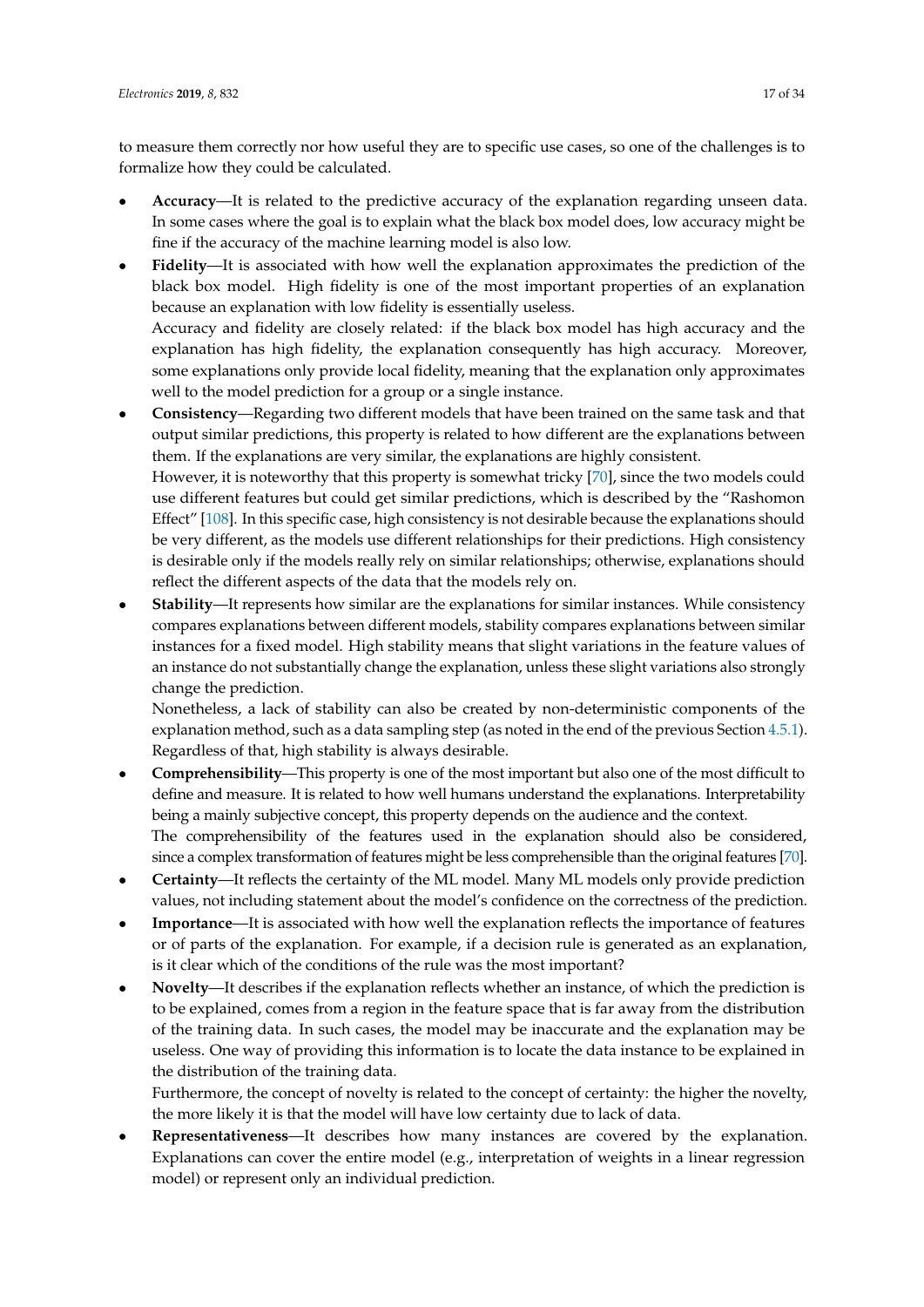There might be other properties that could be taken into consideration, such as the basic units of the explanation and the number of basic units that each explanation is composed of. These can be seen as qualitative interpretability indicators and are better explored and defined in Section [5.1.](#page-23-0)

# <span id="page-17-0"></span>4.5.3. Human-Friendly Explanations

Taking into account that, regarding ML interpretability, the recipient of the explanations are humans; it is of evident importance to analyze what makes an explanation human-friendly because explanations, as correct as they might be, are not necessarily presented in a way that is easily understandable, in other words, checking which attributes are necessary to produce explanations that are more preferable and comprehensible to humans.

With reference to humanities research, Miller [\[95\]](#page-30-22) conducted a huge survey of publications on explanations. He claimed that most of the existing work in ML interpretability uses solely the researchers' intuition of what constitutes an appropriated explanation for humans. From his survey, the following human-friendly characteristics of explanations are provided:

• **Contrastiveness** [\[110\]](#page-31-11)—Humans usually do not ask why a certain prediction was made but rather *why this prediction was made instead of another prediction*. In other words, there is a tendency for people to think in counterfactual cases. This means that people are not specifically interested in all the factors that led to the prediction but instead in the factors that need to change (in the input) so that the ML prediction/decision (output) would also change, implying a reference point, which is an hypothetical instance with the needed changes in the input and, consequently, with a different prediction (output).

Explanations that present some contrast between the instance to explain and a reference point are preferable. However, this makes the explanation application-dependent because of the requirement of a reference object [\[70\]](#page-29-18). This concept is also designated as *counterfactual faithfulness* [\[78,](#page-30-5)[87\]](#page-30-14).

• **Selectivity**—People do not expect explanations that cover the actual and complete list of causes of an event. Instead, they prefer selecting one or two main causes from a variety of possible causes as *the* explanation. As a result, explanation methods should be able to provide selected explanations or, at least, make explicit which ones are the main causes for a prediction. The "Rashomon Effect" describes this situation, in which different causes can explain an event [\[108\]](#page-31-9)—since humans prefer to select some of the causes, the selected causes may vary

from person to person.

• **Social**—Explanations are part of a social interaction between the explainer and the explainee. As seen in the beginning of Section [4.5,](#page-14-1) this means that the social context determines the content, the communication, and the nature of the explanations.

Regarding ML interpretability, this implies that, when assessing the most appropriate explanation, one should take into consideration the social environment of the ML system and the target audience. This means that the best explanation varies according to the application domain and use case.

- **Focus on the abnormal**—People focus more on abnormal causes to explain events [\[111\]](#page-31-12). These are causes that had a small probability but, despite everything, happened. The elimination of these abnormal causes would have greatly changed the outcome (counterfactual faithfulness). In terms of ML interpretability, if one of the input feature values for a prediction was abnormal in any sense (e.g., a rare category) and the feature influenced the prediction outcome, it should be included in the explanation, even if other more frequent feature values have the same influence on the prediction as the abnormal one [\[70\]](#page-29-18).
- **Truthful**—Good explanations are proven to be true in the real world. This does not mean that the whole truth must be in the explanation, as it would interfere with the explanation being selected or not and selectivity is a more important characteristic than truthfulness. With respect to ML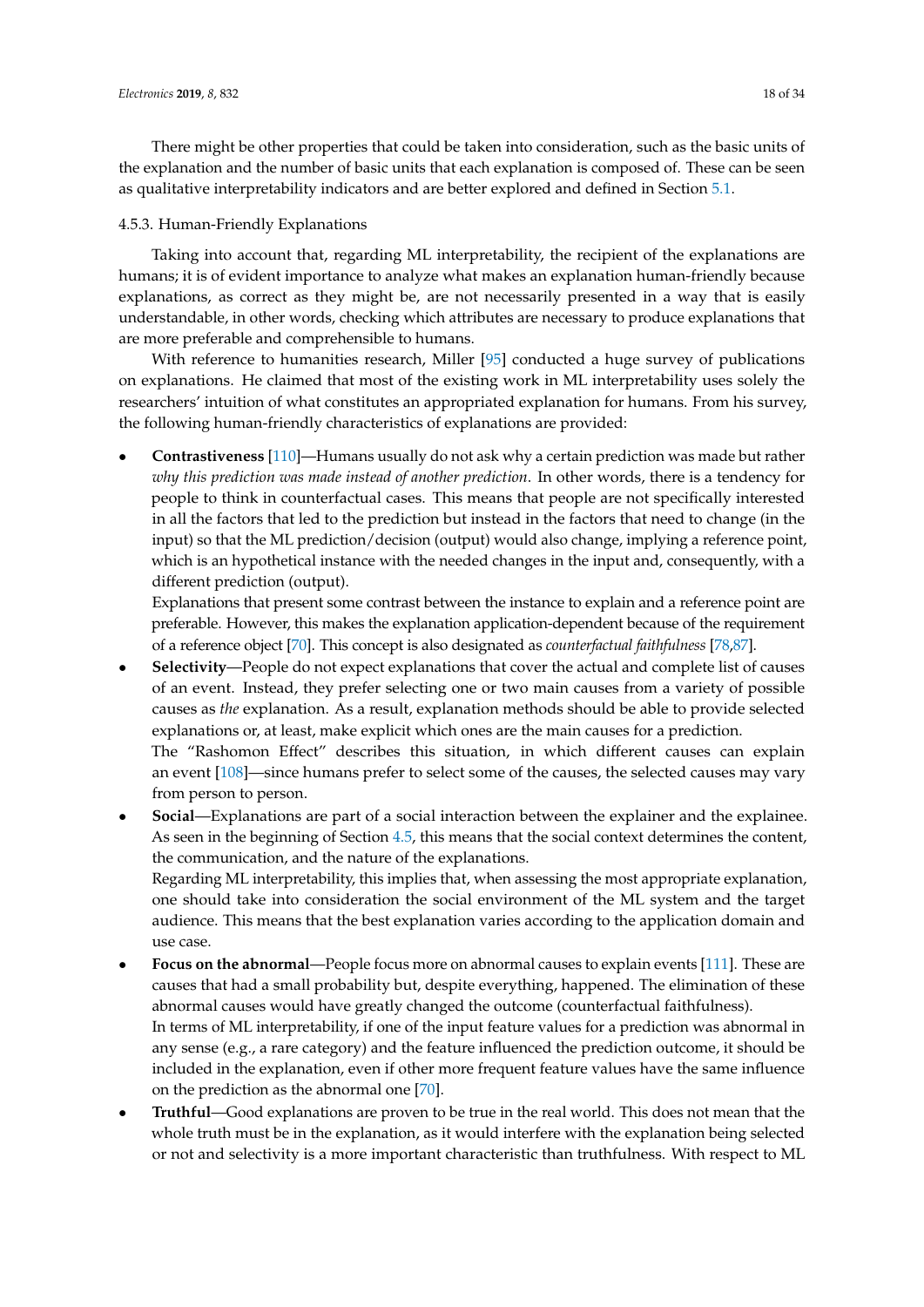interpretability, this means that an explanation must make sense (plausible) and be suitable to predictions of other instances.

• **Consistent with prior beliefs of the explainee**—People have a tendency to ignore information that is inconsistent with their prior beliefs. This effect is called confirmation bias [\[112\]](#page-31-13). The set of beliefs varies subjectively from person to person, but there are also group-based prior beliefs, which are mainly of a cultural nature, such as political worldviews.

Notwithstanding, it is a trade-off with truthfulness, as prior knowledge is often not generally applicable and only valid in a specific knowledge domain. Honegger [\[79\]](#page-30-6) argues that it would be counterproductive for an explanation to be simultaneously truthful and consistent with prior beliefs.

• **General and probable**—A cause that can explain a good number of events is very general and could, thus, be considered a good explanation. This seems to contradict the claim that abnormal causes make good explanations. However, abnormal causes are, by definition, rare in the given scenario, which means that, in the absence of an abnormal cause, a general explanation can be considered a good explanation.

Regarding ML interpretability, generality can easily be measured by the feature's support, which is the ratio between the number of instances to which the explanation applies and the total number of instances [\[70\]](#page-29-18).

These properties are fundamental to enable the importance of interpretability in machine learning (Section [4.2\)](#page-9-1), although some might be more relevant than others depending on the context. No matter how correct an explanation is, if it is not reasonable and appealing for humans (human-friendly), the value of ML interpretability vanishes.

# *4.6. Interpretable Models and Explanation Methods*

# 4.6.1. Interpretable Models

The easiest way to achieve interpretability is to use only a subset of algorithms that create interpretable models [\[70\]](#page-29-18), including linear regression, logistic regression, and decision trees. These are global interpretable models on a modular level (Section [4.4.2\)](#page-13-0), meaning that they have meaningful parameters (and features) from which useful information can be extracted in order to explain predictions.

Having different possibilities of choice, it is important to have some kind of assessment on which thw interpretable model is better suited for the problem at hand. Molnar [\[70\]](#page-29-18) considered the following properties:

- **Linearity**—A model is linear if the association between feature values and target values is modelled linearly.
- **Monotonicity**—Enforcing monotonicity constraints on the model guarantees that the relationship between a specific input feature and the target outcome always goes in the same direction over the entire feature domain, i.e., when the feature value increases, it always leads to an increase or always leads to a decrease in the target outcome. Monotonicity is useful for the interpretation because it makes it easier to understand the relationship between some features and the target.
- **Interaction**—Some ML models have the ability to naturally include interactions between features to predict the target outcome. These interactions can be incorporated in any type of model by manually creating interaction features through feature engineering. Interactions can improve predictive performance, but too many or too complex interactions will decrease interpretability.

Not going into detail on how each interpretable model might be interpreted or what is the meaning of each of the models' parameters regarding the performed predictions, this analysis will not go further than a general overview. As so, Table [3](#page-19-1) presents an overview between intrinsically interpretable models regarding their properties, with information gathered by Molnar [\[70\]](#page-29-18).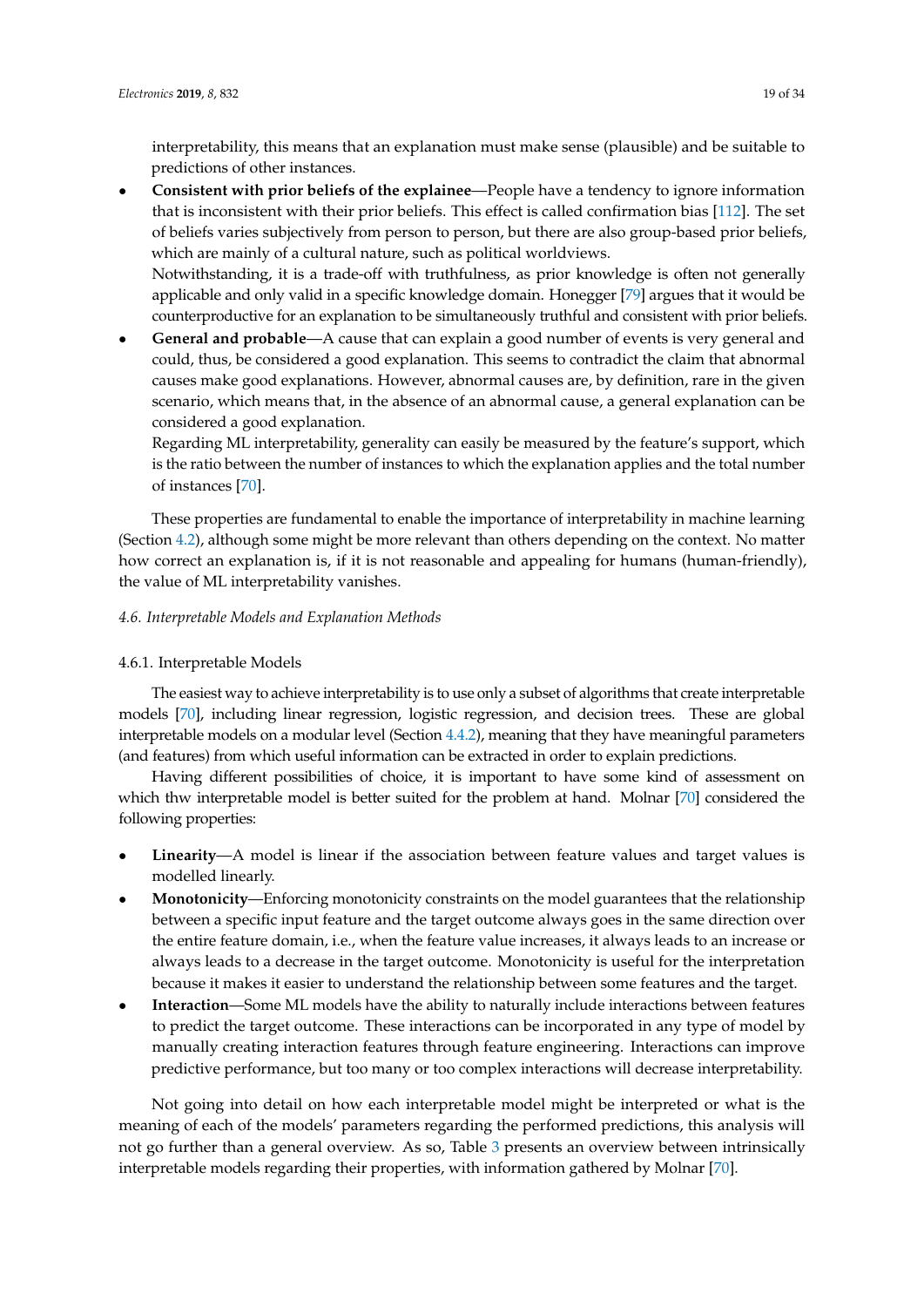<span id="page-19-1"></span>

| Algorithm             | Linear | Monotone | Interaction | Task                       |
|-----------------------|--------|----------|-------------|----------------------------|
| Linear regression     | Yes    | Yes      | Nο          | Regression                 |
| Logistic regression   | No     | Yes      | No          | Classification             |
| <b>Decision Trees</b> | Nο     | Some     | Yes         | Classification, Regression |
| RuleFit               | Yes    | No       | Yes         | Classification, Regression |
| Naive Bayes           | Nο     | Yes      | Nο          | Classification             |

**Table 3.** Interpretable models comparison.

This table shows the prediction task for which each interpretable model is suited as well as which of the aforementioned properties each model has. Some models may be more fit for certain tasks than others, as they may have different predictive accuracies for different prediction tasks.

Additionally, although not as popular as the previously mentioned models, there are other classes of intrinsically interpretable models, which are considered to have greater simplicity. These include decision sets [\[113\]](#page-31-14), rule-based classifiers [\[114](#page-31-15)[–117\]](#page-31-16), and scorecards [\[37](#page-28-8)[,118\]](#page-31-17). The latter is typically used in regulated domains, such as credit score systems.

In addition to existent intrinsically interpretable models, there has also been some research on creating interpretable models by imposing some kind of interpretability constraint. These include, for example, classifiers that are comprised of a small number of short rules [\[119\]](#page-31-18), Bayesian case-based reasoning models [\[120\]](#page-31-19), and neural networks with L1 penalties to their input gradients for sparse local explanations [\[121\]](#page-31-20). Lage et al. [\[122\]](#page-31-21) have gone even further by optimizing for interpretability by directly including human feedback in the model optimization loop.

It is also worth mentioning existing works that make use of tensor product representation to perform knowledge encoding and logical reasoning based on common-sense inference [\[123\]](#page-31-22), which is useful for increasing interpretability through question-answering with the model [\[124\]](#page-32-0).

## <span id="page-19-0"></span>4.6.2. Model-Specific Explanation Methods

Although it is not the focus of this work, there has been some research in creating (post hoc) explanation methods that leverage intrinsic properties of specific types of models in order to generate explanations. The drawback is that using this type of methods limits the model choice to specific model classes.

Many model-specific methods are designed for Deep Neural Networks (DNN), which is a class of models that is widely used because of its predictive performance in spite of being very opaque in terms of interpretability, a typical example of black box model. There are many notorious examples of such DNN explanation methods [\[7\]](#page-27-0), most of which are used in computer vision [\[125\]](#page-32-1), including guided backpropagation [\[126\]](#page-32-2), integrated gradients [\[127\]](#page-32-3), SmoothGrad saliency maps [\[128\]](#page-32-4), Grad-CAM [\[129\]](#page-32-5), and more recently, testing with Concept Activation Vectors (TCAV) [\[130\]](#page-32-6).

One type of post hoc model-specific explanation methods is knowledge distillation, which is about extracting knowledge from a complex model to a simpler model (which can be from a completely different class of models). This can be achieved, for example, through model compression [\[131\]](#page-32-7) or tree regularization [\[132\]](#page-32-8) or even by combining model compression with dimension reduction [\[133\]](#page-32-9). Research in this type of methods exists for some years [\[134\]](#page-32-10) but recently increased along with the ML interpretability field [\[135–](#page-32-11)[137\]](#page-32-12).

Moreover, the increasing interest in model-specific explanation methods that focus on specific applications can be seen, for example, in the recent 2019 Conference on Computer Vision and Pattern Recognition (CVPR), which featured an workshop on explainable AI [\[61\]](#page-29-9). There are CVPR 2019 papers with a great focus on interpretability and explainability for computer vision, such as explainability methods for graph CNNs [\[138\]](#page-32-13), interpretable and fine-grained visual explanations for CNNs [\[139\]](#page-32-14), interpreting CNNs via Decision Trees [\[140\]](#page-32-15), and learning to explain with complemental examples [\[141\]](#page-32-16).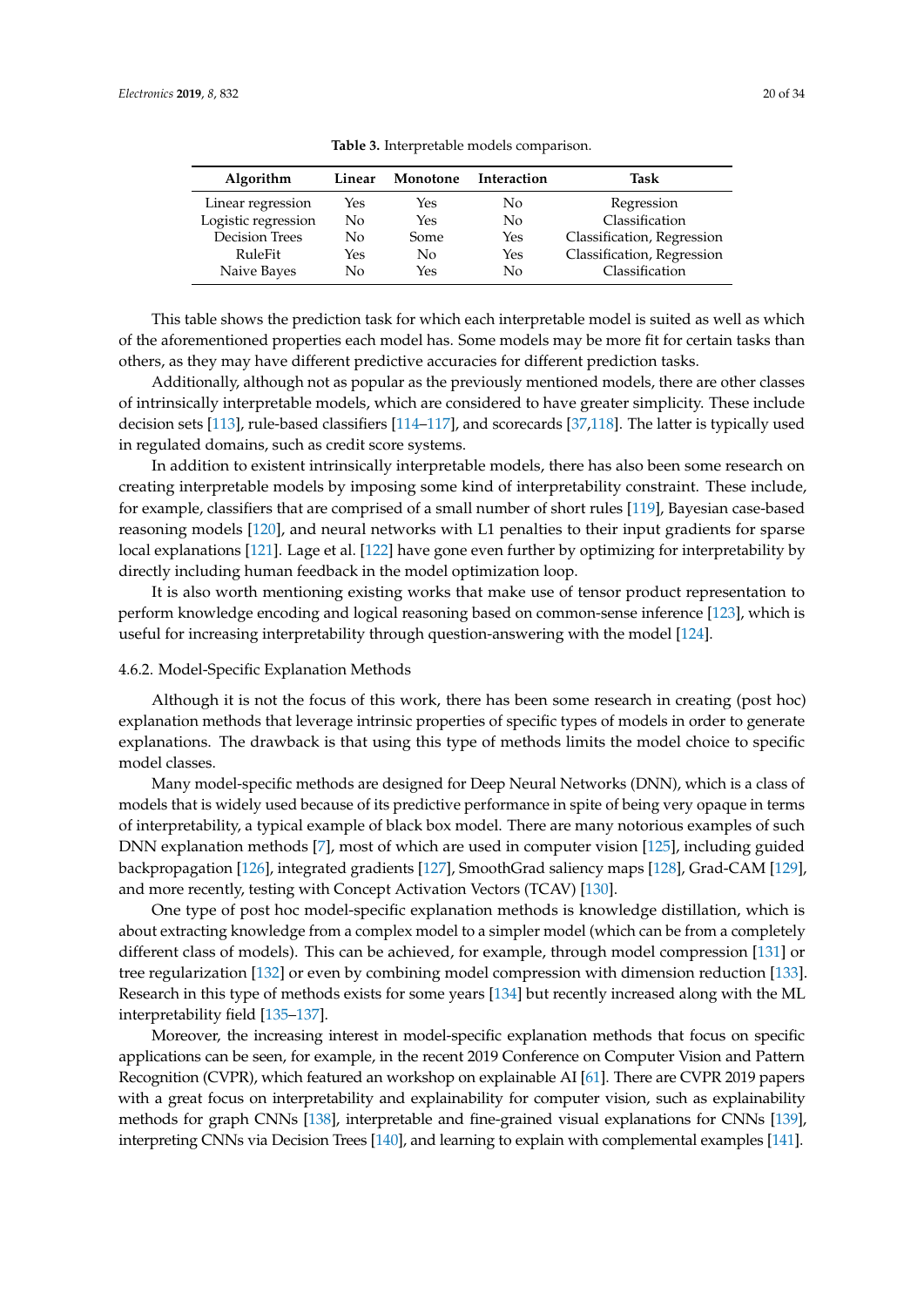# 4.6.3. Model-Agnostic Explanation Methods

Model-agnostic explanation methods are not dependent on the model. Although, for a specific model, in particular cases, some model-specific explanation methods might be more useful than model-agnostic explanation methods; the latter have the advantage of being completely independent from the original model class, persisting the possibility to reuse these methods in completely different use cases where the predictive model is also different.

It is worth asserting that method-agnostic explanation methods are also post hoc, since they are mostly decoupled from the black box model, as seen in Section [4.3.](#page-11-3) Some of the explanation methods are example-based, which means they return a (new or existent) data point.

<span id="page-20-0"></span>Table [4](#page-20-0) presents an overview of the existing model-agnostic (post hoc) explanation methods, regarding the scope and the result criteria (explained in Section [4.3\)](#page-11-3).

| <b>Explanation Method</b>              | Scope        | Result                        |
|----------------------------------------|--------------|-------------------------------|
| Partial Dependence Plot [142]          | Global       | Feature summary               |
| Individual Condition Expectation [143] | Global/Local | Feature summary               |
| Accumulated Local Effects Plot [144]   | Global       | Feature summary               |
| Feature Interaction [145]              | Global       | Feature summary               |
| Feature Importance [146]               | Global/Local | Feature summary               |
| Local Surrogate Model [98]             | Local        | Surrogate interpretable model |
| Shapley Values [147]                   | Local        | Feature summary               |
| BreakDown [148]                        | Local        | Feature summary               |
| Anchors [149]                          | Local        | Feature summary               |
| Counterfactual Explanations [87]       | Local        | (new) Data point              |
| Prototypes and Criticisms [96]         | Global       | (existent) Data point         |
| Influence Functions [150]              | Global/Local | (existent) Data point         |

**Table 4.** Model-agnostic explanation methods comparison.

As a side note, some of these methods might be referred to by other names. Feature importance is the same as feature attribution. LIME stands for Local Interpretable Model-agnostic Explanations. Shapley Values is sometimes called by SHAP. Prototypes and Criticisms might be referred to as MMD-Critic, which is the name of the main algorithm behind this explanation method.

Many of the considered explanation methods return feature summary statistics which can be visualized, as stated in Section [4.3.4.](#page-12-2) Only with proper visualization and compositionality are some of these explanations considered interpretable, e.g., the relationship between a feature and the target outcome is better grasped with a plot and the feature importance values are more meaningful if features are ordered from the most important to the least important. It is also worth noting that some explanation methods have both global and local scopes, depending on if they are applied to explain the whole model or a specific prediction, e.g., the most influential instances for the whole model might be different than the most influential instances for a specific prediction.

Although these model-agnostic explanation methods provide the impactful advantage of being theoretically applicable to any model, most of them do not leverage intrinsic properties of specific types of models in order to generate explanations, meaning that, regarding some models, they may be more limited when compared to model-specific explanation methods.

#### <span id="page-20-1"></span>*4.7. Evaluation of Interpretability*

As seen in Section [4.1,](#page-9-2) there is no single definition that suits what interpretability is regarding ML. This ambiguity also applies to the interpretability measurement, being unclear which way is the most appropriate one [\[70,](#page-29-18)[151\]](#page-33-2). Nevertheless, existing research has shown attempts to formulate some approaches for interpretability assessments, as described in this Section [4.7](#page-20-1) and in Section [5.](#page-22-0)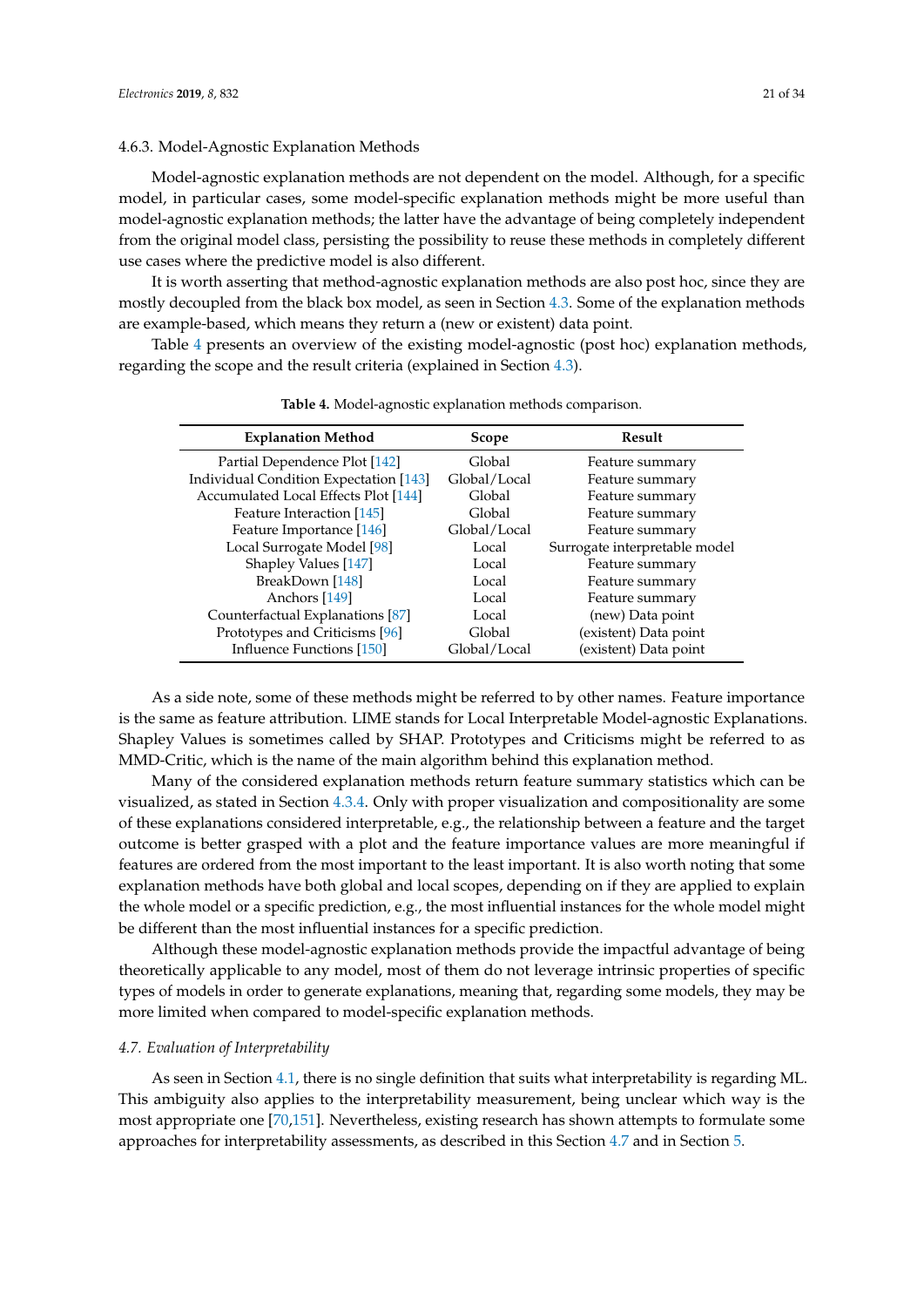Doshi-Velez and Kim [\[41\]](#page-28-12) propose three main levels of experiments for the evaluation of interpretability. These levels are ordered by descending order regarding cost of application and validity of results:

- **Application-grounded** evaluation (end task)—Requires conducting end-user experiments within a real application. This experiment is performed by using the explanation in a real-world application and having it tested and evaluated by the end user, who is also a domain expert. A good baseline for this is how good a human would be at explaining the same decision [\[70\]](#page-29-18).
- **Human-grounded** evaluation (simple task)—Refers to conducting simpler human–subject experiments that maintain the essence of the target application. The difference is that these experiments are not carried out with the domain experts but with laypersons. Since no domain experts are required, experiments are cheaper and it is easier to find more testers.
- **Functionally grounded** evaluation (proxy task)—Requires no human experiments. In this type of evaluation, some formal definition of interpretability serves as a proxy to evaluate the explanation quality, e.g., the depth of a decision tree. Other proxies might be model sparsity or uncertainty [\[70\]](#page-29-18). This works best when the class of model being used has already been evaluated by someone else in a human-level evaluation.

Application-grounded evaluation is definitely the most appropriate evaluation, since it assesses interpretability in the end goal with the end users. In spite of this, it is very costly and it is difficult to compare results in different domains. Functionally grounded evaluation appears on the other end of the spectrum, since it requires no human subjects and the defined proxies for this evaluation are usually comparable in different domains. Nevertheless, the results that come from functionally grounded evaluation have low validity, since the proxies that might be defined are not real measures of interpretability and there is no human feedback. Human-grounded evaluation comes as an intermediate solution, having lower cost than application-grounded evaluation but higher validity than functionally grounded evaluation—the results come from human feedback but disregard the domain in which the assessed interpretability would be applied.

# <span id="page-21-0"></span>4.7.1. Goals of Interpretability

Although there is no consensus on how to exactly measure interpretability [\[70,](#page-29-18)[151\]](#page-33-2), there is still room to define what are the goals for which interpretability aims. Rüping et al. [\[91\]](#page-30-18) argued that interpretability is composed of three goals, which are connected and often competing:

- **Accuracy**—Refers to the actual connection between the given explanation by the explanation method and the prediction from the ML model [\[151\]](#page-33-2). Not achieving this goal would render the explanation useless, as it would not be faithful to the prediction it aims to explain. This goal is a similar concept to the *fidelity* property mentioned in Section [4.5.2.](#page-15-1)
- **Understandability**—Is related to the easiness of how an explanation is comprehended by the observer. This goal is crucial because, as accurate as an explanation can be, it is useless if it is not understandable [\[151\]](#page-33-2). This is similar to the *comprehensibility* property mentioned in Section [4.5.2.](#page-15-1)
- **Efficiency**—Reflects the time necessary for a user to grasp the explanation. Evidently, without this condition, it could be argued that almost any model is interpretable, given an infinite amount of time [\[151\]](#page-33-2). Thereby, an explanation should be understandable in a finite and preferably short amount of time. This goal is related to the previous one, understandability: in general, the more understandable is an explanation, the more efficiently it is grasped.

This means that high interpretability would, thus, be scored by an explanation that is accurate to the data and to the model, understandable by the average observer, and graspable in a short amount of time [\[79\]](#page-30-6). Nonetheless, as stated by Rüping et al. [\[91\]](#page-30-18), there is usually a trade-off between these goals, e.g., the more accurate an explanation is, the less understandable it becomes.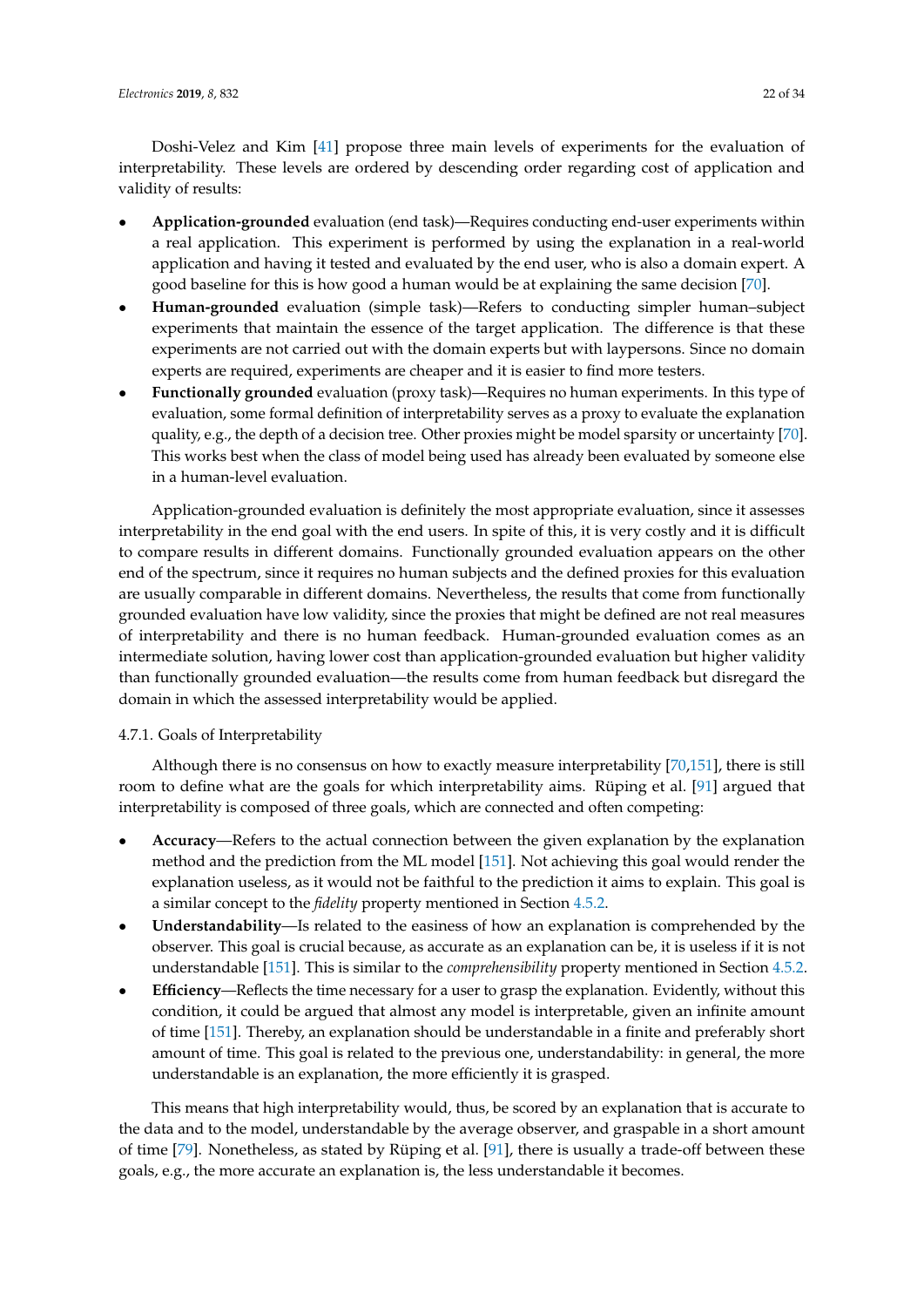### *4.8. Literature Review Summary*

In order to provide a more clear view of the contents of this literature review section (Section [4\)](#page-9-0), Table [5](#page-22-1) presents a summary of the literature review.

<span id="page-22-1"></span>

| <b>Section</b>                    | Content                                                                                                                                                        |
|-----------------------------------|----------------------------------------------------------------------------------------------------------------------------------------------------------------|
| Interpretability importance       | Satisfy human curiosity<br>Scientific findings<br>Find meaning<br>Regulation requirements<br>Social acceptance and trust<br>Safety<br>Acquire new knowledge    |
| Taxonomy of interpretability      | Pre-model vs. In-model vs. Post-model<br>Intrinsic vs. Post-hoc<br>Model-specific vs. Model-agnostic<br>Results of explanation methods                         |
| Scope of interpretability         | Algorithm transparency<br>Global model interpretability (holistic vs. modular)<br>Local model interpretability (single prediction vs. group<br>of predictions) |
| Properties of explanation methods | Expressive power; Translucency; Portability;<br>Algorithmic complexity                                                                                         |
| Properties of explanations        | Accuracy; Fidelity; Consistency; Stability; Comprehensibility;<br>Certainty; Importance; Novelty; Representativeness                                           |
| Human-friendly explanations       | Contrastiveness; Selectivity; Social; Focus on the abnormal;<br>Truthful; Consistent with prior beliefs; General and probable                                  |
| Interpretability evaluation       | Application-level<br>Human-level<br>Functional-level                                                                                                           |
| Interpretability goals            | Accuracy<br>Understandability<br>Efficiency                                                                                                                    |

**Table 5.** Literature review summary.

The next section focuses on the existing approaches on interpretability assessment methods and metrics.

## <span id="page-22-0"></span>**5. Approaches on Interpretability Assessment**

In spite of the clearly stated need for interpretability in various different aspects, the question of interpretability measurement and assessment remains unanswered, which should be expected after reviewing the motivations and challenges for this issue in Section [3.](#page-6-0)

Doshi-Velez and Kim [\[41\]](#page-28-12) question, "Are all models in all defined-to-be-interpretable model classes equally interpretable? [...] Moreover, do all applications have the same interpretability needs? If we are to move this field forward—to compare methods and understand when methods may generalize—we need to formalize these notions and make them evidence-based.'. This question is equally applicable to both interpretable models and explanation methods, as each provides progress towards interpretability in its own way.

However, most of the work in the ML interpretability research field has focused on creating new methods and techniques that aim to improve interpretability in prediction tasks while trying to minimize the decrease in the predictive accuracy. Indeed, despite the growing body of research that produces methods for improving ML interpretability, there seems to be very little research on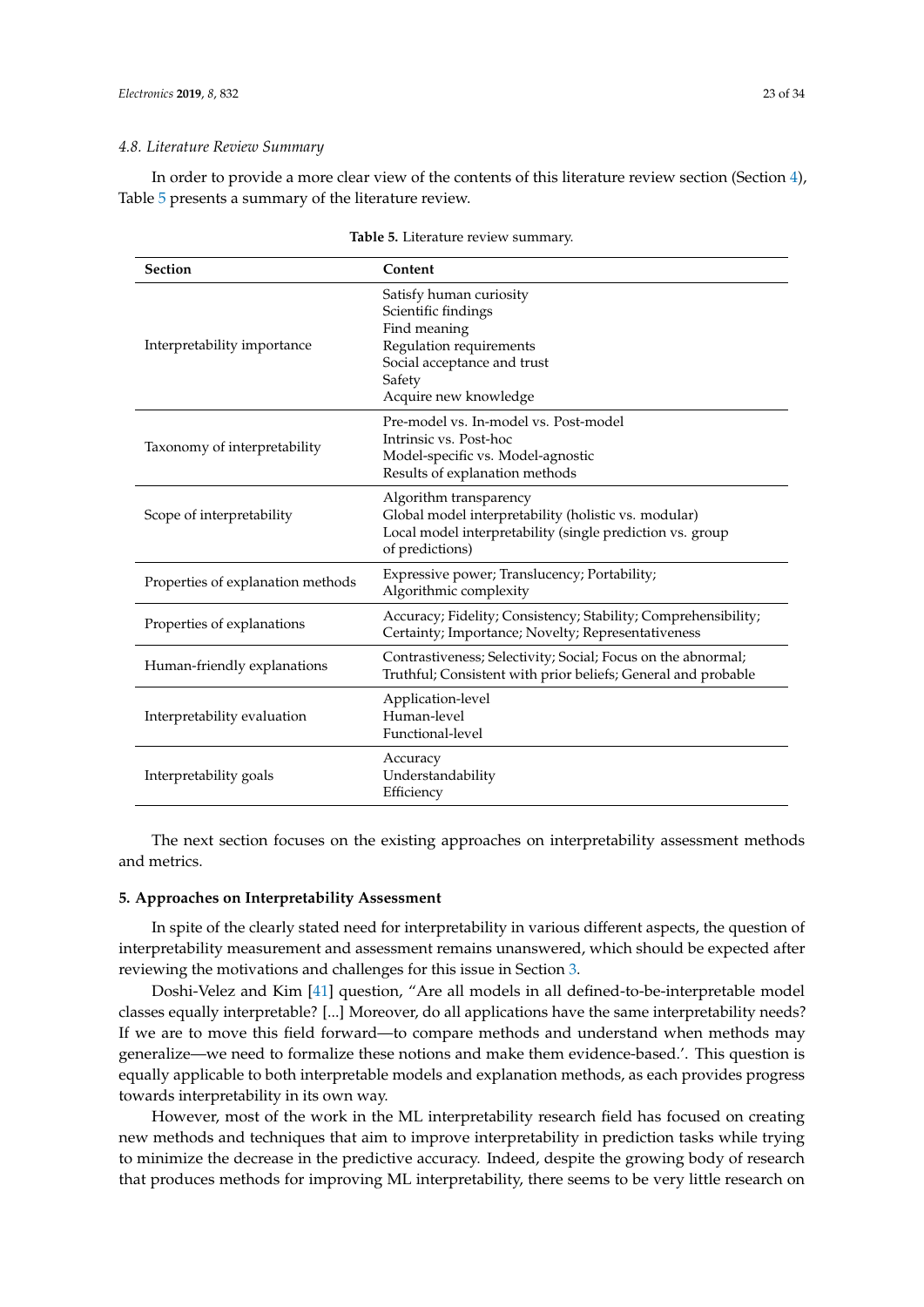developing measures and approaches for ML interpretability assessment. While there has been some advances in terms of new interpretable models and explanation methods, ML interpretability research has not focused on comparing and assessing the interpretability properties (and thus the quality) of explanation methods, meaning there has been few work on developing means of assessing and choosing the most appropriate explanation as well as metrics to quantify the interpretability of explanation methods [\[79\]](#page-30-6). According to Adadi and Berrada, only 5% of the papers they have studied for their XAI survey focus on this particular issue of assessing interpretability methods [\[2\]](#page-26-2).

It is worth noting that the (little) existing research on ML interpretability assessment is mainly concerned about indicators (or metrics) that attempt to measure interpretability properties, enabling the characterization and distinguishability of different explanation methods. Therefore, this section will focus on this type of work.

Research shows that there are two types of indicators for assessment and comparison of explanations: qualitative and quantitative indicators, the latter of which is used as numerical proxies for explanation quality.

#### <span id="page-23-0"></span>*5.1. Qualitative Interpretability Indicators*

With regard to qualitative indicators of interpretability, Doshi-Velez and Kim [\[41,](#page-28-12)[152\]](#page-33-3) mention five factors related to explanations (note that the term *cognitive chunks* refers to the basic units of explanation):

- *Form* of cognitive chunks—This relates to the basic units of explanation, i.e., what are the explanations composed of? These could be, e.g., feature importance values, examples from the training set, or even rule lists. In certain domains, there are other possibilities, such as groups of pixels for the specific case of image recognition.
- *Number* of cognitive chunks that the explanation contains. How does the quantity interact with the form? In other words, taking into consideration that an example could contain a lot more information than a feature, can we handle both in similar quantities, in terms of ease of comprehension? If the explanation is composed of features, does it contain all features or only a few (selectivity)?
- *Compositionality*—This is related to the organization and structure of the cognitive chunks. Rules, hierarchies, and other abstractions may influence the human processing capacity. For example, an explanation may define a new unit (cognitive chunk) that is a function of raw units and provide an explanation in terms of that new unit. Other simple examples of compositionality are, e.g., the ordering of feature importance values or any threshold used to constrain the explanation.
- *Monotonicity and other interactions* between units. These interactions could be, e.g., linear, nonlinear, or monotone. Which type of relation between units is more intuitive for humans? Some relations may seem more natural for some than for others.
- *Uncertainty and stochasticity* refer to the explanation returning some comprehensible uncertainty measure and if any random processes are part of the explanation generation, e.g., sampling and random perturbation.

All of the aforementioned factors mostly impact the interpretability goals of understandability and efficiency [\[91\]](#page-30-18) mentioned in Section [4.7.1.](#page-21-0) For example, if an explanation makes use of a small number of basic explanation units, the explanation is clearly more understandable by humans (selectivity) and, in addition, more rapidly processed, thereby increasing the efficiency of the explanation.

#### *5.2. Quantitative Interpretability Indicators*

Moving on to quantitative indicators for explanation assessment, this type of indicator is preferable due to its nature. Quantifying explanation quality in numbers (proxy metrics) provides an intuitive way for comparing different explanations.

Sundararajan et al. created an axiom-based approach in order to attribute Deep Neural Network (DNN) predictions to the original input features [\[127\]](#page-32-3). Although their goal was to develop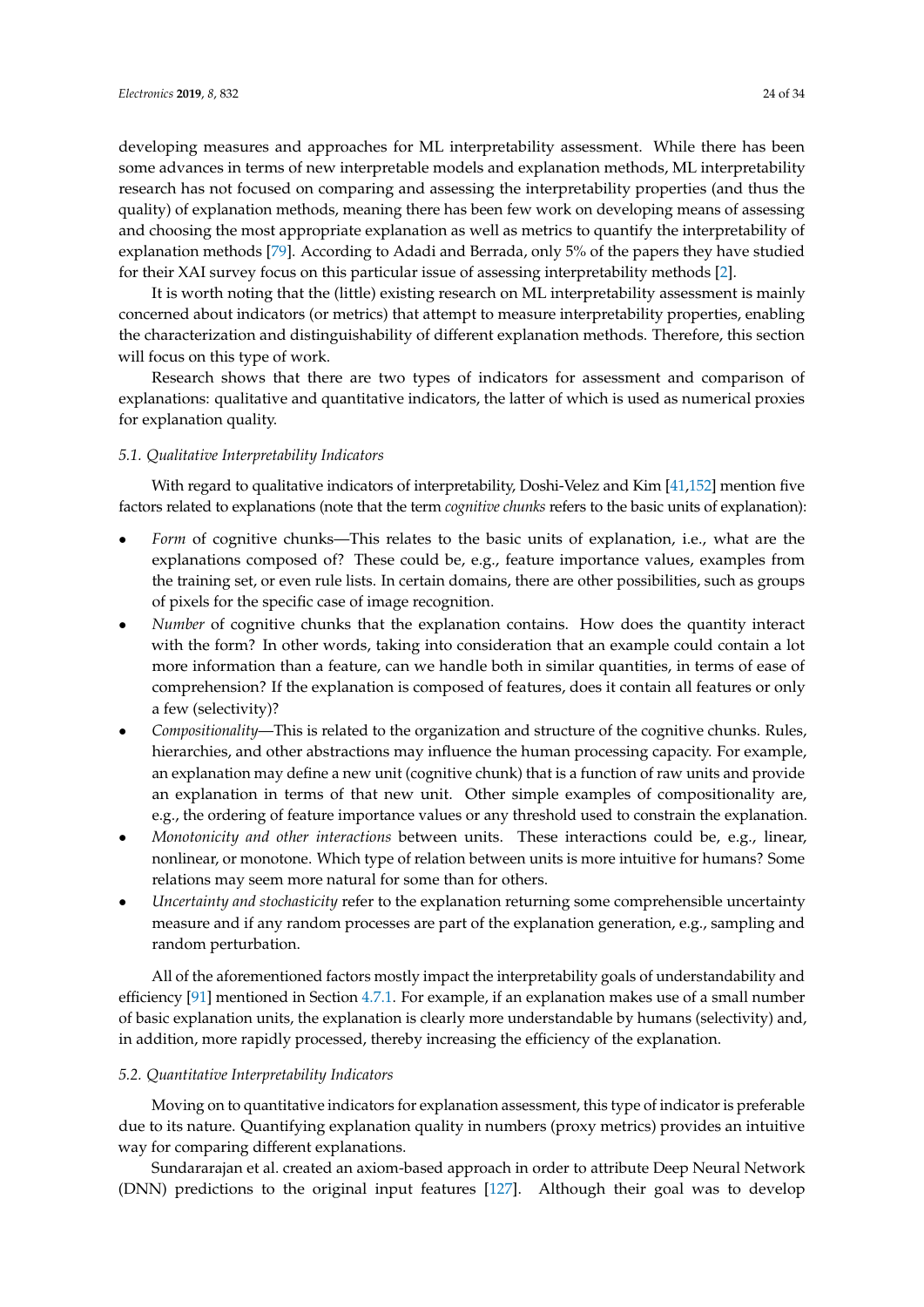a model-specific explanation method for neural networks, which was called *integrated gradients*, the axioms they have defined can also be seen as qualitative indicators, which are proxies for explanation quality (or interpretability) assessment.

They proposed two axioms that explanations for DNNs should fulfill:

- The *sensitivity* axiom is related to individual feature importance values and is composed of two parts:
	- **–** Firstly, if there are two different predictions for two inputs that only differ in a single feature value, then this feature should have a nonzero attribution (or importance, which in this case refers to the same). This seems intuitive because the difference in the prediction should have been caused by the difference in the feature value, meaning that this feature should have a nonzero importance.
	- **–** Secondly, if the DNN never depends on some feature value for its predictions (which would mean that the feature is noise for the specified prediction task), then the importance value for that feature should always be zero. This follows the same intuitive logic presented above.
- The *implementation invariance* axiom argues that if two DNNs are equal, i.e., they were trained on the same prediction task and they return identical predictions for the same inputs, then the corresponding attributions for these networks must also be identical, even if these have different implementations. This means that if an explanation method does not satisfy this axiom, then the method is potentially sensitive to irrelevant properties of the models, e.g., the architecture they have, which is clearly undesirable.

It can be argued that the two DNNs could be looking to different parts of the data; however, if that would be the case, then they probably would not return identical predictions for the same inputs.

These axioms seem to mainly impact the interpretability goals of accuracy and understandability [\[91\]](#page-30-18). For example, the second axiom, implementation invariance, refers to the accuracy of the explanation, i.e., there will be higher explanation accuracy if the explanation is taking into account the features that the model used and not the model itself. Consequently, the explanation consistency achieved by better accuracy will contribute to better understandability by humans.

Still in respect of quantitative indicators, Honegger stated [\[79\]](#page-30-6) that the aforementioned axioms are the foundation for the Axiomatic Explanation Consistency Framework he developed in his research with the purpose of providing a model-agnostic framework for assessing and comparing the explanation consistency across different explanation methods in both regression and classification cases. This framework can be considered as functionally grounded evaluation method, earlier defined by Reference [\[41\]](#page-28-12), as it consists of three proxies (axioms) for measuring the consistency of explanation methods. In other words, the framework measures if and how much an explanation method fulfills the objective of attaining explanation consistency [\[79\]](#page-30-6). This goal is reinforced by Lundberg and Lee, as they state that model prediction explanations should be consistent with human explanations [\[147\]](#page-32-22), which means that they should be aligned with and based on human intuition.

The below mentioned axioms, which Honneger argues are grounded on human intuition [\[79\]](#page-30-6), consist of relating an object to its corresponding explanation. For clarification purposes, the term *object* is used to mention the set of an instance and its corresponding prediction and the term *explanation* refers only to feature importance values, which already indicates a clear limitation of this framework because it is only applicable to explanation methods that output feature importance values as explanations [\[79\]](#page-30-6). The three axioms are as follows:

• *Identity*—Identical objects must have identical explanations. This makes sense because two equal instances should have equal predictions and, consequently, equal feature importance values. If an explanation method is prompted several times to explain the same object, it is expected to always generate the same explanation. If the explanation varied inconsistently, it would be confusing for a human trying to understand it. Furthermore, if an explanation method does not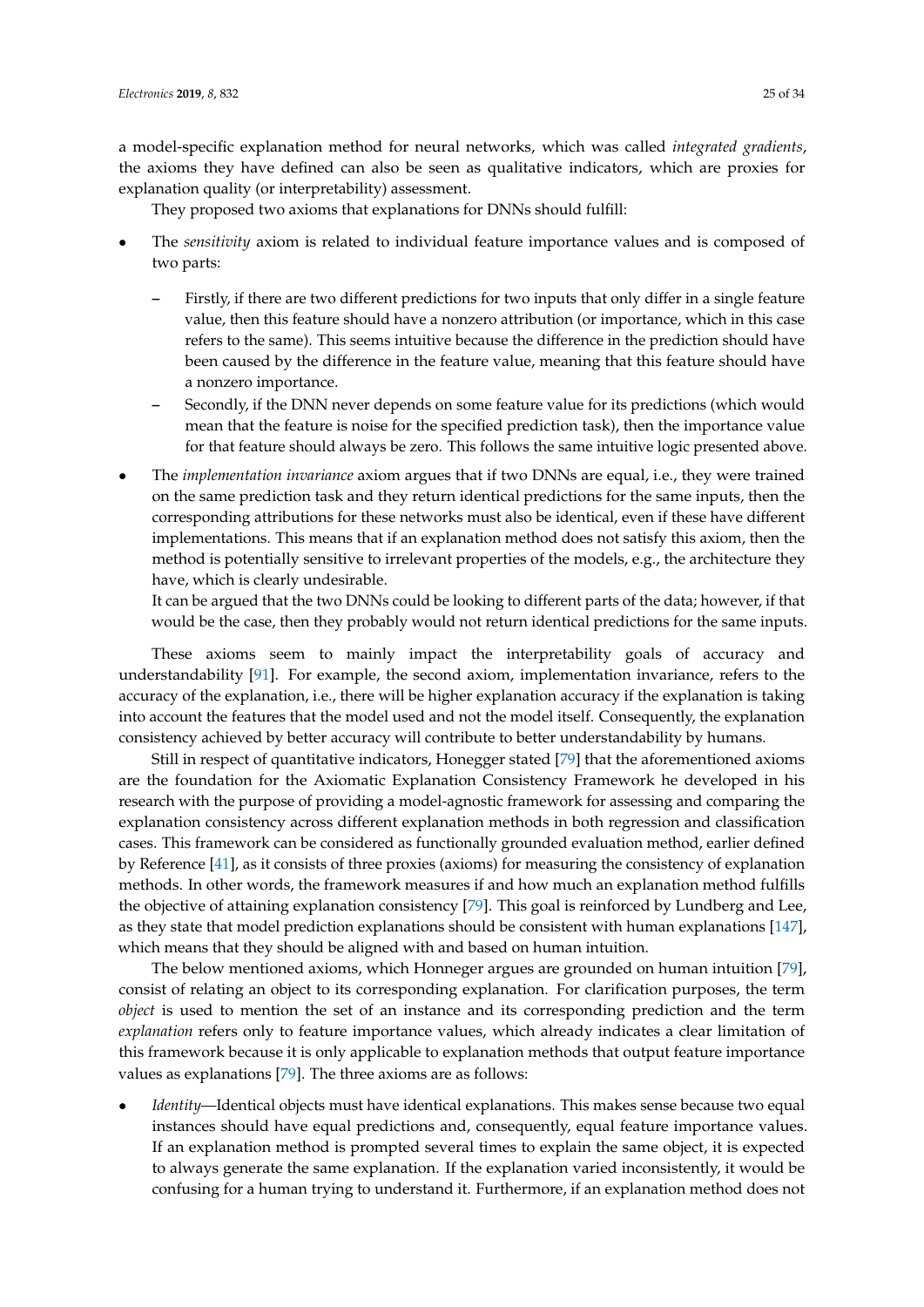always return the same explanation for the same object, the method is not accurate due to its random nature.

- *Separability*—Nonidentical objects cannot have identical explanations. This follows the same logic as the previous axiom. Two different objects have different feature values and, thus, should have different feature importance values. Even if a model predicts the same outcome for different instances, the explanation should be different due to the different feature values that generated the prediction. However, it is worth noting that this axiom only holds if the model does not have more degrees of freedom than needed to represent the prediction function [\[127\]](#page-32-3).
- *Stability*—Similar objects must have similar explanations. This axiom was inspired in the concept of algorithmic stability: a prediction algorithm is said to be stable if slight perturbations in the input data only result in small changes in the predictions [\[153\]](#page-33-4). Similarly, Honneger defines an explanation method as stable if it returns similar explanations for slightly different (similar) objects, implying a directly proportional relationship between the similarity among objects and the similarity among the respective explanations. Notwithstanding, the implementation of this axiom in Honneger's research lacks some useful information, namely the distance metric used in the pairwise distance matrices for the regression case.

Continuing the review of quantitative indicators, Wilson et al. defined, in their recent work [\[65\]](#page-29-13), three proxy metrics used in binary classification with the objective of summarizing explanation quality under certain assumptions. This work was validated in healthcare applications. The considered explanations in this work are rule-based and example-based. They consider an explanation as a simple model that can be applied to a local context of the data and state that a good explanation should maximize the following properties, which they call "the three Cs of interpretability" [\[65\]](#page-29-13):

- *Completeness*—This is related to the audience verifying the validity of the explanation, i.e., the coverage of the explanation in terms of the number of instances which are comprised by the explanation,
- *Correctness*—The explanation should generate trust. In other words, it should be correct. This property is related to the label coherence of the instances covered by explanation, i.e., the instances covered by a correct explanation should have the same label.
- *Compactness*—The explanation should be succinct, which can be verified by the number of conditions in the decision rule and the feature dimensionality of a neighbor-based explanation. This proxy is related to the *number* qualitative indicator [\[152\]](#page-33-3) and, therefore, to the selectivity of the explanation (Section [4.5.3\)](#page-17-0).

Having reviewed the indicators defined in the existing approaches, of which the objective is to assess interpretability, it is possible to make an association between the quantitative indicators proposed by the mentioned work in this Section [5](#page-22-0) and the explanation properties mentioned in Section [4.5.2.](#page-15-1) This association is presented in Table [6.](#page-25-0)

<span id="page-25-0"></span>

| Property (Section 4.5.2) [109] Sundararajan et al. [127] |                           | Honegger [79]          | Wilson et al. [65] |
|----------------------------------------------------------|---------------------------|------------------------|--------------------|
| Accuracy                                                 | N.A.                      | N.A.                   | Correctness        |
| Fidelity                                                 | Sensitivity               | Identity, Separability | Correctness        |
| Consistency                                              | Implementation invariance | N.A.                   | Yes                |
| Stability                                                | N.A.                      | Stability              | N.A.               |
| Comprehensibility                                        | N.A.                      | N.A.                   | Compactness        |
| Certainty                                                | N.A.                      | N.A.                   | N.A.               |
| Importance                                               | Sensitivity               | N.A.                   | N.A.               |
| Novelty                                                  | N.A.                      | N.A.                   | N.A.               |
| Representativeness                                       | N.A.                      | N.A.                   | Completeness       |

**Table 6.** Association between explanation properties and quantitative interpretability indicators.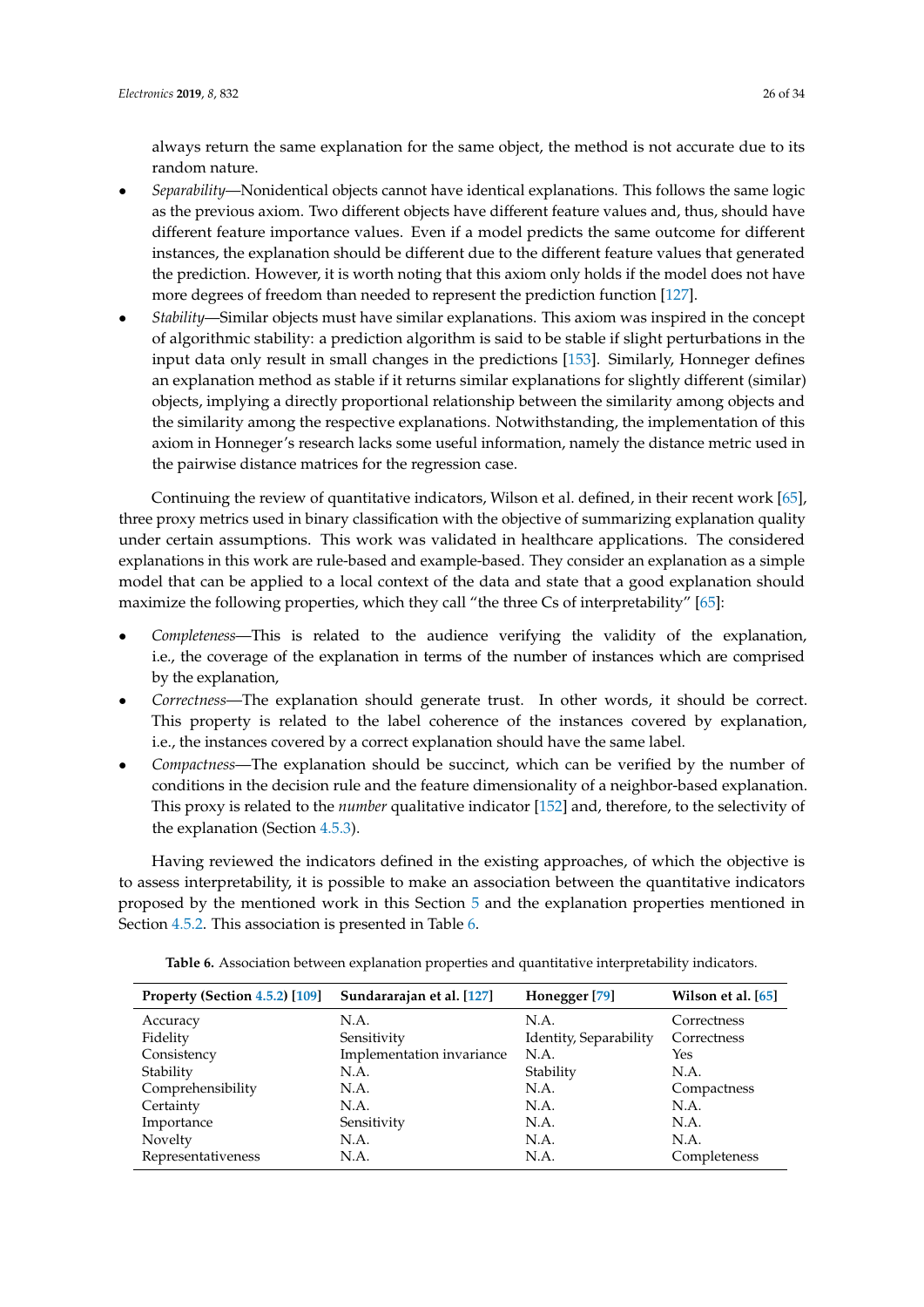# <span id="page-26-0"></span>**6. Final Remarks**

As seen in Section [3.5,](#page-8-0) the main cause for the interpretability problem to remain unsolved is that interpretability is a very subjective concept and, thus, hard to formalize [\[91\]](#page-30-18). Despite some of the presented work having been done for general purposes, interpretability is a domain-specific notion [\[91](#page-30-18)[,92\]](#page-30-19), so there cannot be an all-purpose definition [\[9\]](#page-27-2). This means that, when it comes to ML interpretability, it is necessary to take into consideration the application domain and use case for each specific problem.

Section [5](#page-22-0) shows that, although there has been useful work in interpretability assessments, the ML interpretability research field needs to focus more on the comparison of existing explanation methods instead of just creating new ones: only with interpretability assessment, including metrics that help to measure interpretability and context definitions that assist in comparing different use cases, can we know in which direction the explanation methods should aim. Moreover, interpretability assessment should be a contextualized process: one should take into account the application domain and the use case of the problem in hand, as well as the type of audience that is asking questions about the model's decisions. These are requirements for providing interpretability in a proper way.

Ultimately, the long-term solution would be a model-agnostic framework (which, at the time of writing, was not developed yet to our knowledge) that is capable of recommending the best explanation among the available ones while considering the problem domain, use case, and type of user.

**Author Contributions:** Conceptualization, D.V.C., E.M.P., and J.S.C.; methodology, D.V.C. and E.M.P.; resources, D.V.C., E.M.P., and J.S.C; writing—original draft preparation, D.V.C.; writing—review and editing, E.M.P. and J.S.C.; visualization, D.V.C.; supervision, E.M.P and J.S.C.; project administration, E.M.P.

**Funding:** This research received no external funding.

**Conflicts of Interest:** The authors declare no conflicts of interest.

# **Abbreviations**

The following abbreviations are used in this manuscript:

- AI Artificial Intelligence
- DNN Deep Neural Network
- EM Explanation Method
- HCI Human Computer Interaction
- ML Machine Learning
- XAI Explainable Artificial Intelligence

#### **References**

- <span id="page-26-1"></span>1. He, K.; Zhang, X.; Ren, S.; Sun, J. Deep residual learning for image recognition. In Proceedings of the IEEE Conference on Computer Vision and Pattern Recognition, Las Vegas, NV, USA, 27–30 June 2016; pp. 770–778.
- <span id="page-26-2"></span>2. Adadi, A.; Berrada, M. Peeking inside the black-box: A survey on Explainable Artificial Intelligence (XAI). *IEEE Access* **2018**, *6*, 52138–52160. [\[CrossRef\]](http://dx.doi.org/10.1109/ACCESS.2018.2870052)
- <span id="page-26-3"></span>3. International Data Corporation. Worldwide Spending on Cognitive and Artificial Intelligence Systems Forecast to Reach \$77.6 Billion in 2022, According to New IDC Spending Guide. Available online: [https:](https://www.idc.com/getdoc.jsp?containerId=prUS44291818) [//www.idc.com/getdoc.jsp?containerId=prUS44291818](https://www.idc.com/getdoc.jsp?containerId=prUS44291818) (accessed on 22 January 2019).
- <span id="page-26-4"></span>4. Tractica. Artificial Intelligence Software Market to Reach \$105.8 Billion in Annual Worldwide Revenue by 2025. Available online: [https://www.tractica.com/newsroom/press-releases/artificial](https://www.tractica.com/newsroom/press-releases/artificial-intelligence-software-market-to-reach-105-8-billion-in-annual-worldwide-revenue-by-2025/)[intelligence-software-market-to-reach-105-8-billion-in-annual-worldwide-revenue-by-2025/](https://www.tractica.com/newsroom/press-releases/artificial-intelligence-software-market-to-reach-105-8-billion-in-annual-worldwide-revenue-by-2025/) (accessed on 22 January 2019).
- <span id="page-26-5"></span>5. Gartner. Gartner Top 10 Strategic Technology Trends for 2019. Available online: [https://www.gartner.com/](https://www.gartner.com/smarterwithgartner/gartner-top-10-strategic-technology-trends-for-2019/) [smarterwithgartner/gartner-top-10-strategic-technology-trends-for-2019/](https://www.gartner.com/smarterwithgartner/gartner-top-10-strategic-technology-trends-for-2019/) (accessed on 22 January 2019).
- <span id="page-26-6"></span>6. Du, M.; Liu, N.; Hu, X. Techniques for Interpretable Machine Learning. *arXiv* **2018**, arXiv:1808.00033.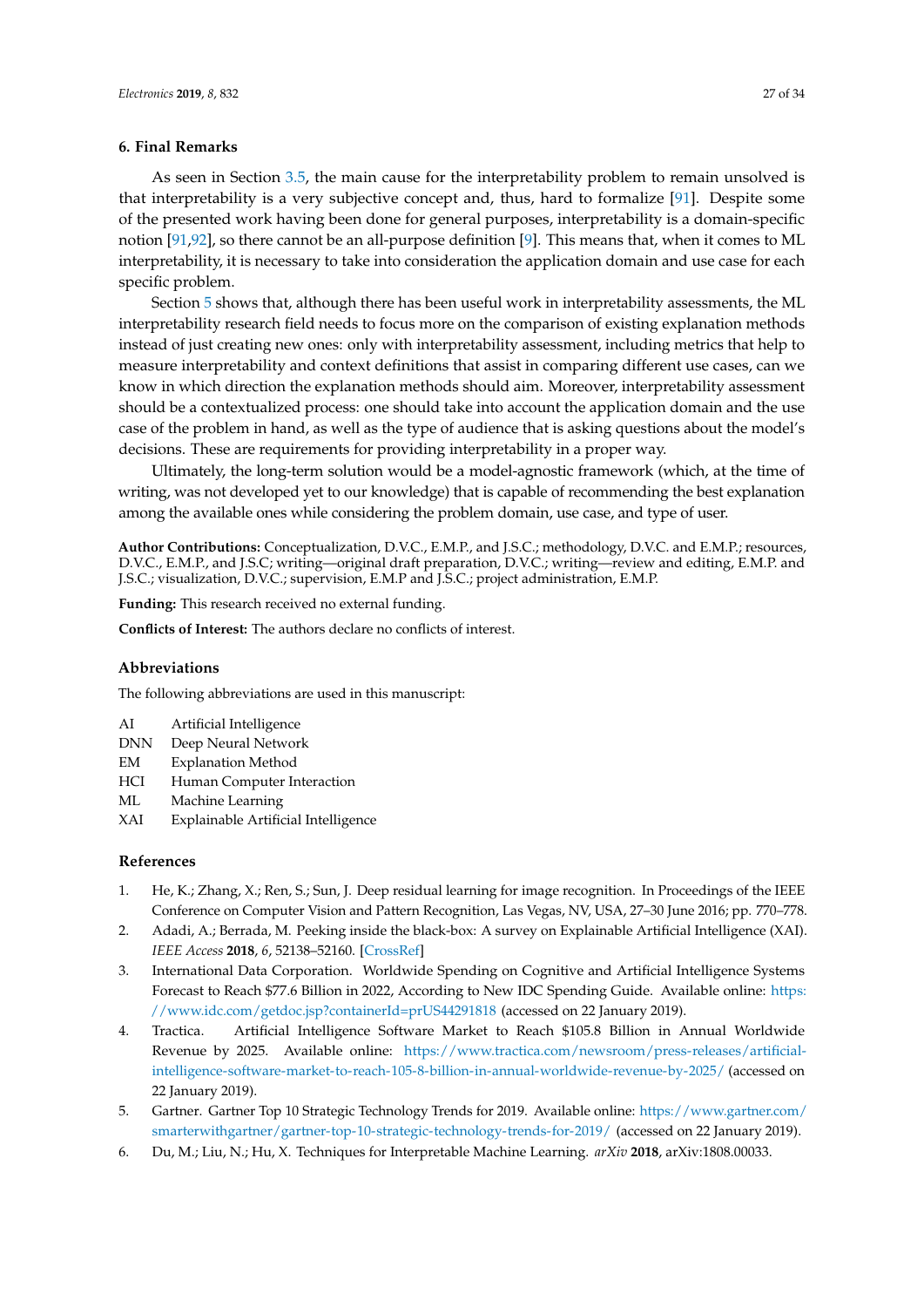- <span id="page-27-0"></span>7. Montavon, G.; Lapuschkin, S.; Binder, A.; Samek, W.; Müller, K.R. Explaining nonlinear classification decisions with deep Taylor decomposition. *Pattern Recognit.* **2017**, *65*, 211–222. [\[CrossRef\]](http://dx.doi.org/10.1016/j.patcog.2016.11.008)
- <span id="page-27-1"></span>8. Golovin, D.; Solnik, B.; Moitra, S.; Kochanski, G.; Karro, J.; Sculley, D. Google vizier: A service for black-box optimization. In Proceedings of the 23rd ACM SIGKDD International Conference on Knowledge Discovery and Data Mining, Halifax, NS, Canada, 13–17 August 2017; pp. 1487–1495.
- <span id="page-27-2"></span>9. Rudin, C. Please Stop Explaining Black Box Models for High Stakes Decisions. *arXiv* **2018**, arXiv:1811.10154.
- <span id="page-27-3"></span>10. Van Lent, M.; Fisher, W.; Mancuso, M. An explainable artificial intelligence system for small-unit tactical behavior. In Proceedings of the National Conference on Artificial Intelligence, San Jose, CA, USA, 25–29 July 2004; AAAI Press: Menlo Park, CA, USA; MIT Press: Cambridge, MA, USA, 2004; pp. 900–907.
- <span id="page-27-4"></span>11. Swartout, W.R. *Xplain: A System for Creating and Explaining Expert Consulting Programs*; Technical Report; University of Southern California, Information Sciences Institute: Marina del Rey, CA, USA, 1983.
- 12. Van Melle, W.; Shortliffe, E.H.; Buchanan, B.G. EMYCIN: A knowledge engineer's tool for constructing rule-based expert systems. In *Rule-Based Expert Systems: The MYCIN Experiments of the Stanford Heuristic Programming Project*; Addison-Wesley Reading: Boston, MA, USA, 1984; pp. 302–313.
- <span id="page-27-5"></span>13. Moore, J.D.; Swartout, W.R. *Explanation in Expert Systems: A Survey*; Technical Report; University of Southern California, Information Sciences Institute: Marina del Rey, CA, USA, 1988.
- <span id="page-27-6"></span>14. Andrews, R.; Diederich, J.; Tickle, A.B. Survey and critique of techniques for extracting rules from trained artificial neural networks. *Knowl. Based Syst.* **1995**, *8*, 373–389. [\[CrossRef\]](http://dx.doi.org/10.1016/0950-7051(96)81920-4)
- <span id="page-27-7"></span>15. Cramer, H.; Evers, V.; Ramlal, S.; Van Someren, M.; Rutledge, L.; Stash, N.; Aroyo, L.; Wielinga, B. The effects of transparency on trust in and acceptance of a content-based art recommender. *User Model. User Adapt. Interact.* **2008**, *18*, 455. [\[CrossRef\]](http://dx.doi.org/10.1007/s11257-008-9051-3)
- <span id="page-27-8"></span>16. Herlocker, J.L.; Konstan, J.A.; Riedl, J. Explaining collaborative filtering recommendations. In Proceedings of the 2000 ACM Conference on Computer Supported Cooperative Work, Philadelphia, PA, USA, 2–6 December 2000; pp. 241–250.
- <span id="page-27-9"></span>17. Abdul, A.; Vermeulen, J.; Wang, D.; Lim, B.Y.; Kankanhalli, M. Trends and trajectories for explainable, accountable and intelligible systems: An hci research agenda. In Proceedings of the 2018 CHI Conference on Human Factors in Computing Systems, Montreal, QC, Canada, 21–26 April 2018; p. 582.
- <span id="page-27-10"></span>18. Gunning, D. *Explainable Artificial Intelligence (XAI)*; Defense Advanced Research Projects Agency: Arlington, VA, USA, 2017; Volume 2.
- <span id="page-27-11"></span>19. Gunning, D. Explainable Artificial Intelligence (XAI). Available online: [https://www.darpa.mil/program/](https://www.darpa.mil/program/explainable-artificial-intelligence) [explainable-artificial-intelligence](https://www.darpa.mil/program/explainable-artificial-intelligence) (accessed on 22 January 2019).
- <span id="page-27-12"></span>20. Committee on Technology National Science and Technology Council and Penny Hill Press. *Preparing for the Future of Artificial Intelligence*; CreateSpace Independent Publishing Platform: Scotts Valley, CA, USA, 2016.
- <span id="page-27-13"></span>21. ACM US Public Council. Statement on Algorithmic Transparency and Accountability. 2017. Available online: [https://www.acm.org/binaries/content/assets/public-policy/2017\\_usacm\\_statement\\_](https://www.acm.org/binaries/content/assets/public-policy/2017_usacm_statement_algorithms.pdf) [algorithms.pdf](https://www.acm.org/binaries/content/assets/public-policy/2017_usacm_statement_algorithms.pdf) (accessed on 22 January 2019).
- <span id="page-27-14"></span>22. IPN SIG AI. Dutch Artificial Intelligence Manifesto. 2018. Available online: [http://ii.tudelft.nl/bnvki/wp](http://ii.tudelft.nl/bnvki/wp-content/uploads/2018/09/Dutch-AI-Manifesto.pdf)[content/uploads/2018/09/Dutch-AI-Manifesto.pdf](http://ii.tudelft.nl/bnvki/wp-content/uploads/2018/09/Dutch-AI-Manifesto.pdf) (accessed on 22 January 2019).
- <span id="page-27-15"></span>23. Cédric Villani. AI for Humanity—French National Strategy for Artificial intelligence. 2018. Available online: <https://www.aiforhumanity.fr/en/> (accessed on 22 January 2019).
- <span id="page-27-16"></span>24. Royal Society. Machine Learning: The Power and Promise of Computers that Learn by Example. 2017. Available online: <https://royalsociety.org/topics-policy/projects/machine-learning/> (accessed on 3 May 2019).
- <span id="page-27-17"></span>25. Portuguese National Initiative on Digital Skills. AI Portugal 2030. 2019. Available online: [https://www.](https://www.incode2030.gov.pt/sites/default/files/draft_ai_portugal_2030v_18mar2019.pdf) [incode2030.gov.pt/sites/default/files/draft\\_ai\\_portugal\\_2030v\\_18mar2019.pdf](https://www.incode2030.gov.pt/sites/default/files/draft_ai_portugal_2030v_18mar2019.pdf) (accessed on 3 May 2019).
- <span id="page-27-18"></span>26. European Commission. Artificial Intelligence for Europe. 2018. Available online: [https://ec.europa.eu/](https://ec.europa.eu/digital-single-market/en/news/communication-artificial-intelligence-europe) [digital-single-market/en/news/communication-artificial-intelligence-europe](https://ec.europa.eu/digital-single-market/en/news/communication-artificial-intelligence-europe) (accessed on 3 May 2019).
- <span id="page-27-19"></span>27. European Commission. Algorithmic Awareness-Building. 2018. Available online: [https://ec.europa.eu/](https://ec.europa.eu/digital-single-market/en/algorithmic-awareness-building) [digital-single-market/en/algorithmic-awareness-building](https://ec.europa.eu/digital-single-market/en/algorithmic-awareness-building) (accessed on 3 May 2019).
- <span id="page-27-20"></span>28. Rao, A.S. Responsible AI & National AI Strategies. 2018. Available online: [https://ec.europa.eu/](https://ec.europa.eu/growth/tools-databases/dem/monitor/sites/default/files/4%20International%20initiatives%20v3_0.pdf) [growth/tools-databases/dem/monitor/sites/default/files/4%20International%20initiatives%20v3\\_0.pdf](https://ec.europa.eu/growth/tools-databases/dem/monitor/sites/default/files/4%20International%20initiatives%20v3_0.pdf) (accessed on 22 January 2019).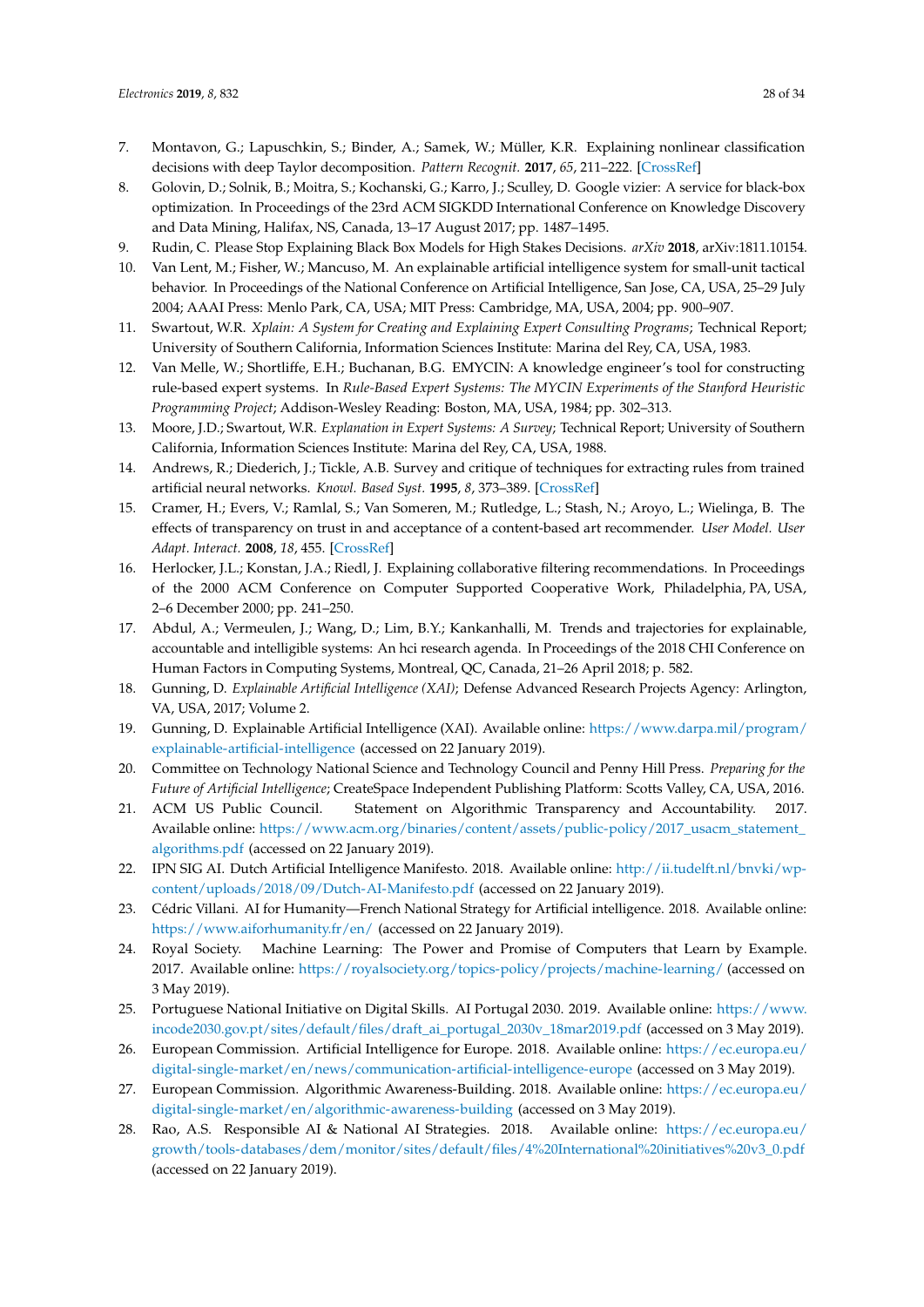- <span id="page-28-0"></span>29. High-Level Expert Group on Artificial Intelligence (AI HLEG). Ethics Guidelines for Trustworthy Artificial Intelligence. 2019. Available online: <https://ec.europa.eu/futurium/en/ai-alliance-consultation/guidelines> (accessed on 3 May 2019).
- <span id="page-28-1"></span>30. Google. Responsible AI Practices—Interpretability. Available online: [https://ai.google/education/](https://ai.google/education/responsible-ai-practices?category=interpretability) [responsible-ai-practices?category=interpretability](https://ai.google/education/responsible-ai-practices?category=interpretability) (accessed on 18 January 2019).
- <span id="page-28-2"></span>31. H2O.ai. H2O Driverless AI. Available online: <https://www.h2o.ai/products/h2o-driverless-ai/> (accessed on 18 January 2019).
- <span id="page-28-3"></span>32. DataRobot. Model Interpretability. Available online: <https://www.datarobot.com/wiki/interpretability/> (accessed on 18 January 2019).
- <span id="page-28-4"></span>33. IBM. Trust and Transparency in AI. Available online: <https://www.ibm.com/watson/trust-transparency> (accessed on 18 January 2019).
- <span id="page-28-5"></span>34. Kyndi. Kyndi AI Platform. Available online: <https://kyndi.com/products/> (accessed on 18 January 2019).
- <span id="page-28-6"></span>35. Andy Flint, Arash Nourian, Jari Koister. xAI Toolkit: Practical, Explainable Machine Learning. Available online: [https://www.fico.com/en/latest-thinking/white-paper/xai-toolkit-practical-explainable](https://www.fico.com/en/latest-thinking/white-paper/xai-toolkit-practical-explainable-machine-learning)[machine-learning](https://www.fico.com/en/latest-thinking/white-paper/xai-toolkit-practical-explainable-machine-learning) (accessed on 18 January 2019).
- <span id="page-28-7"></span>36. FICO. FICO Makes Artificial Intelligence Explainable. 2018. Available online: [https://www.fico.com/en/](https://www.fico.com/en/newsroom/fico-makes-artificial-intelligence-explainable-with-latest-release-of-its-analytics-workbench) [newsroom/fico-makes-artificial-intelligence-explainable-with-latest-release-of-its-analytics-workbench](https://www.fico.com/en/newsroom/fico-makes-artificial-intelligence-explainable-with-latest-release-of-its-analytics-workbench) (accessed on 18 January 2019).
- <span id="page-28-8"></span>37. Fahner, G. Developing Transparent Credit Risk Scorecards More Effectively: An Explainable Artificial Intelligence Approach. *Data Anal.* **2018**, *2018*, 17.
- <span id="page-28-9"></span>38. FICO. FICO Score Research: Explainable AI for Credit Scoring. 2019. Available online: [https://www.fico.com/blogs/analytics-optimization/fico-score-research-explainable-ai-and-machine](https://www.fico.com/blogs/analytics-optimization/fico-score-research-explainable-ai-and-machine-learning-for-credit-scoring/)[learning-for-credit-scoring/](https://www.fico.com/blogs/analytics-optimization/fico-score-research-explainable-ai-and-machine-learning-for-credit-scoring/) (accessed on 5 February 2019).
- <span id="page-28-10"></span>39. Kahng, M.; Andrews, P.Y.; Kalro, A.; Chau, D.H.P. ActiVis: Visual exploration of industry-scale deep neural network models. *IEEE Trans. Vis. Comput. Gr.* **2018**, *24*, 88–97. [\[CrossRef\]](http://dx.doi.org/10.1109/TVCG.2017.2744718) [\[PubMed\]](http://www.ncbi.nlm.nih.gov/pubmed/28866557)
- <span id="page-28-11"></span>40. Zhang, J.; Wang, Y.; Molino, P.; Li, L.; Ebert, D.S. Manifold: A Model-Agnostic Framework for Interpretation and Diagnosis of Machine Learning Models. *IEEE Trans. Vis. Comput. Gr.* **2019**, *25*, 364–373. [\[CrossRef\]](http://dx.doi.org/10.1109/TVCG.2018.2864499) [\[PubMed\]](http://www.ncbi.nlm.nih.gov/pubmed/30130197)
- <span id="page-28-12"></span>41. Doshi-Velez, F.; Kim, B. Towards a rigorous science of interpretable machine learning. *arXiv* **2017**, arXiv:1702.08608.
- <span id="page-28-13"></span>42. FAT/ML. Fairness, Accountability, and Transparency in Machine Learning. Available online: [http://www.](http://www.fatml.org/) [fatml.org/](http://www.fatml.org/) (accessed on 22 January 2019).
- <span id="page-28-14"></span>43. Kim, B.; Malioutov, D.M.; Varshney, K.R. Proceedings of the 2016 ICML Workshop on Human Interpretability in Machine Learning (WHI 2016). *arXiv* **2016**, arXiv:1607.02531.
- 44. Kim, B.; Malioutov, D.M.; Varshney, K.R.; Weller, A. Proceedings of the 2017 ICML Workshop on Human Interpretability in Machine Learning (WHI 2017). *arXiv* **2017**, arXiv:1708.02666.
- <span id="page-28-15"></span>45. Kim, B.; Varshney, K.R.; Weller, A. Proceedings of the 2018 ICML Workshop on Human Interpretability in Machine Learning (WHI 2018). *arXiv* **2018**, arXiv:1807.01308.
- <span id="page-28-16"></span>46. Wilson, A.G.; Kim, B.; Herlands, W. Proceedings of NIPS 2016 Workshop on Interpretable Machine Learning for Complex Systems. *arXiv* **2016**, arXiv:1611.09139.
- <span id="page-28-17"></span>47. Caruana, R.; Herlands, W.; Simard, P.; Wilson, A.G.; Yosinski, J. Proceedings of NIPS 2017 Symposium on Interpretable Machine Learning. *arXiv* **2017**, arXiv:1711.09889.
- <span id="page-28-18"></span>48. Pereira-Fariña, M.; Reed, C. *Proceedings of the 1st Workshop on Explainable Computational Intelligence (XCI 2017)*; Association for Computational Linguistics (ACL): Stroudsburg, PA, USA, 2017.
- <span id="page-28-19"></span>49. IJCNN. IJCNN 2017 Explainability of Learning Machines. Available online: [http://gesture.chalearn.org/](http://gesture.chalearn.org/ijcnn17_explainability_of_learning_machines) [ijcnn17\\_explainability\\_of\\_learning\\_machines](http://gesture.chalearn.org/ijcnn17_explainability_of_learning_machines) (accessed on 22 January 2019).
- <span id="page-28-20"></span>50. IJCAI. IJCAI 2017—Workshop on Explainable Artificial Intelligence (XAI). Available online: [http://home.](http://home.earthlink.net/~dwaha/research/meetings/ijcai17-xai/) [earthlink.net/~dwaha/research/meetings/ijcai17-xai/](http://home.earthlink.net/~dwaha/research/meetings/ijcai17-xai/) (accessed on 12 July 2019).
- <span id="page-28-21"></span>51. IJCAI. IJCAI 2018—Workshop on Explainable Artificial Intelligence (XAI). Available online: [http://home.](http://home.earthlink.net/~dwaha/research/meetings/faim18-xai/) [earthlink.net/~dwaha/research/meetings/faim18-xai/](http://home.earthlink.net/~dwaha/research/meetings/faim18-xai/) (accessed on 12 July 2019).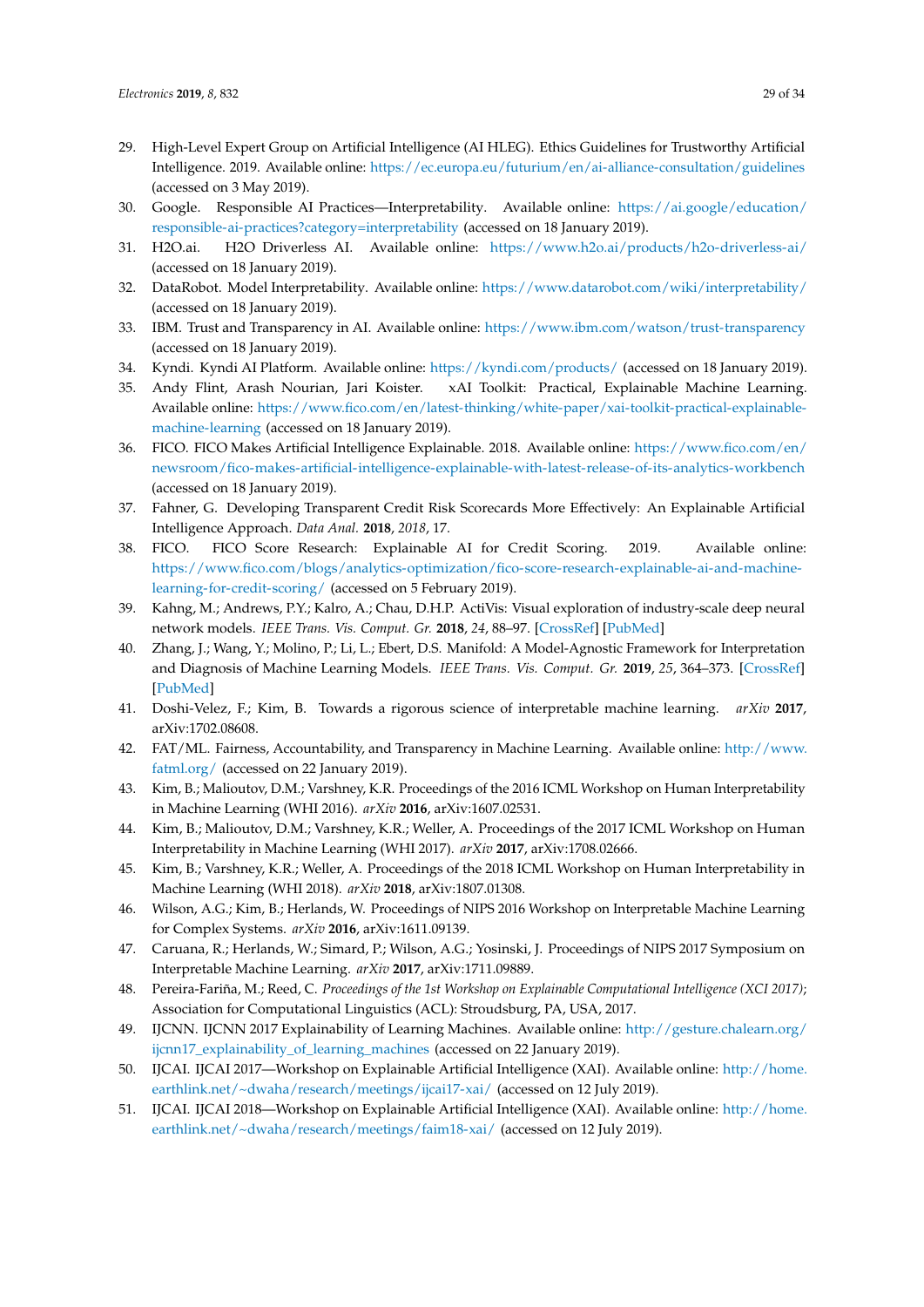- <span id="page-29-0"></span>52. Stoyanov, D.; Taylor, Z.; Kia, S.M.; Oguz, I.; Reyes, M.; Martel, A.; Maier-Hein, L.; Marquand, A.F.; Duchesnay, E.; Löfstedt, T.; et al. Understanding and Interpreting Machine Learning in Medical Image Computing Applications. In *First International Workshops, MLCN 2018, DLF 2018, and iMIMIC 2018, Held in Conjunction with MICCAI 2018, Granada, Spain, September 16–20, 2018*; Springer: Berlin, Germany, 2018; Volume 11038.
- <span id="page-29-1"></span>53. IPMU. IPMU 2018—Advances on Explainable Artificial Intelligence. Available online: [http://ipmu2018.uca.](http://ipmu2018.uca.es/submission/cfspecial-sessions/special-sessions/#explainable) [es/submission/cfspecial-sessions/special-sessions/#explainable.](http://ipmu2018.uca.es/submission/cfspecial-sessions/special-sessions/#explainable) (accessed on 12 July 2019).
- <span id="page-29-2"></span>54. Holzinger, A.; Kieseberg, P.; Tjoa, A.M.; Weippl, E. (Eds.) *Machine Learning and Knowledge Extraction: Second IFIP TC 5, TC 8/WG 8.4, 8.9, TC 12/WG 12.9 International Cross-Domain Conference, CD-MAKE 2018, Hamburg, Germany, August 27–30, 2018, Proceedings*; Springer: Berlin, Germany, 2018; Volume 11015.
- <span id="page-29-3"></span>55. CD-MAKE. CD-MAKE 2019 Workshop on explainable Artificial Intelligence. Available online: <https://cd-make.net/special-sessions/make-explainable-ai/> (accessed on 12 July 2019).
- <span id="page-29-4"></span>56. Lim, B.; Smith, A.; Stumpf, S. ExSS 2018: Workshop on Explainable Smart Systems. In *CEUR Workshop Proceedings*; City, University of London Institutional Repository: London, UK 2018; Volume 2068. Available online: <http://openaccess.city.ac.uk/20037/> (accessed on 12 July 2019).
- <span id="page-29-5"></span>57. Lim, B.; Sarkar, A.; Smith-Renner, A.; Stumpf, S. ExSS: Explainable smart systems 2019. In Proceedings of the 24th International Conference on Intelligent User Interfaces: Companion, Marina del Ray, CA, USA, 16–20 March 2019; pp. 125–126.
- <span id="page-29-6"></span>58. ICAPS. ICAPS 2018—Workshop on Explainable AI Planning (XAIP). Available online: [http://icaps18.icaps](http://icaps18.icaps-conference.org/xaip/)[conference.org/xaip/](http://icaps18.icaps-conference.org/xaip/) (accessed on 12 July 2019).
- <span id="page-29-7"></span>59. ICAPS. ICAPS 2019—Workshop on Explainable AI Planning (XAIP). Available online: [https://kcl-planning.](https://kcl-planning.github.io/XAIP-Workshops/ICAPS_2019) [github.io/XAIP-Workshops/ICAPS\\_2019](https://kcl-planning.github.io/XAIP-Workshops/ICAPS_2019) (accessed on 12 July 2019).
- <span id="page-29-8"></span>60. Zhang, Q.; Fan, L.; Zhou, B. Network Interpretability for Deep Learning. Available online: <http://networkinterpretability.org/> (accessed on 22 January 2019).
- <span id="page-29-9"></span>61. CVPR. CVPR 19—Workshop on Explainable AI. Available online: <https://explainai.net/> (accessed on 12 July 2019).
- <span id="page-29-10"></span>62. FICO. Explainable Machine Learning Challenge. 2018. Available online: [https://community.fico.com/s/](https://community.fico.com/s/explainable-machine-learning-challenge) [explainable-machine-learning-challenge](https://community.fico.com/s/explainable-machine-learning-challenge) (accessed on 18 January 2019).
- <span id="page-29-11"></span>63. Institute for Ethical AI & Machine Learning. The Responsible Machine Learning Principles. 2019. Available online: <https://ethical.institute/principles.html#commitment-3> (accessed on 5 February 2019).
- <span id="page-29-12"></span>64. Lipton, Z.C. The mythos of model interpretability. *arXiv* **2016**, arXiv:1606.03490.
- <span id="page-29-13"></span>65. Silva, W.; Fernandes, K.; Cardoso, M.J.; Cardoso, J.S. Towards Complementary Explanations Using Deep Neural Networks. In *Understanding and Interpreting Machine Learning in Medical Image Computing Applications*; Springer: Berlin, Germany, 2018; pp. 133–140.
- <span id="page-29-14"></span>66. Gilpin, L.H.; Bau, D.; Yuan, B.Z.; Bajwa, A.; Specter, M.; Kagal, L. Explaining Explanations: An Approach to Evaluating Interpretability of Machine Learning. *arXiv* **2018**, arXiv:1806.00069.
- <span id="page-29-15"></span>67. Doran, D.; Schulz, S.; Besold, T.R. What does explainable AI really mean? A new conceptualization of perspectives. *arXiv* **2017**, arXiv:1710.00794.
- <span id="page-29-16"></span>68. UK Government House of Lords. AI in the UK: Ready, Willing and Able? 2017. Available online: [https:](https://publications.parliament.uk/pa/ld201719/ldselect/ldai/100/10007.htm) [//publications.parliament.uk/pa/ld201719/ldselect/ldai/100/10007.htm](https://publications.parliament.uk/pa/ld201719/ldselect/ldai/100/10007.htm) (accessed on 18 January 2019).
- <span id="page-29-17"></span>69. Kirsch, A. Explain to whom? Putting the user in the center of explainable AI. In Proceedings of the First International Workshop on Comprehensibility and Explanation in AI and ML 2017 Co-Located with 16th International Conference of the Italian Association for Artificial Intelligence (AI\* IA 2017), Bari, Italy, 16–17 November 2017.
- <span id="page-29-18"></span>70. Molnar, C. Interpretable Machine Learning. 2019. Available online: [https://christophm.github.io/](https://christophm.github.io/interpretable-ml-book/) [interpretable-ml-book/](https://christophm.github.io/interpretable-ml-book/) (accessed on 22 January 2019).
- <span id="page-29-19"></span>71. Temizer, S.; Kochenderfer, M.; Kaelbling, L.; Lozano-Pérez, T.; Kuchar, J. Collision avoidance for unmanned aircraft using Markov decision processes. In Proceedings of the AIAA Guidance, Navigation, and Control Conference, Toronto, ON, Canada, 2–5 August 2010; p. 8040.
- <span id="page-29-20"></span>72. Wexler, R. When a computer program keeps you in jail: How computers are harming criminal justice. *New York Times*, 13 June 2017.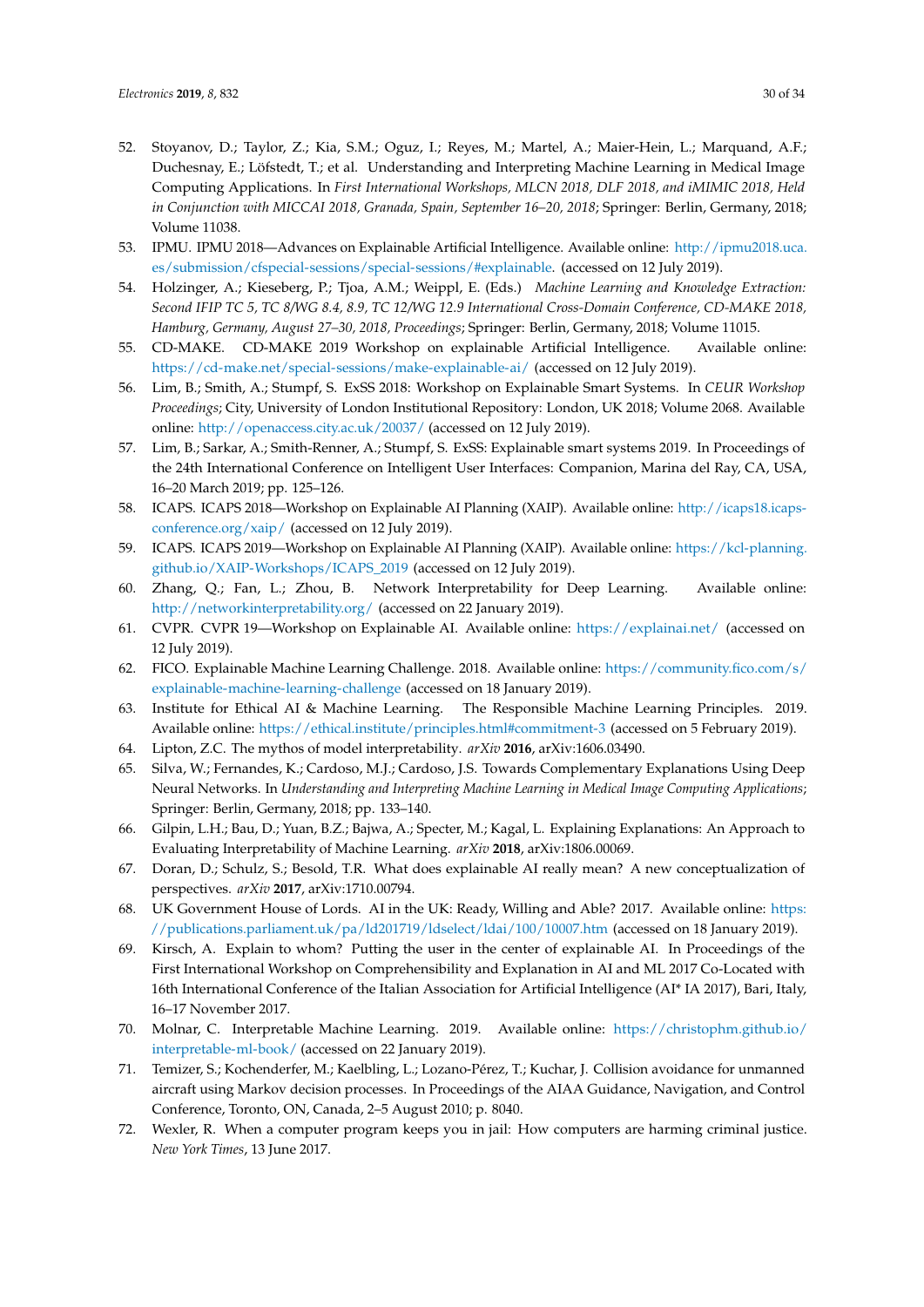- <span id="page-30-0"></span>73. McGough, M. How Bad Is Sacramento's Air, Exactly? Google Results Appear at Odds with Reality, Some Say. 2018. Available online: <https://www.sacbee.com/news/state/california/fires/article216227775.html> (accessed on 18 January 2019).
- <span id="page-30-1"></span>74. Varshney, K.R.; Alemzadeh, H. On the safety of machine learning: Cyber-physical systems, decision sciences, and data products. *Big Data* **2017**, *5*, 246–255. [\[CrossRef\]](http://dx.doi.org/10.1089/big.2016.0051)
- <span id="page-30-2"></span>75. Donnelly, C.; Embrechts, P. The devil is in the tails: Actuarial mathematics and the subprime mortgage crisis. *ASTIN Bull. J. IAA* **2010**, *40*, 1–33. [\[CrossRef\]](http://dx.doi.org/10.2143/AST.40.1.2049222)
- <span id="page-30-3"></span>76. Angwin, J.; Larson, J.; Mattu, S.; Kirchner, L. Machine Bias. 2016. Available online: [https://www.propublica.](https://www.propublica.org/article/machine-bias-risk-assessments-in-criminal-sentencing) [org/article/machine-bias-risk-assessments-in-criminal-sentencing](https://www.propublica.org/article/machine-bias-risk-assessments-in-criminal-sentencing) (accessed on 18 January 2019).
- <span id="page-30-4"></span>77. Tan, S.; Caruana, R.; Hooker, G.; Lou, Y. Detecting bias in black-box models using transparent model distillation. *arXiv* **2017**, arXiv:1710.06169.
- <span id="page-30-5"></span>78. Doshi-Velez, F.; Kortz, M.; Budish, R.; Bavitz, C.; Gershman, S.; O'Brien, D.; Schieber, S.; Waldo, J.; Weinberger, D.; Wood, A. Accountability of AI under the law: The role of explanation. *arXiv* **2017**, arXiv:1711.01134.
- <span id="page-30-6"></span>79. Honegger, M. Shedding Light on Black Box Machine Learning Algorithms: Development of an Axiomatic Framework to Assess the Quality of Methods that Explain Individual Predictions. *arXiv* **2018**, arXiv:1808.05054.
- <span id="page-30-7"></span>80. O'Neil, C. *Weapons of Math Destruction: How Big Data Increases Inequality and Threatens Democracy*; Broadway Books: Portland, OR, USA, 2017.
- <span id="page-30-8"></span>81. Keil, F.; Rozenblit, L.; Mills, C. What lies beneath? Understanding the limits of understanding. *Thinking and Seeing: Visual Metacognition in Adults and Children*; MIT Press: Cambridge, MA, USA, 2004; pp. 227–249.
- <span id="page-30-9"></span>82. Holzinger, A.; Langs, G.; Denk, H.; Zatloukal, K.; Müller, H. Causability and explainabilty of artificial intelligence in medicine. *Wiley Interdisciplinary Reviews: Data Mining and Knowledge Discovery*; Wiley: Hoboken, NJ, USA, 2019; p. e1312.
- <span id="page-30-10"></span>83. Mueller, H.; Holzinger, A. Kandinsky Patterns. *arXiv* **2019**, arXiv:1906.00657.
- <span id="page-30-11"></span>84. European Commission. General Data Protection Regulation. 2016. Available online: [https://eur-lex.europa.](https://eur-lex.europa.eu/legal-content/EN/TXT/PDF/?uri=CELEX:32016R0679) [eu/legal-content/EN/TXT/PDF/?uri=CELEX:32016R0679](https://eur-lex.europa.eu/legal-content/EN/TXT/PDF/?uri=CELEX:32016R0679) (accessed on 18 January 2019).
- <span id="page-30-12"></span>85. Weller, A. Challenges for transparency. *arXiv* **2017**, arXiv:1708.01870.
- <span id="page-30-13"></span>86. Holzinger, A.; Biemann, C.; Pattichis, C.S.; Kell, D.B. What do we need to build explainable AI systems for the medical domain? *arXiv* **2017**, arXiv:1712.09923.
- <span id="page-30-14"></span>87. Wachter, S.; Mittelstadt, B.; Russell, C. Counterfactual Explanations without Opening the Black Box: Automated Decisions and the GDPR.(2017). *Harv. J. Law Technol.* **2017**, *31*, 841.
- <span id="page-30-15"></span>88. Goodman, B.; Flaxman, S. EU regulations on algorithmic decision-making and a "right to explanation". *arXiv* **2016**, arXiv:1606.08813.
- <span id="page-30-16"></span>89. Wachter, S.; Mittelstadt, B.; Floridi, L. Why a right to explanation of automated decision-making does not exist in the general data protection regulation. *Int. Data Priv. Law* **2017**, *7*, 76–99. [\[CrossRef\]](http://dx.doi.org/10.1093/idpl/ipx005)
- <span id="page-30-17"></span>90. Hardt, M.; Price, E.; Srebro, N. Equality of opportunity in supervised learning. In *Advances in Neural Information Processing Systems*; MIT Press: Cambridge, MA, USA, 2016; pp. 3315–3323.
- <span id="page-30-18"></span>91. Rüping, S. Learning Interpretable Models. Ph.D. Thesis, University of Dortmund, Dortmund, Germany, 2006.
- <span id="page-30-19"></span>92. Freitas, A.A. Comprehensible classification models: a position paper. *ACM SIGKDD Explor. Newslett.* **2014**, *15*, 1–10. [\[CrossRef\]](http://dx.doi.org/10.1145/2594473.2594475)
- <span id="page-30-21"></span><span id="page-30-20"></span>93. Case, N. How To Become A Centaur. *J. Design Sci.* **2018**. [\[CrossRef\]](http://dx.doi.org/10.21428/61b2215c)
- 94. Varshney, K.R.; Khanduri, P.; Sharma, P.; Zhang, S.; Varshney, P.K. Why Interpretability in Machine Learning? An Answer Using Distributed Detection and Data Fusion Theory. *arXiv* **2018**, arXiv:1806.09710.
- <span id="page-30-22"></span>95. Miller, T. Explanation in Artificial Intelligence: Insights from the social sciences. *Artif. Intell.* **2018**, *267*, 1–38. [\[CrossRef\]](http://dx.doi.org/10.1016/j.artint.2018.07.007)
- <span id="page-30-23"></span>96. Kim, B.; Khanna, R.; Koyejo, O.O. Examples are not enough, learn to criticize! Criticism for interpretability. In *Advances in Neural Information Processing Systems*; MIT Press: Cambridge, MA, USA, 2016; pp. 2280–2288.
- <span id="page-30-24"></span>97. Heider, F.; Simmel, M. An experimental study of apparent behavior. *Am. J. Psychol.* **1944**, *57*, 243–259. [\[CrossRef\]](http://dx.doi.org/10.2307/1416950)
- <span id="page-30-25"></span>98. Ribeiro, M.T.; Singh, S.; Guestrin, C. "Why Should I Trust You?": Explaining the Predictions of Any Classifier. In Proceedings of the 22nd ACM SIGKDD International Conference on Knowledge Discovery and Data Mining, San Francisco, CA, USA, 13–17 August 2016; pp. 1135–1144.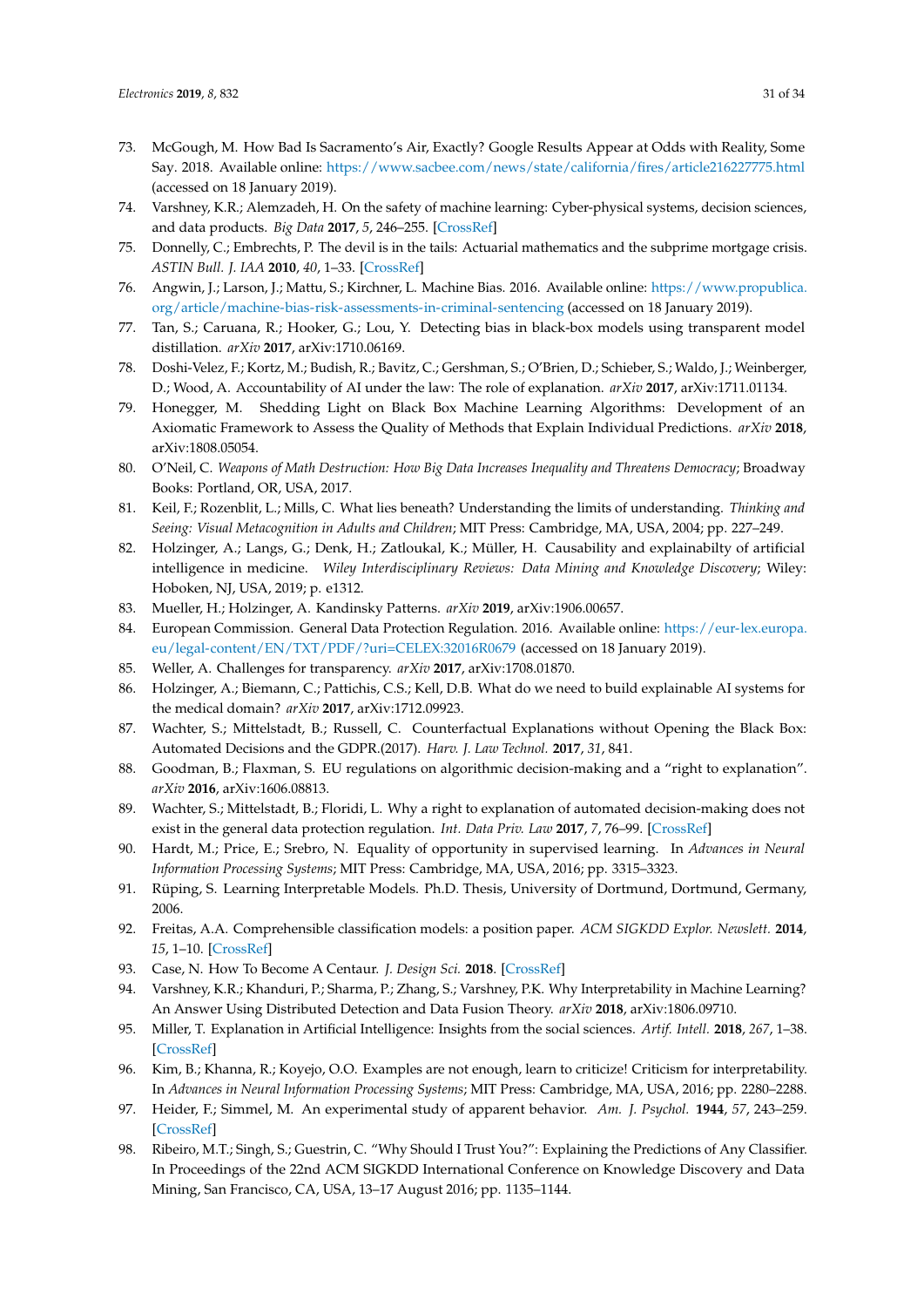- <span id="page-31-0"></span>99. Kim, B.; Doshi-Velez, F. Introduction to Interpretable Machine Learning. In Proceedings of the CVPR 2018 Tutorial on Interpretable Machine Learning for Computer Vision, Salt Lake City, UT, USA, 18 June 2018.
- <span id="page-31-1"></span>100. Tukey, J.W. *Exploratory Data Analysis*; Pearson: London, UK, 1977; Volume 2.
- <span id="page-31-2"></span>101. Jolliffe, I. Principal component analysis. In *International Encyclopedia of Statistical Science*; Springer: Berlin, Germany, 2011; pp. 1094–1096.
- <span id="page-31-3"></span>102. Maaten, L.v.d.; Hinton, G. Visualizing data using t-SNE. *J. Mach. Learn. Res.* **2008**, *9*, 2579–2605.
- <span id="page-31-4"></span>103. Hartigan, J.A.; Wong, M.A. Algorithm AS 136: A k-means clustering algorithm. *J. R. Stat. Soc. Ser. C (Appl. Stat.)* **1979**, *28*, 100–108. [\[CrossRef\]](http://dx.doi.org/10.2307/2346830)
- <span id="page-31-5"></span>104. Google People + AI Research (PAIR). Facets—Visualization for ML Datasets. Available online: <https://pair-code.github.io/facets/> (accessed on 12 July 2019).
- <span id="page-31-6"></span>105. Cowan, N. The magical mystery four: How is working memory capacity limited, and why? *Curr. Dir. Psychol. Sci.* **2010**, *19*, 51–57. [\[CrossRef\]](http://dx.doi.org/10.1177/0963721409359277)
- <span id="page-31-7"></span>106. Lou, Y.; Caruana, R.; Gehrke, J. Intelligible models for classification and regression. In Proceedings of the 18th ACM SIGKDD International Conference on Knowledge Discovery and Data Mining, Beijing, China, 12–16 August 2012; pp. 150–158.
- <span id="page-31-8"></span>107. Kim, T.W. Explainable Artificial Intelligence (XAI), the goodness criteria and the grasp-ability test. *arXiv* **2018**, arXiv:1810.09598.
- <span id="page-31-9"></span>108. Breiman, L. Statistical modeling: The two cultures (with comments and a rejoinder by the author). *Stat. Sci.* **2001**, *16*, 199–231. [\[CrossRef\]](http://dx.doi.org/10.1214/ss/1009213726)
- <span id="page-31-10"></span>109. Robnik-Šikonja, M.; Bohanec, M. Perturbation-Based Explanations of Prediction Models. In *Human and Machine Learning*; Springer: Berlin, Germany, 2018; pp. 159–175.
- <span id="page-31-11"></span>110. Lipton, P. Contrastive explanation. *R. Inst. Philos. Suppl.* **1990**, *27*, 247–266. [\[CrossRef\]](http://dx.doi.org/10.1017/S1358246100005130)
- <span id="page-31-12"></span>111. Kahneman, D.; Tversky, A. *The Simulation Heuristic*; Technical Report; Department of Psychology, Stanford University: Stanford, CA, USA, 1981.
- <span id="page-31-13"></span>112. Nickerson, R.S. Confirmation bias: A ubiquitous phenomenon in many guises. *Rev. Gen. Psychol.* **1998**, *2*, 175. [\[CrossRef\]](http://dx.doi.org/10.1037/1089-2680.2.2.175)
- <span id="page-31-14"></span>113. Lakkaraju, H.; Bach, S.H.; Leskovec, J. Interpretable decision sets: A joint framework for description and prediction. In Proceedings of the 22nd ACM SIGKDD International Conference on Knowledge Discovery and Data Mining, San Francisco, CA, USA, 13–17 August 2016; pp. 1675–1684.
- <span id="page-31-15"></span>114. Rudziński, F. A multi-objective genetic optimization of interpretability-oriented fuzzy rule-based classifiers. *Appl. Soft Comput.* **2016**, *38*, 118–133. [\[CrossRef\]](http://dx.doi.org/10.1016/j.asoc.2015.09.038)
- 115. Angelino, E.; Larus-Stone, N.; Alabi, D.; Seltzer, M.; Rudin, C. Learning certifiably optimal rule lists. In Proceedings of the 23rd ACM SIGKDD International Conference on Knowledge Discovery and Data Mining, Halifax, NS, Canada, 13–17 August 2017; pp. 35–44.
- 116. Dash, S.; Günlük, O.; Wei, D. Boolean Decision Rules via Column Generation. *arXiv* **2018**, arXiv:1805.09901.
- <span id="page-31-16"></span>117. Yang, H.; Rudin, C.; Seltzer, M. Scalable Bayesian rule lists. In Proceedings of the 34th International Conference on Machine Learning, Sydney, Australia, 6–11 August 2017; Volume 70, pp. 3921–3930.
- <span id="page-31-17"></span>118. Rudin, C.; Ustun, B. Optimized Scoring Systems: Toward Trust in Machine Learning for Healthcare and Criminal Justice. *Interfaces* **2018**, *48*, 449–466. [\[CrossRef\]](http://dx.doi.org/10.1287/inte.2018.0957)
- <span id="page-31-18"></span>119. Wang, T.; Rudin, C.; Doshi-Velez, F.; Liu, Y.; Klampfl, E.; MacNeille, P. A bayesian framework for learning rule sets for interpretable classification. *J. Mach. Learn. Res.* **2017**, *18*, 2357–2393.
- <span id="page-31-19"></span>120. Kim, B.; Rudin, C.; Shah, J.A. The bayesian case model: A generative approach for case-based reasoning and prototype classification. In *Advances in Neural Information Processing Systems*; MIT Press: Cambridge, MA, USA, 2014; pp. 1952–1960.
- <span id="page-31-20"></span>121. Ross, A.; Lage, I.; Doshi-Velez, F. The neural lasso: Local linear sparsity for interpretable explanations. In Proceedings of the Workshop on Transparent and Interpretable Machine Learning in Safety Critical Environments, 31st Conference on Neural Information Processing Systems, Long Beach, CA, USA, 4–9 December 2017.
- <span id="page-31-21"></span>122. Lage, I.; Ross, A.S.; Kim, B.; Gershman, S.J.; Doshi-Velez, F. Human-in-the-Loop Interpretability Prior. *arXiv* **2018**, arXiv:1805.11571.
- <span id="page-31-22"></span>123. Lee, M.; He, X.; Yih, W.t.; Gao, J.; Deng, L.; Smolensky, P. Reasoning in vector space: An exploratory study of question answering. *arXiv* **2015**, arXiv:1511.06426.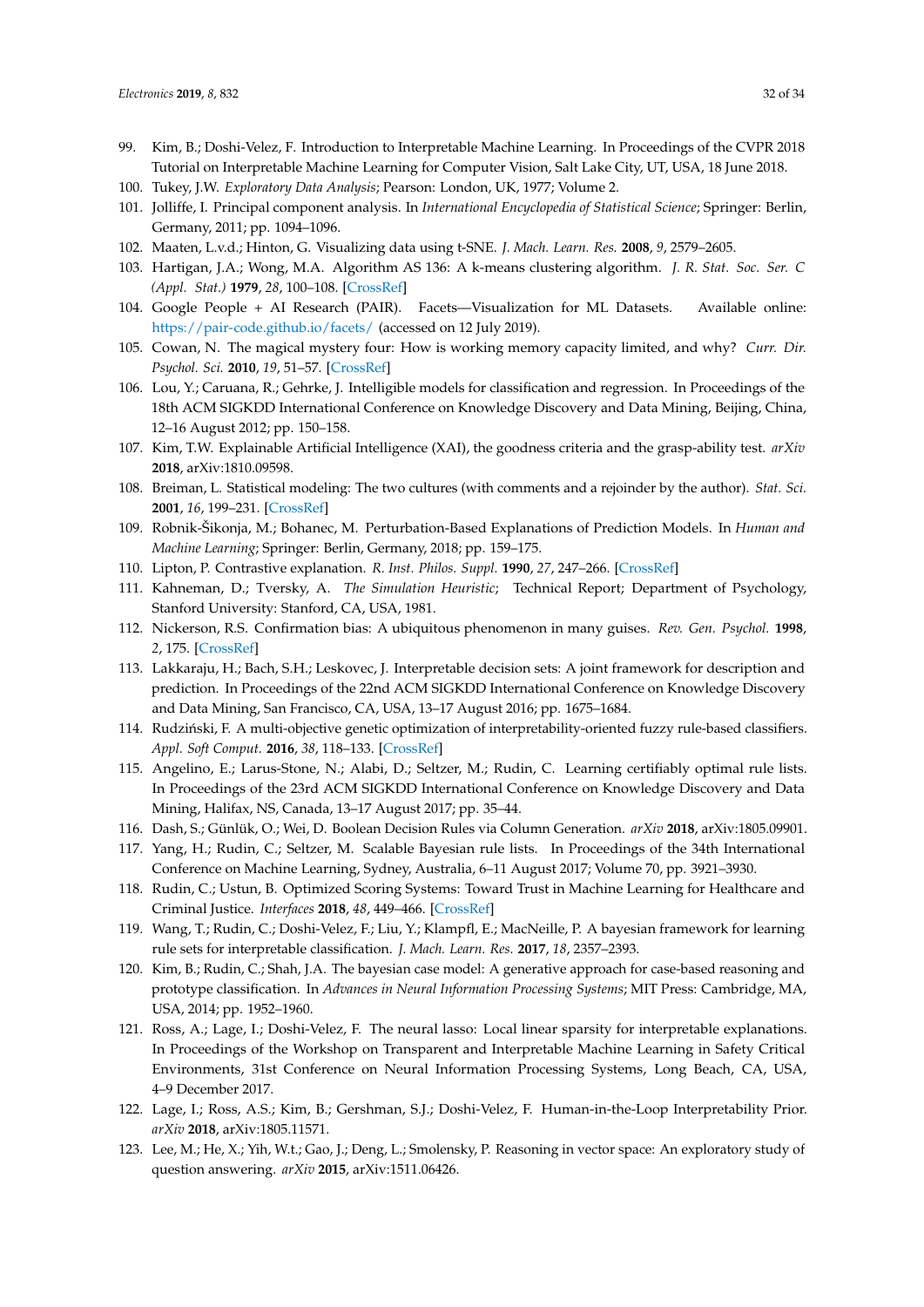- <span id="page-32-0"></span>124. Palangi, H.; Smolensky, P.; He, X.; Deng, L. Question-answering with grammatically-interpretable representations. In Proceedings of the Thirty-Second AAAI Conference on Artificial Intelligence, New Orleans, LA, USA, 2–7 February 2018.
- <span id="page-32-1"></span>125. Kindermans, P.J.; Schütt, K.T.; Alber, M.; Müller, K.R.; Erhan, D.; Kim, B.; Dähne, S. Learning how to explain neural networks: PatternNet and PatternAttribution. *arXiv* **2017**, arXiv:1705.05598.
- <span id="page-32-2"></span>126. Springenberg, J.T.; Dosovitskiy, A.; Brox, T.; Riedmiller, M. Striving for simplicity: The all convolutional net. *arXiv* **2014**, arXiv:1412.6806.
- <span id="page-32-4"></span><span id="page-32-3"></span>127. Sundararajan, M.; Taly, A.; Yan, Q. Axiomatic attribution for deep networks. *arXiv* **2017**, arXiv:1703.01365.
- 128. Smilkov, D.; Thorat, N.; Kim, B.; Viégas, F.; Wattenberg, M. Smoothgrad: removing noise by adding noise. *arXiv* **2017**, arXiv:1706.03825.
- <span id="page-32-5"></span>129. Selvaraju, R.R.; Cogswell, M.; Das, A.; Vedantam, R.; Parikh, D.; Batra, D. Grad-cam: Visual explanations from deep networks via gradient-based localization. In Proceedings of the IEEE International Conference on Computer Vision (ICCV), Venice, Italy, 22–29 October 2017; pp. 618–626.
- <span id="page-32-6"></span>130. Kim, B.; Wattenberg, M.; Gilmer, J.; Cai, C.; Wexler, J.; Viegas, F.; Sayres, R. Interpretability beyond feature attribution: Quantitative testing with concept activation vectors (tcav). In Proceedings of the International Conference on Machine Learning, Stockholm, Sweden, 10–15 July 2018; pp. 2673–2682.
- <span id="page-32-7"></span>131. Polino, A.; Pascanu, R.; Alistarh, D. Model compression via distillation and quantization. *arXiv* **2018**, arXiv:1802.05668.
- <span id="page-32-8"></span>132. Wu, M.; Hughes, M.C.; Parbhoo, S.; Zazzi, M.; Roth, V.; Doshi-Velez, F. Beyond sparsity: Tree regularization of deep models for interpretability. In Proceedings of the Thirty-Second AAAI Conference on Artificial Intelligence, New Orleans, LA, USA, 2–7 February 2018.
- <span id="page-32-9"></span>133. Xu, K.; Park, D.H.; Yi, C.; Sutton, C. Interpreting Deep Classifier by Visual Distillation of Dark Knowledge. *arXiv* **2018**, arXiv:1803.04042.
- <span id="page-32-11"></span><span id="page-32-10"></span>134. Hinton, G.; Vinyals, O.; Dean, J. Distilling the knowledge in a neural network. *arXiv* **2015**, arXiv:1503.02531.
- 135. Murdoch, W.J.; Szlam, A. Automatic rule extraction from long short term memory networks. *arXiv* **2017**, arXiv:1702.02540.
- 136. Frosst, N.; Hinton, G. Distilling a neural network into a soft decision tree. *arXiv* **2017**, arXiv:1711.09784.
- <span id="page-32-12"></span>137. Bastani, O.; Kim, C.; Bastani, H. Interpreting blackbox models via model extraction. *arXiv* **2017**, arXiv:1705.08504.
- <span id="page-32-13"></span>138. Pope, P.E.; Kolouri, S.; Rostami, M.; Martin, C.E.; Hoffmann, H. Explainability Methods for Graph Convolutional Neural Networks. In Proceedings of the IEEE Conference on Computer Vision and Pattern Recognition (CVPR), Long Beach, CA, USA, 16–20 June 2019.
- <span id="page-32-14"></span>139. Wagner, J.; Kohler, J.M.; Gindele, T.; Hetzel, L.; Wiedemer, J.T.; Behnke, S. Interpretable and Fine-Grained Visual Explanations for Convolutional Neural Networks. In Proceedings of the IEEE Conference on Computer Vision and Pattern Recognition (CVPR), Long Beach, CA, USA, 16–20 June 2019.
- <span id="page-32-15"></span>140. Zhang, Q.; Yang, Y.; Ma, H.; Wu, Y.N. Interpreting CNNs via Decision Trees. In Proceedings of the IEEE Conference on Computer Vision and Pattern Recognition (CVPR), Long Beach, CA, USA, 16–20 June 2019.
- <span id="page-32-16"></span>141. Kanehira, A.; Harada, T. Learning to Explain With Complemental Examples. In Proceedings of the IEEE Conference on Computer Vision and Pattern Recognition (CVPR), Long Beach, CA, USA, 16–20 June 2019.
- <span id="page-32-17"></span>142. Friedman, J.H. Greedy function approximation: A gradient boosting machine. *Ann. Stat.* **2001**, *29*, 1189–1232. [\[CrossRef\]](http://dx.doi.org/10.1214/aos/1013203451)
- <span id="page-32-18"></span>143. Goldstein, A.; Kapelner, A.; Bleich, J.; Pitkin, E. Peeking inside the black box: Visualizing statistical learning with plots of individual conditional expectation. *J. Comput. Gr. Stat.* **2015**, *24*, 44–65. [\[CrossRef\]](http://dx.doi.org/10.1080/10618600.2014.907095)
- <span id="page-32-19"></span>144. Apley, D.W. Visualizing the Effects of Predictor Variables in Black Box Supervised Learning Models. *arXiv* **2016**, arXiv:1612.08468.
- <span id="page-32-20"></span>145. Friedman, J.H.; Popescu, B.E. Predictive learning via rule ensembles. *Ann. Appl. Stat.* **2008**, *2*, 916–954. [\[CrossRef\]](http://dx.doi.org/10.1214/07-AOAS148)
- <span id="page-32-21"></span>146. Fisher, A.; Rudin, C.; Dominici, F. Model Class Reliance: Variable Importance Measures for any Machine Learning Model Class, from the "Rashomon" Perspective. *arXiv* **2018**, arXiv:1801.01489.
- <span id="page-32-22"></span>147. Lundberg, S.M.; Lee, S.I. A unified approach to interpreting model predictions. In *Advances in Neural Information Processing Systems*; MIT Press: Cambridge, MA, USA, 2017; pp. 4765–4774.
- <span id="page-32-23"></span>148. Staniak, M.; Biecek, P. Explanations of model predictions with live and breakDown packages. *arXiv* **2018**, arXiv:1804.01955.